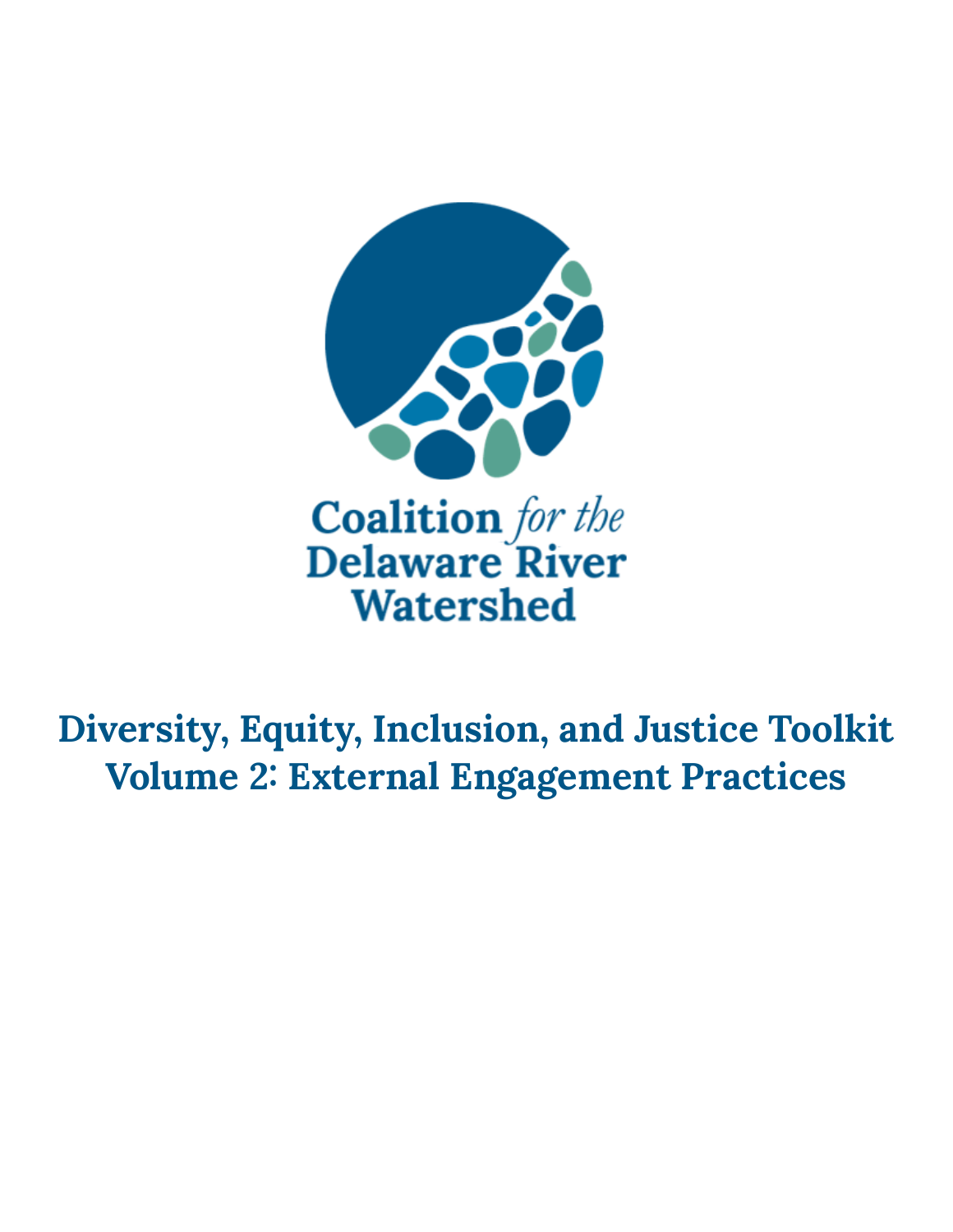

| <b>Introduction</b>                                                                                                                                                                                                                  | 1              |
|--------------------------------------------------------------------------------------------------------------------------------------------------------------------------------------------------------------------------------------|----------------|
| <b>Mapping for Engagement</b>                                                                                                                                                                                                        | $\overline{2}$ |
| <b>Principles of Community Engagement</b>                                                                                                                                                                                            | 3              |
| <b>Power Dynamics: From Engagement to Ownership Power Communist Communist Communist Communist Communist Communist Communist Communist Communist Communist Communist Communist Communist Communist Communist Communist Communist </b> | $\overline{4}$ |
| <b>Identifying Community Leaders</b><br><u> 1980 - Jan Stein, amerikansk politiker (d. 1980)</u>                                                                                                                                     | $\overline{7}$ |
| <b>Community Engagement Best Practices Community Engagement Best Practices</b>                                                                                                                                                       | $\overline{8}$ |
| <b>Barriers to Participation</b>                                                                                                                                                                                                     | 9              |
| Resource Imbalances When Working With Community Organizations                                                                                                                                                                        | 11             |
| <b>Ongoing Engagement</b>                                                                                                                                                                                                            | 11             |
| <b>DEIJ in Communications</b>                                                                                                                                                                                                        | 12             |
| Online                                                                                                                                                                                                                               | 12             |
| Materials/Writing <b>Materials</b> Anti-                                                                                                                                                                                             | 12             |
| <b>Press</b>                                                                                                                                                                                                                         | 13             |
| <b>Conferences and Major Events Conferences and Major Events</b>                                                                                                                                                                     | 13             |
| <b>Demographic Surveys</b><br><u> 1989 - Johann Barbara, martxa eta politikaria (h. 1989).</u>                                                                                                                                       | 13             |
| Land Acknowledgements and the contract of the contract of the contract of the contract of the contract of the contract of the contract of the contract of the contract of the contract of the contract of the contract of the        | 14             |
| <b>Inclusivity Practices</b><br><u> 1989 - John Stein, Amerikaansk politiker (* 1908)</u>                                                                                                                                            | 14             |
| Disability Accessibility <b>Example 20</b> and 20 and 20 and 20 and 20 and 20 and 20 and 20 and 20 and 20 and 20 and 20 and 20 and 20 and 20 and 20 and 20 and 20 and 20 and 20 and 20 and 20 and 20 and 20 and 20 and 20 and 20 an  | 15             |
| Virtual Events and Webinars Manual According to the United States of the United States and Webinars                                                                                                                                  | 18             |
| <b>External Programming</b>                                                                                                                                                                                                          | 18             |
| Volunteer Procurement and Event Advertising Number 2014 19:30 Number 2014                                                                                                                                                            | 18             |
| <b>Microaggressions</b>                                                                                                                                                                                                              | 19             |
| <b>Calling Out or Calling In Microaggressions</b>                                                                                                                                                                                    | 19             |
| Reacting as a Bystander                                                                                                                                                                                                              | 20             |
| Reacting to Being Called Out/In                                                                                                                                                                                                      | 21             |
| Validating Microaggressions at the Organizational Level                                                                                                                                                                              | 21             |
| <b>Community Science Programs</b>                                                                                                                                                                                                    | 22             |
| <b>Youth Programming</b>                                                                                                                                                                                                             | 23             |
| <b>Identity Based Programming</b>                                                                                                                                                                                                    | 25             |
| Identity-Specific Resources for Programming and Engagement Material Account of the United States and States and                                                                                                                      | 25             |
| Black, Indigenous, People of Color (BIPOC)<br><u> 1980 - John Stein, mars and de Britain and de Britain and de Britain and de Britain and de Britain and de Br</u>                                                                   | 25             |
| <b>Bilingual</b><br><u> 1989 - Johann Stein, mars an deutscher Stein und der Stein und der Stein und der Stein und der Stein und der</u>                                                                                             | 29             |
| <b>Disability</b><br>and the control of the control of the control of the control of the control of the control of the control of the                                                                                                | 29             |
| LGBTQ+<br>the control of the control of the control of the control of the control of the control of                                                                                                                                  | 31             |
| <b>DEIJ in Rural Areas</b><br>the control of the control of the control of the control of the control of the control of                                                                                                              | 32             |
| <b>Community-Centric Fundraising</b>                                                                                                                                                                                                 | 35             |
| <b>Additional Resources</b>                                                                                                                                                                                                          | 37             |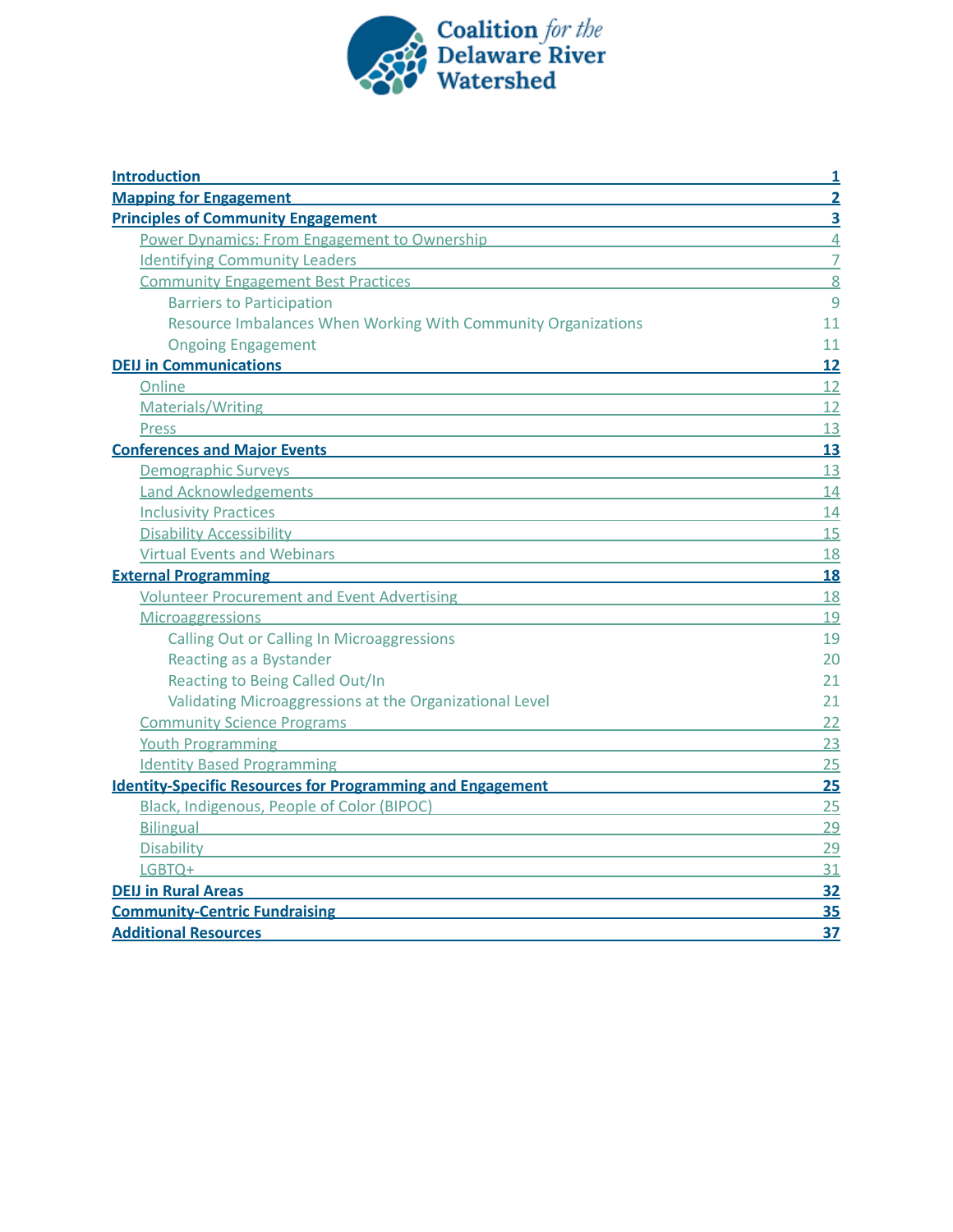

## <span id="page-2-0"></span>**Introduction**

The Coalition for the Delaware River Watershed (CDRW) protects and restores the land and waters in the Delaware River Basin. We amplify the collective power of 160+ member organizations and other stakeholders as we advocate for a healthy and protected watershed with an inclusive, unified voice. The Coalition is dedicated to advancing Diversity, Equity, Inclusion, and Justice (DEIJ) within our network structure, partnerships, processes, and policy goals to ensure that all communities share equitably in the benefits of clean water, and public access. We recognize that environmental injustices target marginalized communities and historically, minorities have faced barriers in joining the mainstream environmental movement. The Coalition will work to comprehensively represent the Delaware River watershed's population by amplifying the voices of unheard communities to build a healthy and equitable watershed for generations to come.

The purpose of this toolkit is to provide resources that empower our members and partners to take mindful action to break down the barriers that hinder participation in the environmental and conservation sector. Together, we will work toward implementing and encouraging inclusive practices where every voice is heard and valued, across race, ethnicity, socio-economic status, gender identity and expression, sexual orientation, age, geography, educational background, religion, ability, veteran status, and political philosophy.

This toolkit is a sequel to the Coalition's first DEIJ Toolkit, Volume 1: Internal [Organizational](https://docs.google.com/document/d/1kB43CqTD_7DFu7gAQkRbDtDfXn4ClqWg_dQNGRBRR3w/edit#) Practices. The first volume focused on DEIJ Internally, within an organization's culture. Volume 1 contains resources explaining the importance of diversity, equity, inclusion, and justice, governance, promoting DEIJ in the workplace, fostering inclusive organizational cultures, and recruitment and retention, among other topics. This volume will focus on external engagement practices. We highly recommend starting with the first volume, particularly if your organization is in the early stages of **embedding DEIJ into its mission, structure, and culture.** By having a strong equitable and inclusive culture within an organization, external engagement strategies will be more effective and genuine.

In this toolkit, recommendations will often be directed towards staff, though this is meant in a broad sense. Especially with externally focused work, there are many organizations that utilize dedicated volunteers in their programmatic offerings for the public. Even for volunteers that occasionally interact with your organization, it is important for your organization to be explicit in the values and practices rooted in DEIJ and what implications they hold for how you expect volunteers to interact with others as representatives of your organization. While it may not be possible to hold trainings for every volunteer that is associated with your organization, having core volunteers and staff receive training and model expected behavior can go a long way in creating an inclusive environment, even for those who did not receive the training. DEIJ values can be explained during a volunteer onboarding process, meetings for specific events, or many other touchpoints that volunteers have with staff.

Please note that the Coalition for the Delaware River Watershed, as so many organizations throughout the watershed, is taking this critical work seriously and aims to integrate every aspect internally, but this is an ongoing process for us, and a learning curve exists. Incorporating DEIJ values within an organization is based upon continuous learning, and to reflect that, this toolkit will be a living document to be updated as we gain more resources and experience in this work. In pursuing this work organizations must be prepared to be uncomfortable and make mistakes. Waiting until an organization feels as though it will do everything perfectly is a sure way to never start at all. Instead, organizations must rise to the challenge of reflecting upon missteps, learning to ask questions, and evaluate previously held assumptions, all of which are parts of developing a growth mindset.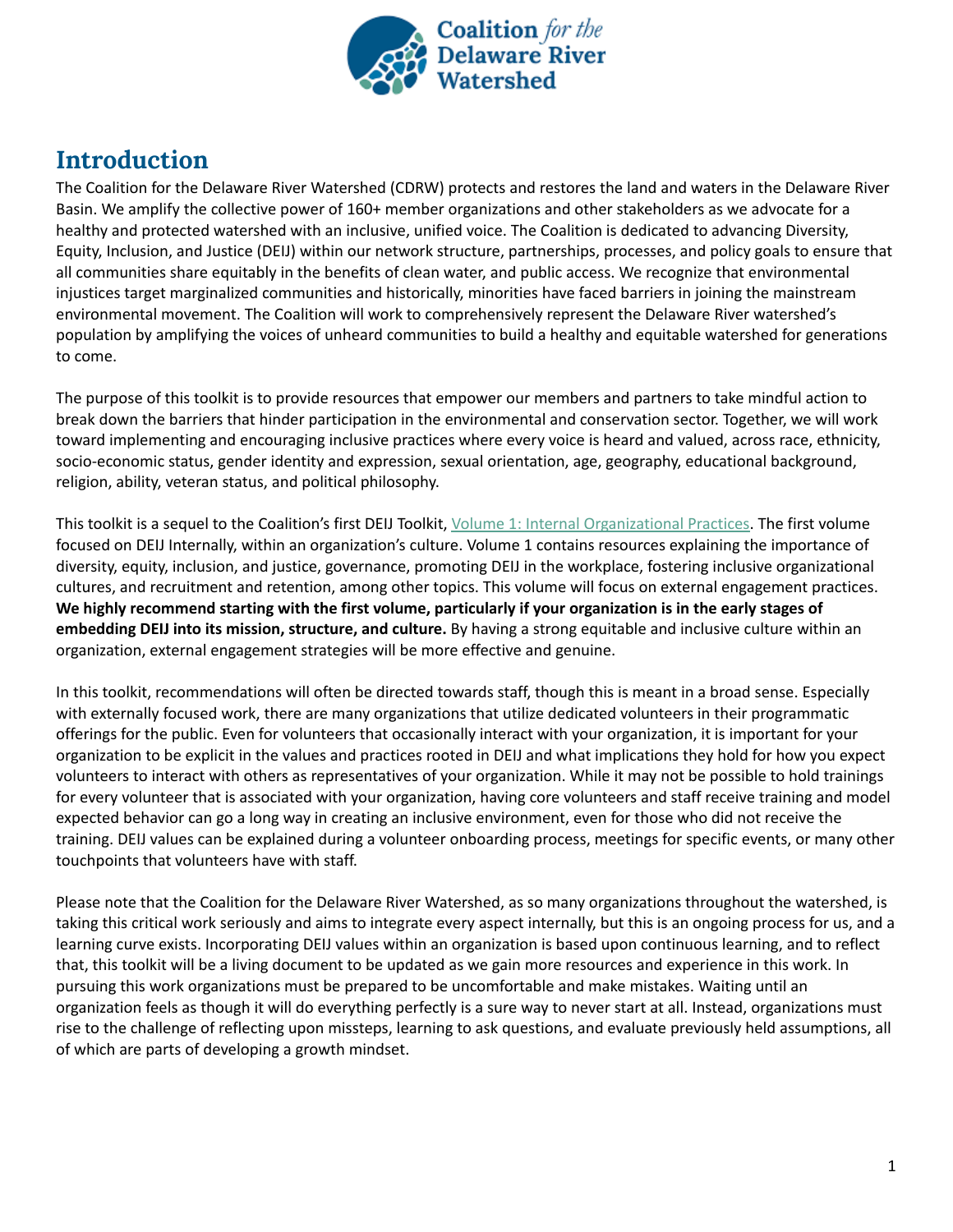

We would like to thank everyone who worked to create this toolkit, including CDRW's DEIJ Workgroup, Steering Committee, National Wildlife Federation's Equity and Justice Workgroup, and Resource Media.

# <span id="page-3-0"></span>**Mapping for Engagement**

When re-evaluating your organization's external engagement strategy in order to incorporate principles of diversity, equity, inclusion, and justice, mapping exercises can be critical tools for reflecting on past accomplishments and determining areas of new engagement opportunities. Even without sophisticated mapping software, simply adding pins to a physical map of your region representing different factors can be a valuable visualization tool in determining proper next steps when looking to engage new or re-engage specific communities.

A map (or series of maps) can be created to give a broad understanding of your region, its history, the communities represented both historically and presently, and historical and present environmental work. These general maps can include watershed boundaries, historical and present day Indigenous lands, natural resource centers (i.e. fisheries), historical and culturally relevant areas, land use, past or present environmental justice issues or areas, historically redlined neighborhoods, or demographics such as income, race or ethnicity, children, and seniors. Many of these data sets are readily available online, such as the CDC's Social [Vulnerability](https://www.atsdr.cdc.gov/placeandhealth/svi/index.html) Index (uses 15 U.S. census variables to help local officials identify communities that may need support before, during, or after disasters) or the University of Richmond's [Redlining](https://dsl.richmond.edu/panorama/redlining/#loc=4/41.223/-105.503) in New Deal America Map. Esri's Racial [Equity](https://gis-for-racialequity.hub.arcgis.com/#data-racialequity) GIS Hub includes data layers, maps, applications, training resources, articles on best practices, solutions, and examples of how Esri users from around the world are leveraging GIS to address racial inequities.

Aggregated environmental and social data, such as pollution indicators or racial and enthic demographics can provide insight as to what communities in your region are facing, especially for vulnerable populations. In the United States there is an unequal geographic distribution of pollution sources, such as industrial facilities, legacy contamination, or lead water service lines. The authors of "Toxic Waste and Race at Twenty, 1987-2007: A Report Prepared for the United Church of Christ Justice & Witness Ministries'' found that African Americans, Latinos, and Asian Americans were 1.7, 2.3, and 1.8 times more likely than whites to live within 3 kilometers of commercial hazardous waste facilities across the entire country.<sup>1</sup> 21 million people, or 6% of the U.S population, live within one mile of a Superfund site. This group has a higher proportion of racial minorities, households below the poverty level, the linguistically isolated, and people with less than a High School education than compared to the demographics of the population as a whole.<sup>2</sup>

EPA's [EJScreen](https://ejscreen.epa.gov/mapper/) Mapper is a great resource that has already collected demographic and environmental data that can be used in this work. The EJ Indexes, as well as the 11 environmental and 6 demographic indicators are available to the public, and can be downloaded. You can select specific regions with this tool to get synopsis on a particular area in the United States through an EJ lens. If you are new to EJ Screen you can visit [here](https://www.epa.gov/ejscreen/learn-use-ejscreen) to learn more.

Each state in the basin also offers their own online maps that allow for overlays with provided data.

- NY- [Interactive](https://www.dec.ny.gov/pubs/42937.html) Maps include DECinfo Locator, Harmful Algal Blooms, Environmental Resource, **Stormwater**
- PA- [Environmental](https://padep-1.maps.arcgis.com/apps/webappviewer/index.html?id=f31a188de122467691cae93c3339469c) Justice Area Viewer
- NJ- [NJMap2](https://www.njmap2.com/), [NJGeoWeb](https://njdep.maps.arcgis.com/apps/webappviewer/index.html?id=02251e521d97454aabadfd8cf168e44d)
- DE- Delaware [Environmental](https://maps.dnrec.delaware.gov/navmap/) Navigator

<sup>2</sup> Population [Surrounding](https://www.epa.gov/sites/production/files/2015-09/documents/webpopulationrsuperfundsites9.28.15.pdf) 1,857 Superfund Remedial Sites, Environmental Protection Agency

<sup>&</sup>lt;sup>1</sup> Proximity to [Environmental](https://archive.epa.gov/ncer/ej/web/pdf/brender.pdf) Hazards: Environmental Justice and Adverse Health Outcomes, Juliana Maantay, Jayajit Chakraborty, Jean Brender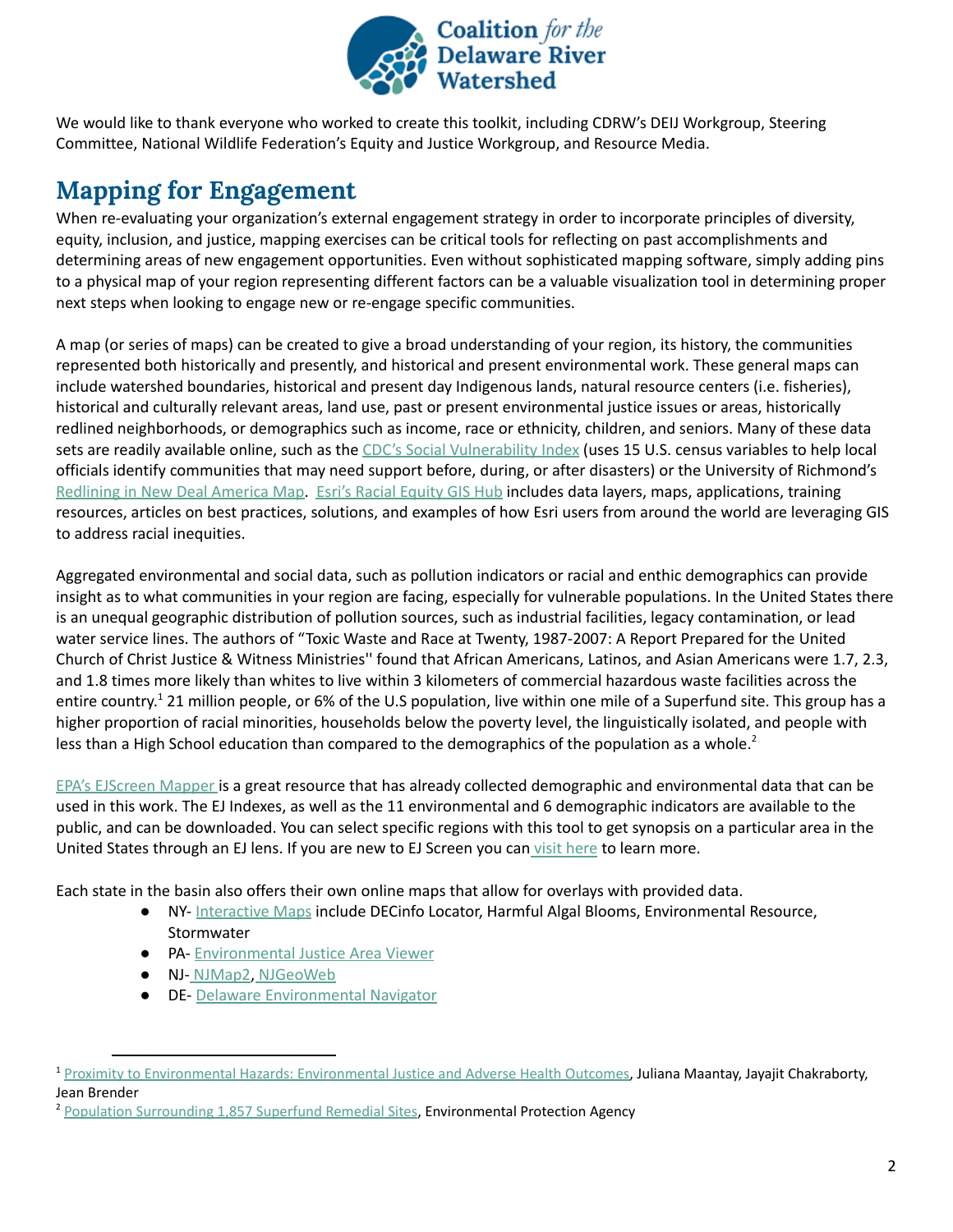

You may take the time to map out what projects, press conferences, restoration and stewardship work, outreach initiatives, or investments your organization has held in the past, and overlay that with demographic data to ascertain what populations have benefited most from your work, and which have been left out. While these can just be a geographic indicator of where these projects have occurred, you can also use different sized symbols to indicate which projects you think have had the largest impact on the community or your organization.

Maps can also be used to evaluate your current partners, again using differently sized or colored symbols to indicate the strength of these partnerships. Rather than a geographic map, a bubble map can be used to show factors such as relationships that partnering organizations also have with one another, perceived power imbalances, relationships you are trying to build upon, and more.

After analyzing these maps, take time to reflect upon what the maps indicate about the work your organization has done in the past. Does your geographic footprint of projects tend to center around specific demographic indicators? Are you partnering with organizations that largely look like your own? Does your work as it currently stands demonstrate your organization's commitment to increasing DEIJ?<sup>3,4</sup>

After you have done some work engaging a specific community, take the maps that you created to them along with the analysis and assumptions that you made about their findings. The community may share that there are aspects your organization overlooked in this initial phase, or may come to different conclusions based on the data.

These mapping exercises, or a similar reflective activity, are critical to understanding where your organization has flourished, and what communities have been left out. When starting to engage new communities there may be a knee-jerk reaction to reach out to as many as possible along many different aspects of diversity. This reaction is misguided, as staff capacity and knowledge must be taken into account. In order for relationships with communities to be authentic, time has to be invested and your organization's processes may need to be adjusted. Use these exercises to provide guidelines as to which community or communities you will prioritize in outreach. You may also consider what existing relationships can be leveraged, any specific opportunities that are coming up (i.e. grant-funded work), or areas with inequitable distribution of environmental benefits.

# <span id="page-4-0"></span>**Principles of Community Engagement**

Many environmental organizations understand the importance of effective community engagement and the critical role it plays in carrying out their missions. As these organizations gain awareness of environmental inequalities in their regions, a clear first step is engaging with the communities that have been harmed by these injustices in order to rectify historical and present-day issues.

Before engaging a new community, your staff must be set up for success. Take time to evaluate your organization's current capacity including: budget, staff time, existing relationships and training needs. You will also need to look at your staff capacity to determine which communities to engage. Be realistic about what your staff can take on. Set reasonable goals and communicate them to the community. Don't over-promise and risk letting down the community with expectations your organization cannot meet. When goal-setting for community engagement, focus on relationship building with both community leaders and constituents. This process will take time. Concentrating on deliverables like implementation of programs or engagement targets can rush the relationship-building stage, and make the collaborative work less authentic. When relationship-building is prioritized, the community you are working to engage can share their own needs, rather than your organization coming in and offering what is best for you rather than the community.<sup>5</sup>

<sup>&</sup>lt;sup>3</sup> DEIJ In Action: A Diversity, Equity, Inclusion, and Justice Guide for the [Chesapeake](https://drive.google.com/drive/folders/1GYbIg2EWwSEJe7pcU3zGEpGQDUWK2CS3) Bay Watershed

<sup>&</sup>lt;sup>4</sup> Inclusive Outreach and Public [Engagement](http://www.seattle.gov/Documents/Departments/Neighborhoods/PPatch/Inclusive-Outreach-and-Public-Engagement-Guide.pdf) Guide, Seattle Office for Civil Rights

<sup>&</sup>lt;sup>5</sup> DEIJ In Action: A Diversity, Equity, Inclusion, and Justice Guide for the [Chesapeake](https://drive.google.com/drive/folders/1GYbIg2EWwSEJe7pcU3zGEpGQDUWK2CS3) Bay Watershed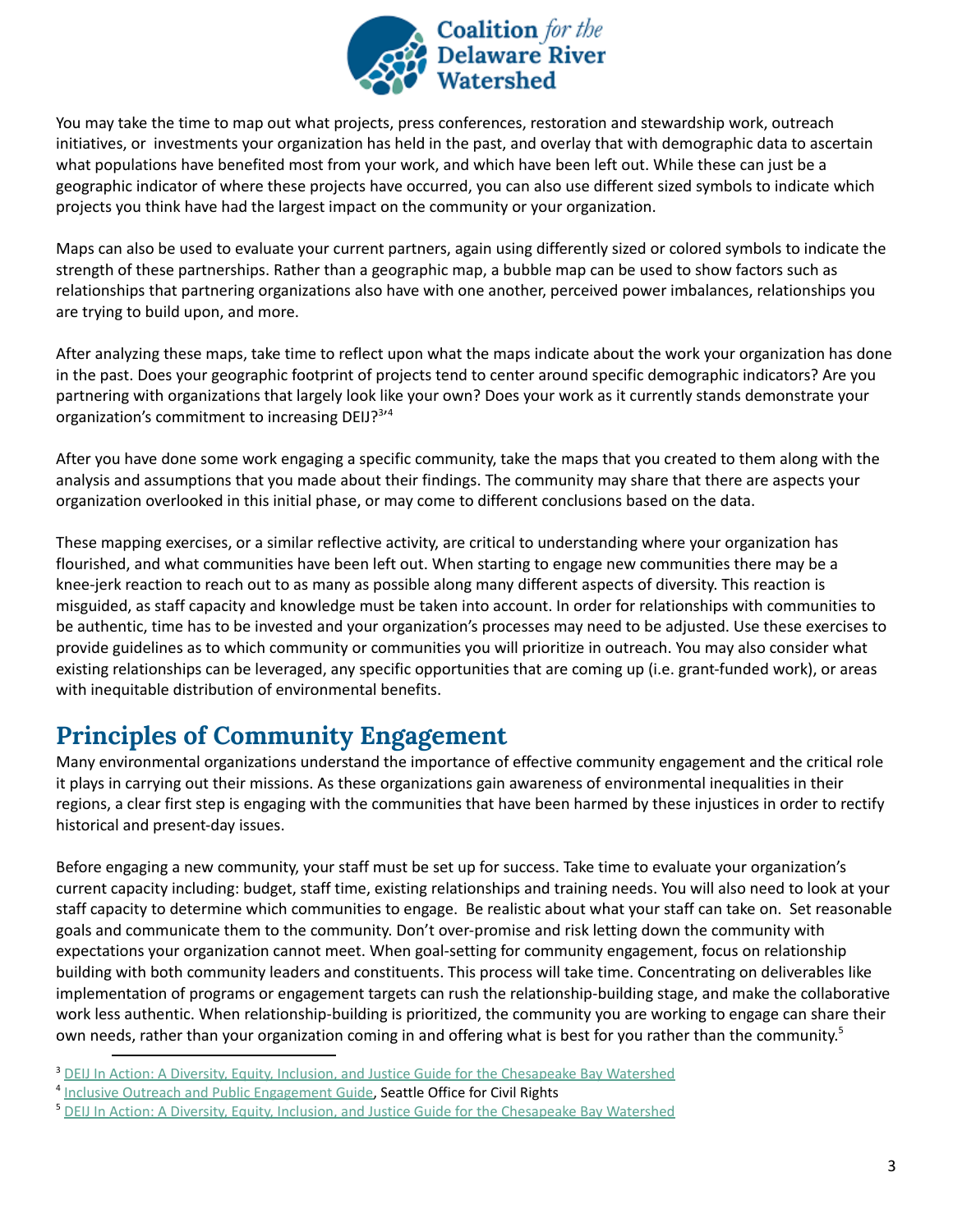

The starting stages of relationship building can include attending community events, municipal meetings, local non-profit meetings, or community based conferences. Consider having one on one meetings with community leaders to introduce yourself prior to attending community meetings, where you may be perceived as a stranger without the introductory meeting. Use these events to gain knowledge on your own, keeping a record of commonly voiced issues and solutions that the community is working on. Continue this during and after the project. If your organization is only engaging the community when it is convenient for you, it will message that the engagement is inauthentic and one-sided. Support and interact with the community on an ongoing basis to continue to build relationships and trust. If you worry that your staff does not have the capacity for this sustained involvement, it is best to wait to engage the community until you can commit to this. Relationship building, especially with a new community, is a lengthy process; it is better to budget more time and resources than you would expect in order to ensure that an authentic commitment can be made.

It is likely that the community you are engaging will recommend changes to how your organization functions, (i.e. holding meetings after working hours), and it is important to be open to these suggestions in order to be responsive to the community's insight to encourage shared power. 6

The following sections outline best practices for community engagement for underserved communities that your organization is new to working with. These methods can also be implemented for more equitable engagement with current partners.

### <span id="page-5-0"></span>**Power Dynamics: From Engagement to Ownership**

There are many aspects of power that often go unspoken, especially for advocacy-focused non-profits. To ensure equitable relationships, it is important to first verbalize and acknowledge these different types of power and the ways they manifest in our work.

The traditional way of understanding power is in terms of "power-over". This frames power as a win-lose relationship, in that, if one group gains power it is taking it from others, and power is wielded to dominate and prevent others from gaining it for themselves. In direct contrast to that framework, "power-with" comes from finding common ground and building collective strength,and puts emphasis on interdependence and collective action. Power-with shifts and expands power from benefiting the few at the top to benefiting large constituencies.

In both systems of power-over and power-with, there are varying levels of visibility. Visible power, often in the form of direct political involvement, encompasses the formation of rules, structures, authorities, institutions, and procedures of decision making. Visible power is seen from elections to corporate policies. Most advocacy-focused groups concentrate their work in this space of visible power. While it is integral to do so, only focusing on this aspect can become a hindrance when groups are only focusing on the current legislative session or the current election. This also negatively impacts groups that have traditionally not held power (i.e. Black, Indigenous, People of Color), even when decisions are being made about their communities.

Hidden power, or organizational infrastructure, comes into play when the political agenda is being set. Powerful individuals or institutions utilize this power to control who is at the decision-making table, and what gets included in the agenda. This can be built on both formal and informal networks. Like visible power, traditionally precluded groups oftentimes cannot participate due to the historical legacy of how this power has been built. This sentiment is echoed in phrases such as "nothing about us without us", or "getting a seat at the table".

<sup>&</sup>lt;sup>6</sup> Inclusive Outreach and Public [Engagement](http://www.seattle.gov/Documents/Departments/Neighborhoods/PPatch/Inclusive-Outreach-and-Public-Engagement-Guide.pdf) Guide, Seattle Office for Civil Rights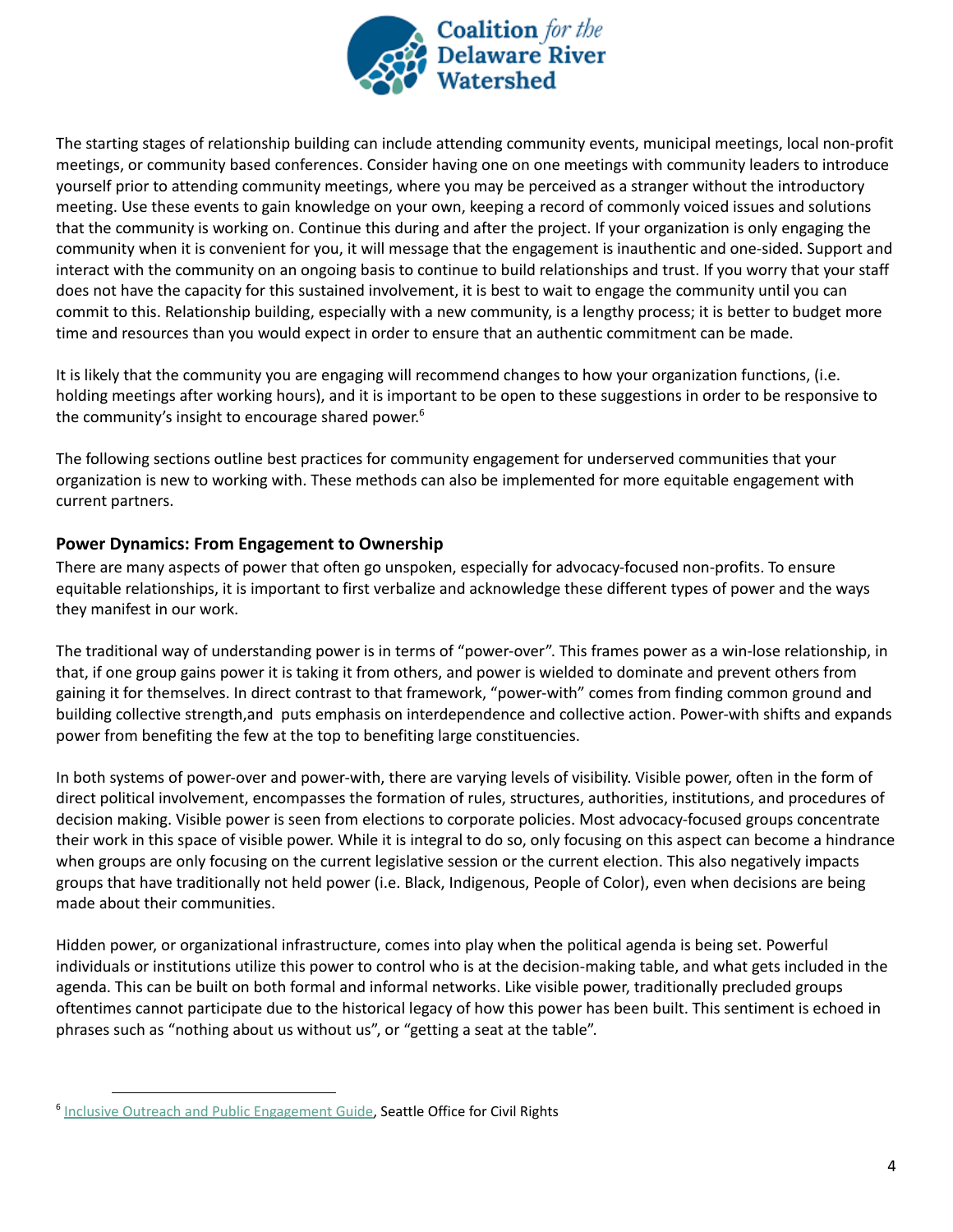

The last, and most nebulous face of power, is invisible power. This is based on the dominant ideology and worldview, which in turn provides context for what issues are deemed important, and what strategies should be used to address them. Invisible power goes a step further by denying that change is possible, or denying that those affected by issues are agents of change themselves. This leads to non-action, and non-participation, especially amongst oppressed groups feeling the weight of the messaged powerlessness. <sup>718</sup>These dimensions of power can be viewed both on the micro and macro levels. The below chart (Transcribed from *[Dynamics](http://intergroupresources.com/rc/RESOURCE%20CENTER/OWEN) of Power, Inclusion, and Exclusion*) outlines how visible, hidden, and invisible power can play out on the micro and macro scale.

|                                                                  | Micro power (Power dynamics that take place<br>within an individual, organization, and<br>community)                                                                                                                                                                                                                                          | <b>Macro Power (Power Dynamics that shape</b><br>national and international arenas and broader<br>public spaces.                                                                                                                                                                                                                            |  |  |
|------------------------------------------------------------------|-----------------------------------------------------------------------------------------------------------------------------------------------------------------------------------------------------------------------------------------------------------------------------------------------------------------------------------------------|---------------------------------------------------------------------------------------------------------------------------------------------------------------------------------------------------------------------------------------------------------------------------------------------------------------------------------------------|--|--|
| <b>Visible</b><br>Observable<br><b>Decision</b><br><b>Making</b> | What does representation look like within our<br>organizations and their strategies? Who is<br>speaking for whom, and what are class, race,<br>gender, and other differences?<br>Who are the leaders, and are there opportunities                                                                                                             | What does representation look like in formal<br>political spaces, international financial<br>institutions, etc.?<br>How are public policy decisions made? Who is<br>included, and who is not in the process?                                                                                                                                |  |  |
|                                                                  | for new leadership?<br>What are the coalition's dynamics? How are<br>decisions made? How is conflict managed?                                                                                                                                                                                                                                 | How do decision makers interact (or not) with<br>citizens?                                                                                                                                                                                                                                                                                  |  |  |
| <b>Hidden</b><br>Setting the<br><b>Political</b><br>Agenda       | Within family/community/organizations/<br>movements, what agendas dominate?<br>Are gender, class, ethnicity, and other<br>dimensions integrated into justice strategies?<br>How is information gathered and used? To what<br>extent is practical knowledge valued alongside<br>technical experience?                                          | What institutions and/or individuals have access<br>to the decision-making process, and how is this<br>access determined?<br>How do civil society groups project their agenda<br>and get their issues on decision-makers'<br>agendas? How are spaces created to negotiate<br>with decision-makers? How is information used<br>and produced? |  |  |
| <b>Invisible</b><br><b>Shaping</b><br><b>Meaning</b>             | How are internalized social (race/gender/<br>ethnic/class/etc.) roles and stereotypes played<br>out in family, work, and community?<br>Do people this that they are too "stupid" to<br>understand the problems that affect them?<br>Do they think they have no role and no right in<br>changing their situation and that they're to<br>blame? | Is there systematic discrimination/exclusion on<br>the basis of race, class, gender, age, etc.?<br>How are problems "sold" to the public: as natural<br>or inevitable? Are people made to feel that they<br>have any role in the solution? What is the<br>paradigm of development that underlies<br>decision-making?                        |  |  |

<sup>&</sup>lt;sup>7</sup> [Dynamics](http://intergroupresources.com/rc/RESOURCE%20CENTER/OWEN) of Power, Inclusion, and Exclusion Lisa VeneKlasen with Valier Miller, Just Associates, Nonprofit Online News Journal

<sup>&</sup>lt;sup>8</sup> Power and Social [Change](http://intergroupresources.com/rc/RESOURCE%20CENTER/OWEN) Grassroots Policy Project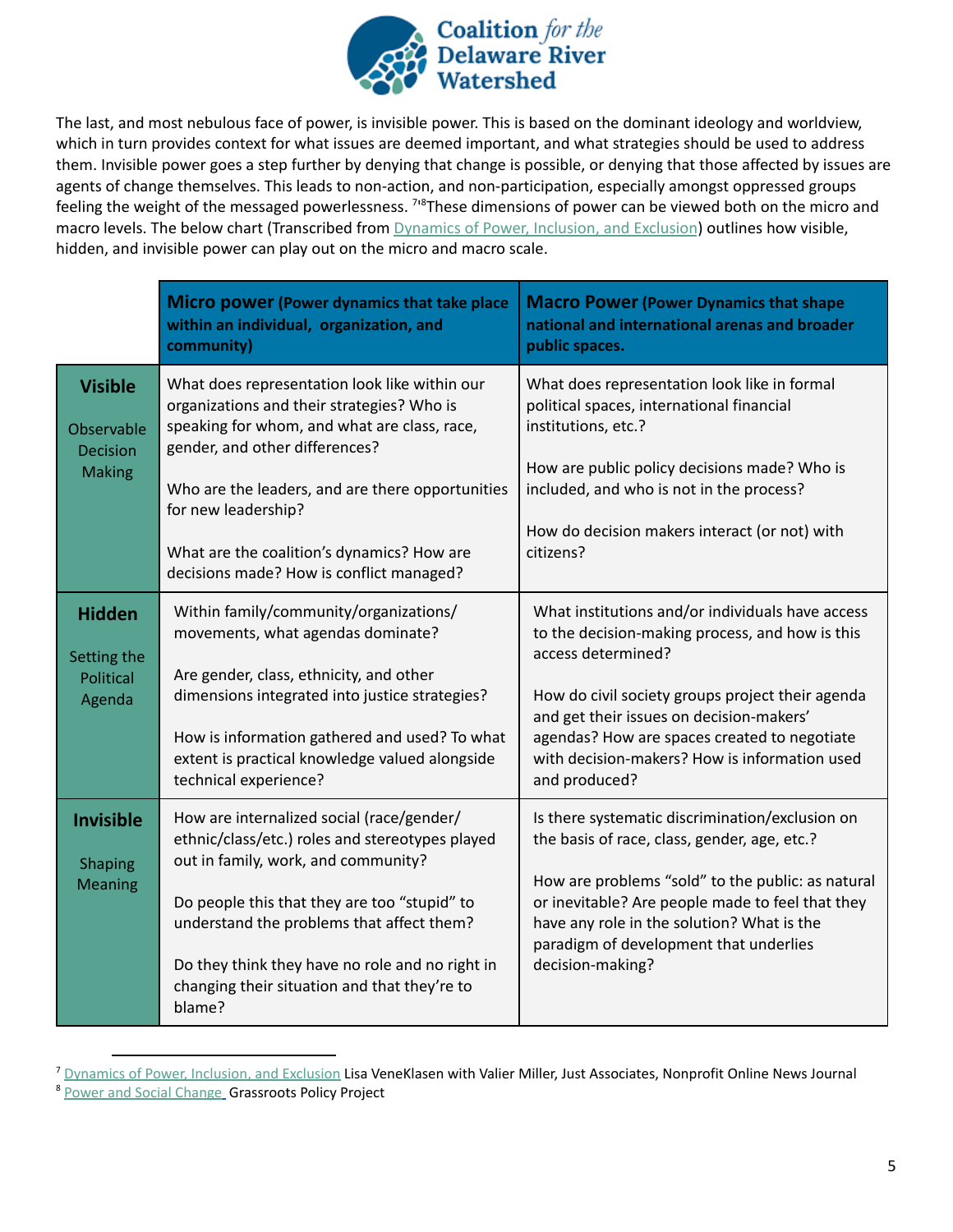

For activities that your staff/volunteers/board can do to learn more about the dynamics of power, visit [Power](http://intergroupresources.com/rc/RESOURCE%20CENTER/OWEN) and Social [Change](http://intergroupresources.com/rc/RESOURCE%20CENTER/OWEN).

Taking the above power dynamics into account is especially important when engaging traditionally marginalized communities. The below chart (transcribed from From Community [Engagement](https://www.providenceri.gov/wp-content/uploads/2019/10/community_engagement_to_ownership_-_tools_and_case_studies_final-1.pdf) to Ownership) outlines their spectrum of engagement, from "Ignoring" to "Deferring to". Note how, as the chart progresses from left to right, power-over is being transformed into power-with.

| <b>Stance</b><br><b>Towards</b><br><b>Community</b>   | 0 Ignore                                                                                                  | 1 Inform                                                                | 2 Consult                                                               | 3 Involve                                                                                                                   | <b>4 Collaborate</b>                                                                                                                                             | 5 Defer to                                                                                                                                                                                |
|-------------------------------------------------------|-----------------------------------------------------------------------------------------------------------|-------------------------------------------------------------------------|-------------------------------------------------------------------------|-----------------------------------------------------------------------------------------------------------------------------|------------------------------------------------------------------------------------------------------------------------------------------------------------------|-------------------------------------------------------------------------------------------------------------------------------------------------------------------------------------------|
| Impact                                                | Marginalization                                                                                           | Placation                                                               | Tokenization                                                            | Voice                                                                                                                       | <b>Delegated Power</b>                                                                                                                                           | Community<br>Ownership                                                                                                                                                                    |
| <b>Community</b><br><b>Engagement</b><br><b>Goals</b> | Deny access to<br>decision making<br>processes                                                            | Provide the<br>community with<br>relevant<br>information                | Gather input<br>from the<br>community                                   | Ensure<br>community<br>needs and assets<br>are integrated<br>into process and<br>inform planning                            | Ensure<br>community<br>capacity to play a<br>leadership role in<br>implementing<br>decisions                                                                     | Foster<br>democratic<br>participation and<br>equity by placing<br>full decision<br>making in the<br>hands of the<br>community;<br>bridge divide<br>between<br>community and<br>governance |
| <b>Message to</b><br><b>Community</b>                 | "Your voice,<br>needs, and<br>interests do not<br>matter"                                                 | "We will keep<br>you informed"                                          | "We care about<br>what you think"                                       | "You are making<br>us think (and<br>therefore act)<br>differently about<br>an issue                                         | "Your leadership<br>and expertise are<br>critical to how we<br>address the<br>issue"                                                                             | "It's time to<br>unlock collective<br>power and<br>capacity for<br>transformative<br>solutions"                                                                                           |
| <b>Activities</b>                                     | Closed door<br>meetings,<br>misinformation,<br>systematic<br>disenfranchiseme<br>nt, voter<br>suppression | Fact Sheets,<br>Open Houses,<br>Presentations,<br>Billboards,<br>Videos | Public<br>Comments,<br>Focus Groups,<br>Community<br>Forums,<br>Surveys | Community<br>organizing and<br>advocacy, house<br>meetings,<br>interactive<br>workshops,<br>polling,<br>community<br>forums | MOUs with<br>Community-base<br>d Organizations,<br>Community<br>Organizing,<br>Citizen Advisory<br>Councils, Open<br>planning forums<br>with citizen<br>planning | Community<br>driven planning,<br>Consensus-buildi<br>ng, participatory<br>action research,<br>participatory<br>budgeting,<br>cooperatives                                                 |

Take time to evaluate where your organization stands with its current methodology for community engagement. Is your community engagement less "engaging" and more "informative"? Each of these steps along the continuum is important in building capacity for community collaboration. If your organization is currently at a 2 (Consulting), then leaping directly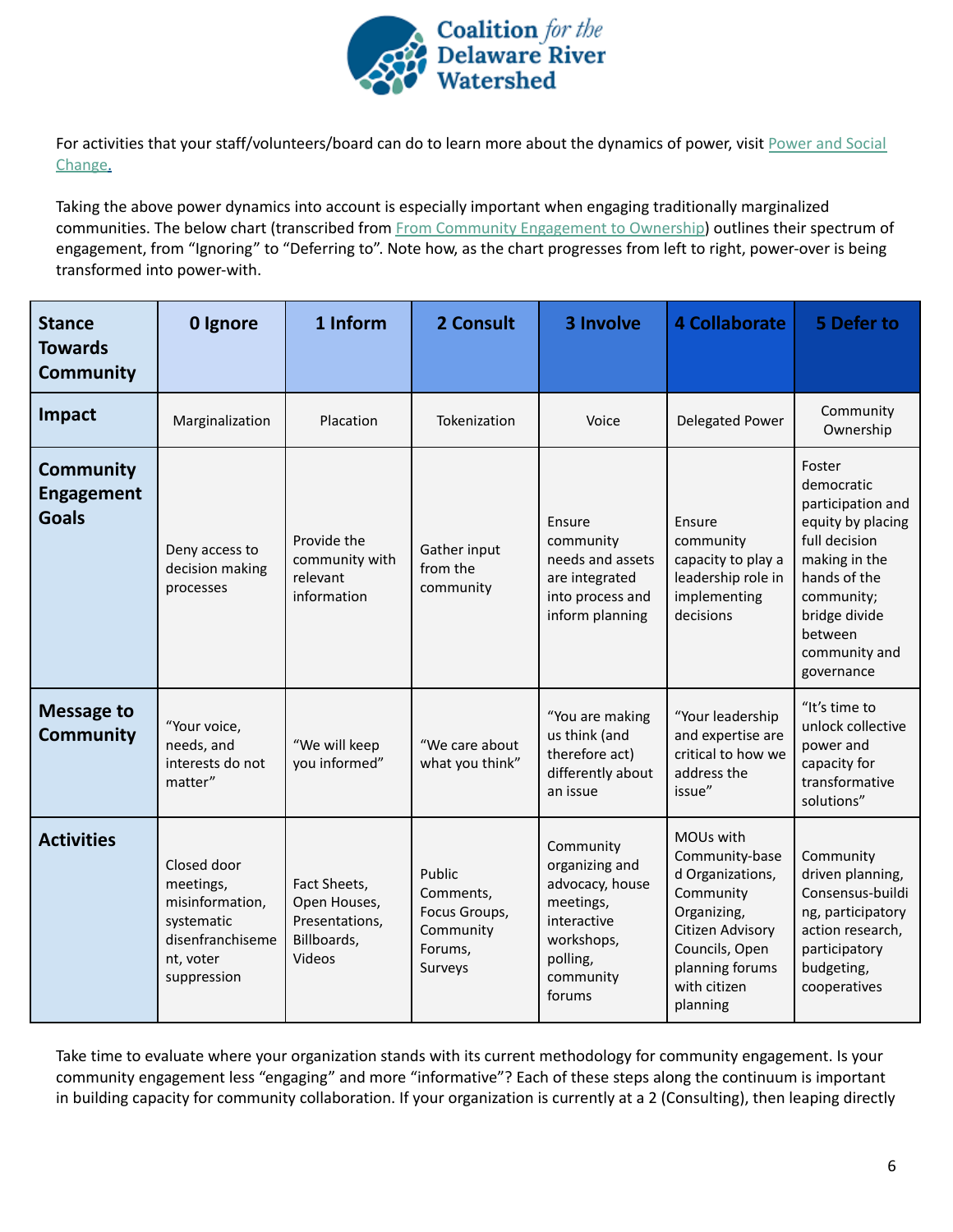

to a 5 (Deferring) would be misguided. Communities most impacted by structural inequalities tend to be under-resourced and often have a range of complex issues. Without the capacity to organize, informing and consulting coming from your organization could veer into the territory of tokenization or placation, meaning that including the community is only a perfunctory or symbolic effort to give the appearance of equality while in reality continuing to promote the power imbalance. Each step along this continuum allows organizations to assist in capacity-building for the community, with the end goal of community-based empowerment.<sup>9</sup>

Power and privilege often go hand in hand. The United States is a white-dominant/white-supremacy culture, meaning that the prioritizing of white culture is used to oppress the culture of BIPOC to establish, defend, and maintain a system of both power and privilege.<sup>10</sup> This is seen in standards of professionalism; Western standards of dress and hairstyles being the norm for offices, attitudes on timeliness or work style, preference for certain types of communication.<sup>11</sup> Think how white privilege is leveraged to get the attention of decision makers, or how a well funded organization has the power to enact plans that a low-income community disagrees with. When navigating power dynamics both within your organization and with partners it is critical to include the lens of privilege in the analysis.

### <span id="page-8-0"></span>**Identifying Community Leaders**

When beginning to engage with a new community, especially one that has not historically been included in the mainstream environmental movement, identifying community leaders is a critical first step. Gaining the trust of a community can take a significant amount of time, and even more so if your organization missteps in ways that would have been prevented by creating a dialogue with leaders to truly understand the attitudes, needs, and stakeholders of their community.

Rather than starting from scratch when identifying a community leader, try to consult with other organizations or agencies that have already worked successfully with the community. These organizations can be other environmentally-focused organizations- such as Environmental Commissions, county extension services, farmer cooperatives, or they can have a broader focus- like churches, libraries, public health departments, recreation departments, or general community-focused nonprofits. These organizations may be community leaders themselves, or they can point you to individuals that are.

There are a handful of different methods to identify community leaders. Many of these can be done in tandem, and if the same names keep coming up then you can be sure you have identified a community leader.

Position Method- This method identifies people who are in positions of authority, such as mayors, commission members, school board representatives, etc. This method is the most straight-forward, as many of these names can be gathered by a simple internet search. Be aware that many community leaders are informal leaders, and only pursuing this method can leave them out. Depending on the community, those who have positions of authority may not be representative of the community as a whole (i.e. a predominantly Latinx community with a predominantly white municipal staff).

Reputation Method- This method identifies members of the community that have their community's respect. This can be ascertained by asking members of the community to list the three most respected people in their community, and looking for repeatedly reported names. Asking someone from a majority group to identify a minority leader is not ideal, it is better to ask those with the identities of the community group you are trying to engage for their feedback.

<sup>9</sup> From Community Engagement to Ownership: Tools for the Field with Case Studies of Four Municipal [Community-Driven](https://www.providenceri.gov/wp-content/uploads/2019/10/community_engagement_to_ownership_-_tools_and_case_studies_final-1.pdf)

[Environmental](https://www.providenceri.gov/wp-content/uploads/2019/10/community_engagement_to_ownership_-_tools_and_case_studies_final-1.pdf) & Racial Equity Committees Facilitating Power, Movement Strategy Center, National Association of Climate Resilience Planners, Urban Sustainability Directors Network

<sup>&</sup>lt;sup>10</sup> Race, [Resilience,](https://s3.amazonaws.com/ak-womensmarch/images/Race__Resilience__Social_Location_.pdf?akid=41.201303.2fcNcA&rd=1&) Social Location PowerPoint

<sup>&</sup>lt;sup>11</sup> The Bias of ['Professionalism'](https://ssir.org/articles/entry/the_bias_of_professionalism_standards#) Standards, Stanford Social Innovation Review, Aysa Gray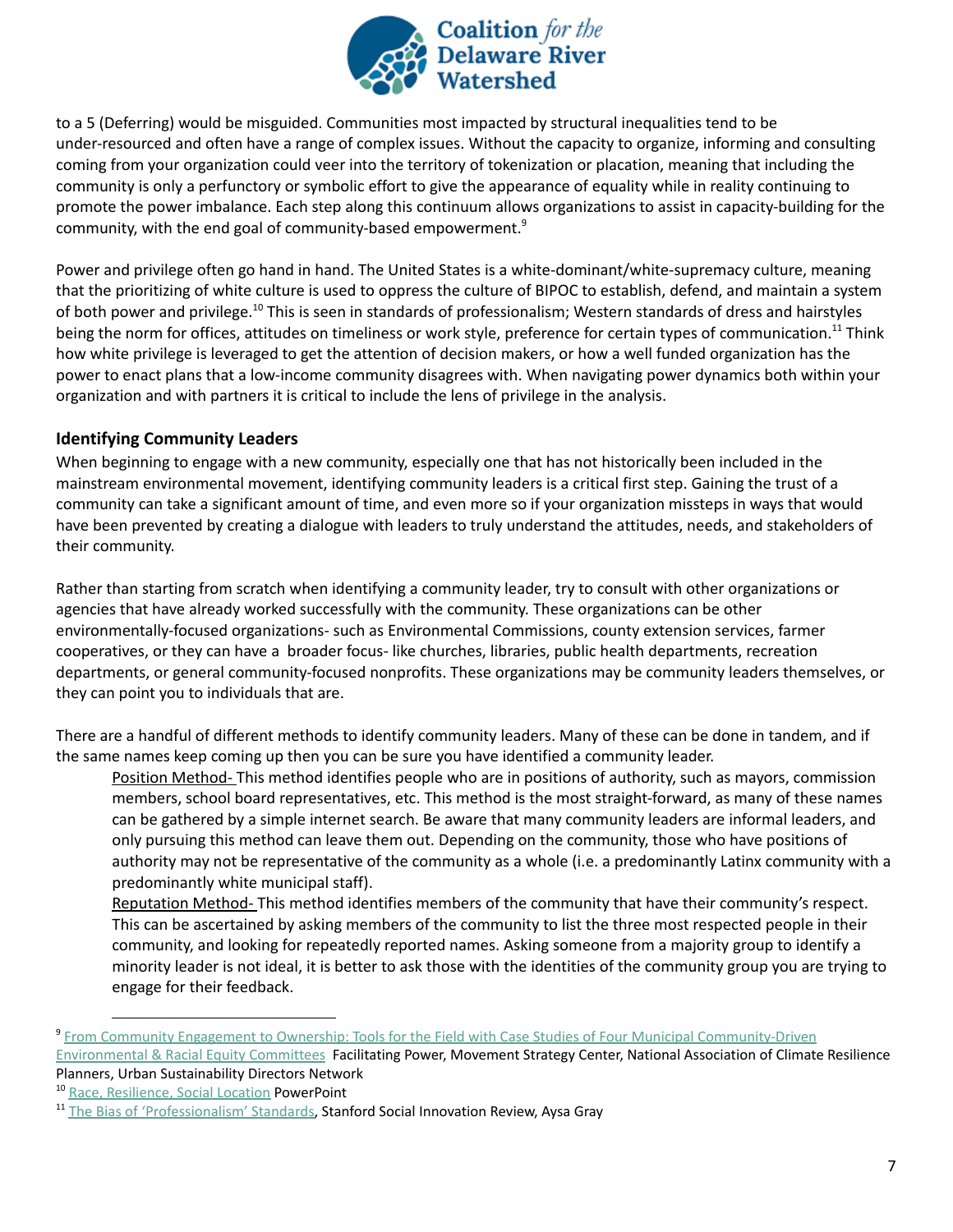

Event Analysis Method- This method looks to identify active members of the community by analyzing their participation in community events. As you attend community meetings and events, do you see some of the same faces again and again? If so, these people are good candidates to be community leaders. Social Participation Method- This method finds people who occupy positions of authority in multiple organizations within the community, for example, a person that is in the Rotary Club, town council, the local Black Lives Matter chapter, is a good candidate for being a community leader based on their frequent involvement. 12

### <span id="page-9-0"></span>**Community Engagement Best Practices**

After working to identify community leaders and taking time to work with them to identify their communities' needs, the next step is engaging the wider community. When working with a new community the engagement often comes in the form of knowledge gathering. While your organization is in this phase, approach it as a listening and learning opportunity, rather than focusing on what your organization currently provides, and what your goals are for the community. If your organization is coming in with a pre-set agenda, you will not be well poised to answer to the needs of the community that are shared in the knowledge gathering phase, and this can lead to feelings of [tokenization](https://drive.google.com/drive/u/1/folders/182PLnf1RtXPf6BcRCmfCGsgzb8oy1QFl) and that the community's input is not actually valued. If your organization does have a pre-set agenda (i.e. grant deliverables) be forthcoming and transparent about your constraints.

Knowledge gathering can ask questions such as:

- What is your vision for the advancement of community goals?
- What cultural differences do you notice from communities your organization has built relationships with in the past?
- How does the community think/talk about the natural and built environment?
- What are the community needs?
- How can our organization assist in meeting these needs?

Some community needs have clear connections to your organization's work, while others will require creativity and brainstorming with the community to identify how your organization can be of service. Some goals of the community may be entirely outside your organization's scope or expertise. Your organization can still play a role in connecting the community with contacts you have that support those goals. You should also work with the community to figure out how best to enact initiatives and programs that meet the needs they define.<sup>13</sup>

In this process, exchanging information should be prioritized over extracting information from the community. While surveys can be a useful tool in early information-gathering, they do not allow for a connection to the organization in the same way a focus group or workshop does. Here are some alternatives to surveys.

- Advisory Committees- Group of representative stakeholders that provide advice and input to the planning and decision making processes
- Charrette- Intensive brainstorming sessions, usually held over several days, in which participants draw their ideas for planning and design solutions. This is often followed by a presentation to the community to get further input.
- Focus Groups- Interviews and discussions with a group of stakeholders
- Interviews- One-on-one discussions
- Open Houses- Less-structured public meeting, usually inviting stakeholders to your organization's office or setting up in a community center/library. Set up a display so participants can learn about your organization's work at their own pace. Your staff or other experts can be there to answer questions. Stress that participants can come for any amount of time, allowing for flexibility for attendees.

<sup>&</sup>lt;sup>12</sup> People, Partnerships, and [Communities](https://www.nrcs.usda.gov/Internet/FSE_DOCUMENTS/stelprdb1045582.pdf) USDA Natural Resources Conservation Service, Social Sciences Team

<sup>&</sup>lt;sup>13</sup> DEIJ In Action: A Diversity, Equity, Inclusion, and Justice Guide for the [Chesapeake](https://drive.google.com/drive/folders/1GYbIg2EWwSEJe7pcU3zGEpGQDUWK2CS3) Bay Watershed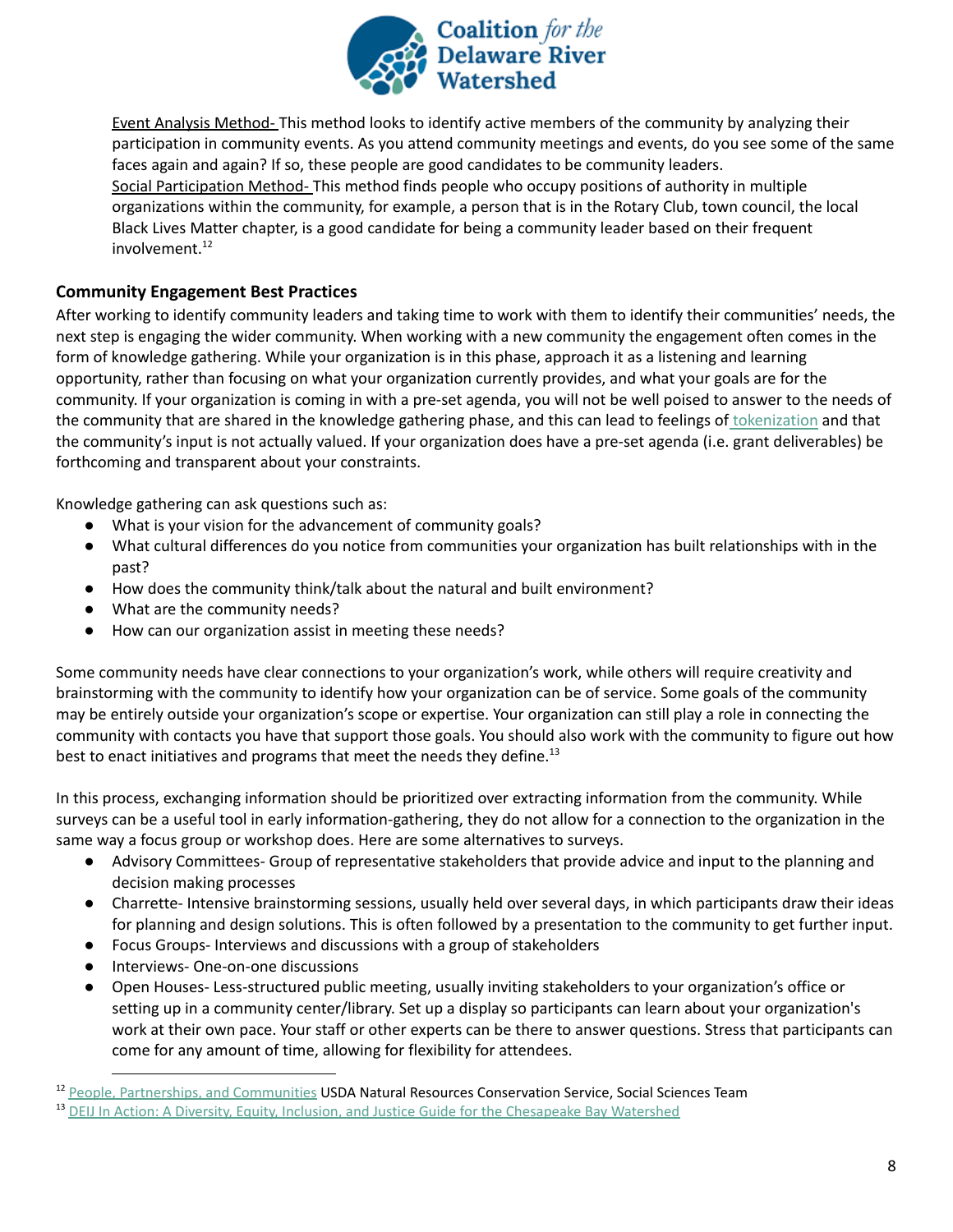

- Public Workshop- Informs and engages the community by combining presentations and small group break outs. This is more structured than an open house.
- Roundtable- Focused discussion where the participants have information in advance. This can be used periodically over the course of a long project as a sounding board for decisions that a smaller group of stakeholders are making.

While the above are more traditional methods of engagement, your organization can consider alternate formats such as asking for feedback through photos, voice recordings, or videos.<sup>14</sup> In the effort to exchange rather than extract information you can couple your information gathering efforts with community programs. Partner with a local organization or municipal department to offer events such as fishing or guided hikes . These may attract participants that would otherwise not come to formal community engagement activities. Conduct one-on-one conversations with participants during the program. This offers them the service of the event, and the hand-on experience of meeting new people within their community.

After all of these activities it is important to get feedback from participants. Instead of a survey simply asking their satisfaction with the event, ask for feedback in an open-ended format to allow for more detailed responses.<sup>15</sup>

### <span id="page-10-0"></span>Barriers to Participation

When you hold any type of community event, take into account common reasons that people may not participate and what identity groups may be underrepresented. Acknowledge these barriers ahead of time, and work on developing solutions both as an organization and with community partners. This can allow more folks to attend and feel comfortable sharing. Commonly cited reasons for not attending community engagement meetings include:

### **Commonly Cited Reasons For Not Attending Community Engagement Meetings**

- Lack of knowledge about the political system
- Previous negative community engagement experience
- Historical patterns of municipal (or non-profit) decisions not reflecting community input
- Broken promises made by political candidates (or non-profits), or work that resulted in reinforced distrust of government and institutions
- Meeting times do not consider work schedules, religious holidays, meal times, or other family needs
- Needing to focus on basic needs of self and family
- Not seeing one's culture or identity reflected in meeting format or content
- Fear of being judged, unsafe, or unwelcome
- Transportation barriers
- Childcare needs
- Spiritual beliefs and practices interfering with the meeting
- Immigration status
- **Economic barriers**

<sup>15</sup> Inclusive Outreach and Public [Engagement](http://www.seattle.gov/Documents/Departments/Neighborhoods/PPatch/Inclusive-Outreach-and-Public-Engagement-Guide.pdf) Guide, Seattle Office for Civil Rights

<sup>&</sup>lt;sup>14</sup> 6 Essential Strategies for Inclusive [Engagement](https://www.eugene-or.gov/DocumentCenter/View/16314/Six-Essential-Strategies-for-Inclusive-Community-Engagement?bidId=) Equity Matters, Seattle Public Utilities Environmental Justice and Service Equity Division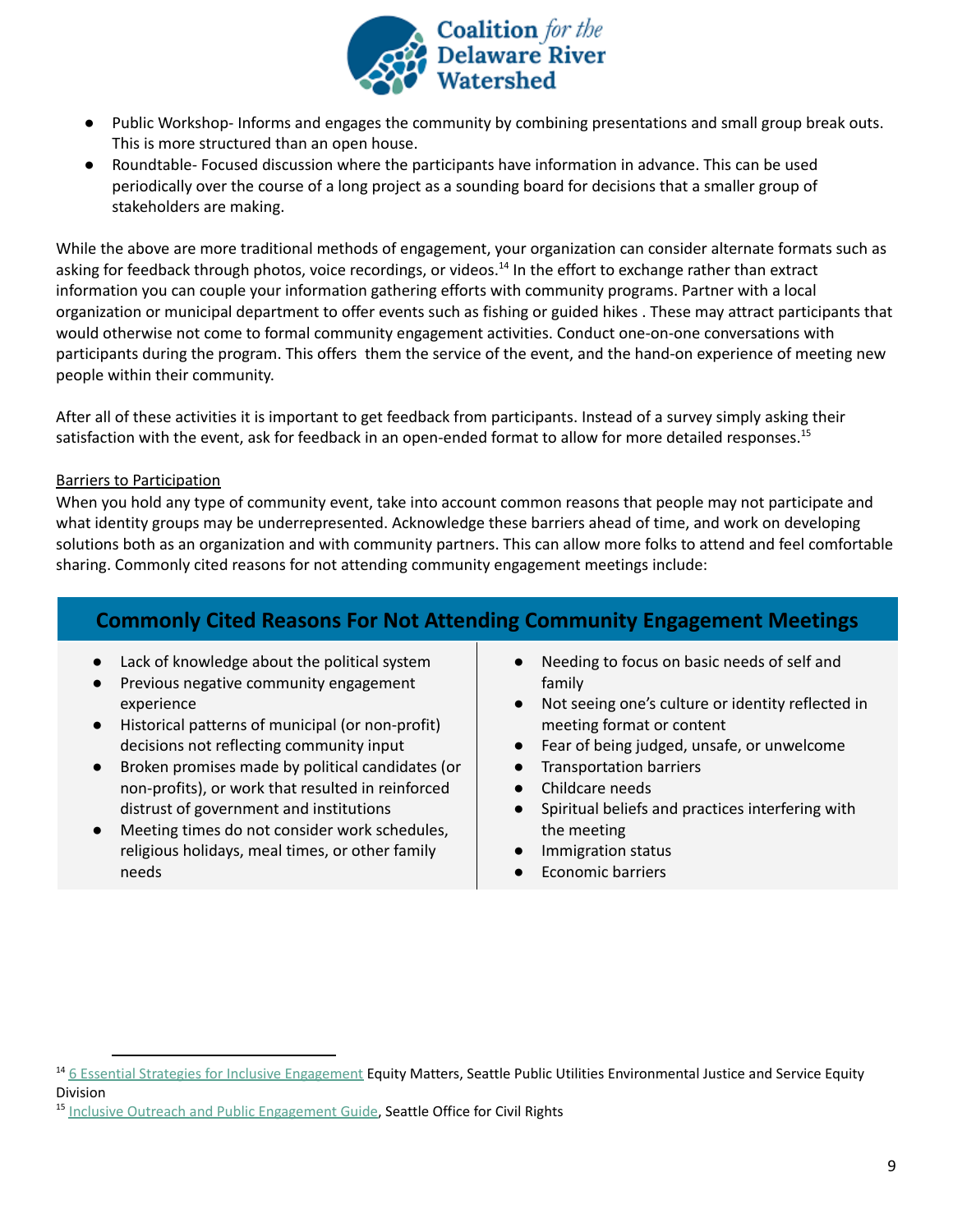

### Groups That Are Often Underrepresented In Engagement Processes

- People whose preferred language is one other than English
- People with low literacy levels
- Single or working parents
- People of Color
- Immigrants
- Refugees
- People with disabilities
- Faith Communities
- LGBTQ+ People
- Ex-offenders
- Individuals experiencing homelessness
- Youth
- **Elders**

Reflect on these lists and what barriers or underrepresented groups may exist in the community you are working to engage. Consider hosting a focus group with incentives to participate (i.e. monetary, food, social) to learn from community members about what their biggest barriers are.

Another good way to start addressing barriers is by putting yourself in others' shoes. What would guarantee your attendance for a meeting, other than content? Providing childcare and food are two clear ways of getting folks in the door. These offerings should be highly publicized with the invitation to the meetings. The food provided should be culturally relevant, try to get the food from a local business. If there are vendors or contractors being used in the project, prioritize procuring them from the community you are working in. Childcare can also be complementary to the topics being discussed. For example, if the meeting is discussing Combined Sewer Overflows, the children can do related activities about water quality, or they can share their own thoughts about the issue depending on their age range.

Many community members may not be able to attend meetings during work hours, and meetings will have to be held after hours or on weekends. Provide flex time for your staff so they can hold meetings at different times without putting more demand on their schedules and leading to burn out. You can also hold multiple meetings at different times or days to help reach more people. You can record the meetings so people who are not able to attend can still learn about the project. Be sure to allow the people watching the recordings an opportunity to provide feedback. This can be done by sharing an email or phone contact for feedback, an online form, reading comments on posted recordings, and more. You can also offer participants the opportunity to share input in ways other than attending a meeting, and present that shared information during the meeting so their thoughts are represented.

Many participants may have or perceive language barriers. Even if English is their primary language, unfamiliar technical jargon and acronyms can make anyone's head spin. Try to avoid jargon and when using new terminology keep a running list on a whiteboard or offer a glossary of terms. If you are working with the same group over a period of time, one fun way to get folks comfortable with technical language is to play jeopardy or bingo to familiarize participants with specific terms and concepts.

For participants that do not speak English, dedicate funds in your project for interpretation and translation services. Partner with community nonprofits or other organizations in the community to help provide translation. Ask what languages their constituents speak, or if literacy is an issue. Provide fair compensation for your translators and interpreters. Hire someone from the community to do this work, they may be able to leverage their community network to share the project with people in their personal lives. Even if there are no language barriers, hire members of the community to assist in data collection. For example, a local will understand that when interviewees talk about "the old bank", "the old corner store", and "the local non-profit office", they are talking about the same piece of property that has changed hands over the years, whereas staff from outside of the community will not have that local knowledge.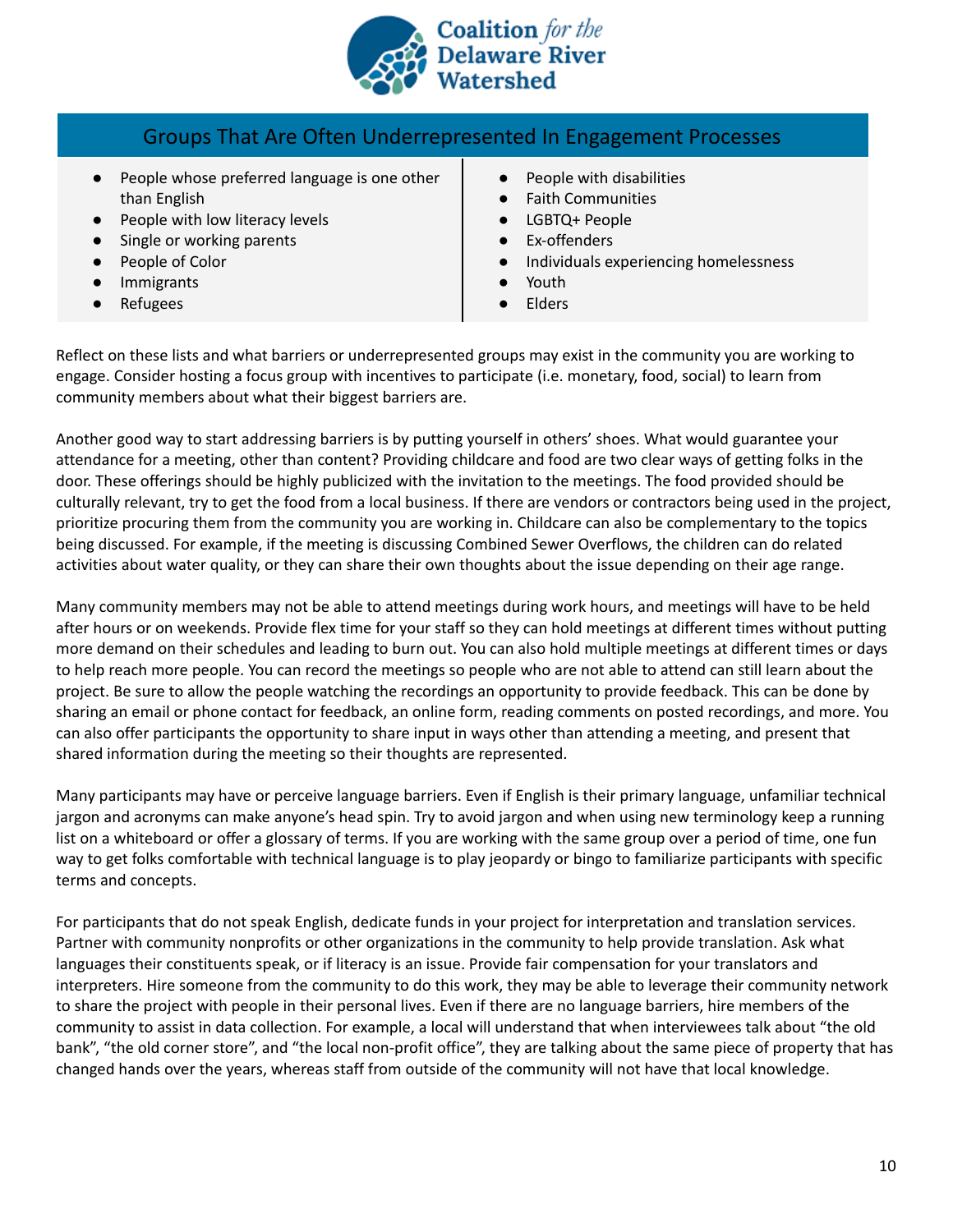

Evaluate the meeting venue. Is it accessible via public transportation? Is the location a neutral space in the community, or is it associated with a specific group that may have some attendees feeling out of place? If your organization's office is not in the community, you might use community centers, libraries, municipal meeting rooms, or community-based nonprofit's spaces.

When it comes time to holding the meeting, transparency is vital to earning the trust of the community. If there has been distrust with your organization or similar organizations in the past, acknowledging this sets the tone for an open conversation. Share and demonstrate that you are willing to engage with the constituency and that you value their input, even if it may not be favorable to your organization. Take this opportunity to share why your organization became involved with DEIJ issues and why you identified this specific community to work with. It is critical that your organization is honest about your expertise and resources. Be upfront about the topics you are still learning about, and need help from the community. Be clear in describing what your team's roles and responsibilities can be, your capacity and limitations, and any financial constraints that may exist.

Lastly, incentivizing attendees with financial compensation is a way to compensate them for their valuable insight. If you are in an area with concentrated levels of poverty, or where many constituents do not have bank accounts, compensate them with prepaid gift cards rather than checks.<sup>16</sup>

### <span id="page-12-0"></span>Resource Imbalances When Working With Community Organizations

Resource imbalances are also important to consider if you are working alongside community organizations that are outside "mainstream or established" organizations. Resource imbalances can look like issues of capacity (having mostly part-time or volunteer staff), lack of funding to conduct large-scale projects, or lack of expertise (i.e. no staff member with grant writing or grant management experience). Your staff can pursue capacity building and funding support to lift up community partners. When looking for funding for the project look for joint applications that can support both organizations. Similar exercises can be used for the general community, shifting resources to directly benefit the community. It is also important to create a memorandum of understanding (MOU) with the organizations you are working with to articulate what an equitable partnership looks like for both organizations. The MOU can be adapted when challenges arise to ensure that both partners' needs are being met. Be aware that community organizations may communicate one way to funders and another way to the community they serve. Take the time to understand this so both partners are clear about the best language to use in different scenarios.

### <span id="page-12-1"></span>Ongoing Engagement

In an effort to share power with the community and move to the right on the chart shared on page 6, community engagement needs to be continuous and meaningful. Include your community partners at project inception and engage them throughout the entire process, not when a plan is already in motion and ideas can't be implemented due to planning timelines. Participants in early consultations can continue to be active participants in all steps of the process. They can assist in data collection and interviewing, meet throughout the project to learn about developments and provide feedback on the project's direction, assist in analyzing data, decide how and where to present the data, participate in the data presentation, and decide next steps for future projects.<sup>17</sup><sup>18</sup>

<sup>&</sup>lt;sup>16</sup> Best Practices for Meaningful Community [Engagement](https://groundworkusa.org/wp-content/uploads/2018/03/GWUSA_Best-Practices-for-Meaningful-Community-Engagement-Tip-Sheet.pdf) Groundwork USA

<sup>&</sup>lt;sup>17</sup> DEIJ In Action: A Diversity, Equity, Inclusion, and Justice Guide for the [Chesapeake](https://drive.google.com/drive/folders/1GYbIg2EWwSEJe7pcU3zGEpGQDUWK2CS3) Bay Watershed

<sup>&</sup>lt;sup>18</sup> Creating Equitable, Healthy, and Sustainable Communities: Strategies for Advancing Smart Growth, [Environmental](https://www.epa.gov/sites/production/files/2014-01/documents/equitable-development-report-508-011713b.pdf) Justice, and Equitable [Development](https://www.epa.gov/sites/production/files/2014-01/documents/equitable-development-report-508-011713b.pdf) EPA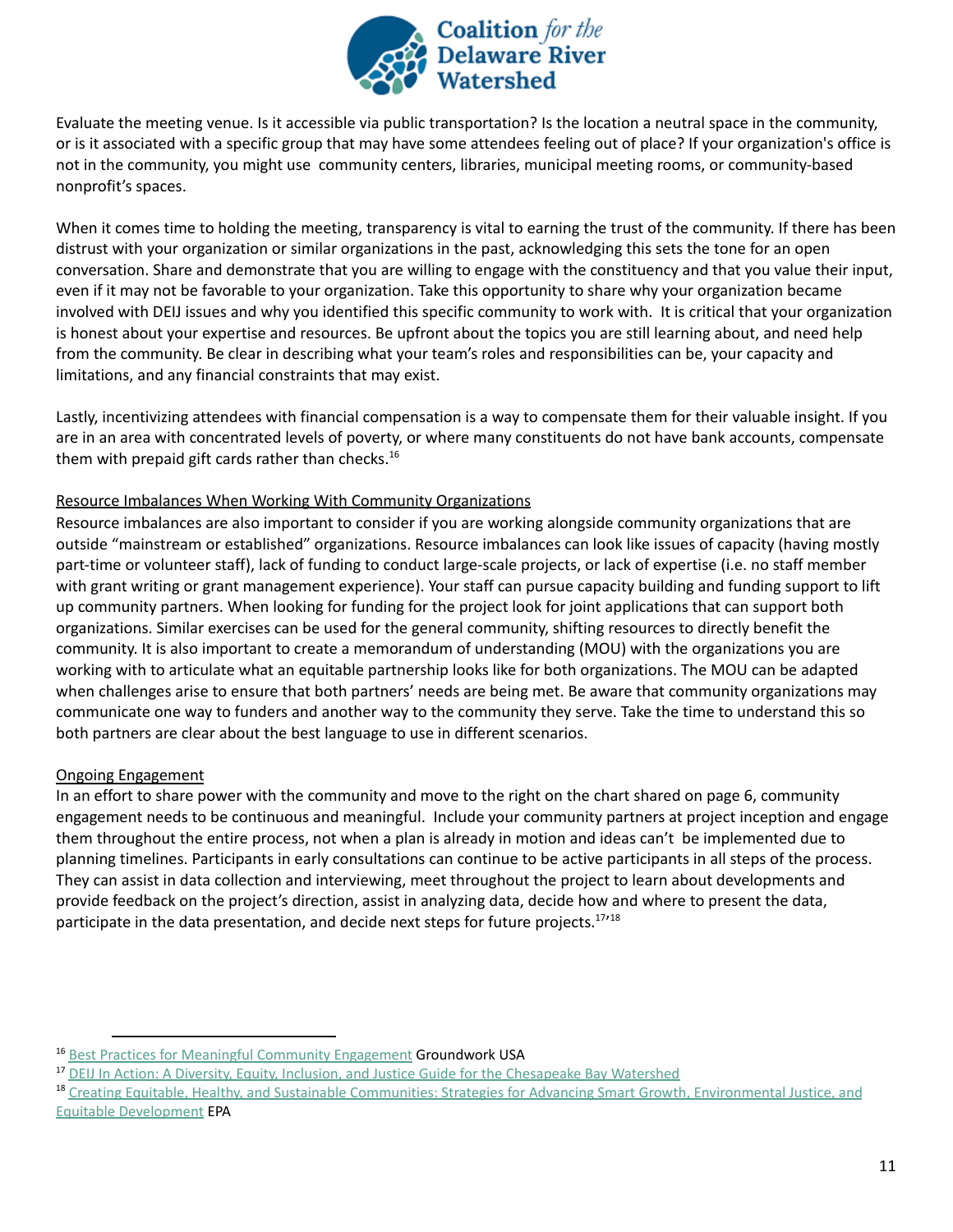

# <span id="page-13-0"></span>**DEIJ in Communications**

### **Online**

- <span id="page-13-1"></span>Monitor the choice of photos and video subjects to reflect diversity, equity, and inclusion of your community. When using stock photos for digital or print materials, include BIPOC individuals, LGBTQ couples, people of all ages, people with disabilities, and other diverse groups. That being said, be realistic about the current diversity conditions of your organization. Stock photos should not be used in a disingenuous way, like using photos of racially diverse attendees for a conference with predominantly white attendees.
- When sharing articles about DEIJ topics online, make sure the source is authentic and part of the community they are representing in the article. For example, an article about Black women in nature should be written by a Black woman.
- If staff is comfortable, add pronouns to the staff biographies on your organization's website. For more information about gender pronouns visit the "Welcoming Gender and Sexuality in the Workplace" section of the [Internal](https://docs.google.com/document/d/118PUoiKwt1VT6XPf8LhN6B7ZydM8MiR1jjOz2g-2PwQ/edit?usp=sharing) Toolkit.
- Include alternative text for the visually impaired on photos used on social media. Learn how to optimize your website for the visually impaired by [visiting](https://fuzzymath.com/blog/improve-accessibility-for-visually-impaired-users/) here. Include the option for captioning on videos.
- If your organization shares or retweets a post on social media, make sure it's factually accurate. Don't share posts from accounts that don't stand for the same principles as your organization, or you may face backlash.
- Have a consistent voice on social media that reflects your organization's beliefs. Once you post an article expressing a point of view, do not back pedal, because the public can view older posts and see the incongruity over time.

### **Materials/Writing**

- <span id="page-13-2"></span>● Always create written and graphic materials with an internal code of ethics. When communicating, conduct yourself professionally, with truth, accuracy, fairness, and responsibility to the public. An example internal code of ethics: I will ensure to represent the communities I work with accurately. I will talk about issues in ways that center DEIJ struggle.
- Check all materials for language that may be perceived as biased. Screen for unconscious bias and inappropriate word choice. Learn more here about bias-free [communications.](https://www.marketing-partners.com/conversations2/is-your-communication-bias-free-and-inclusive)
- Don't assume a person's pronouns when writing about them or interviewing them. If you are unsure of someone's pronouns, you can use the gender-neutral "they/them/their" until they provide clarification. When writing about people who are part of the trans community, use this style [guide](https://radicalcopyeditor.com/2017/08/31/transgender-style-guide/).
- Stay up-to-date on the correct language to use. For example, some years ago "LGBT" was an acceptable acronym, but it has now evolved to "LGBTQ+". One popular acronym is BIPOC, which stands for Black, Indigenous, and people of color. Don't use the term "people of color" if you are only referring to people who are Black.
- It is best to be precise with the language used to describe individuals and/or groups. For example, when talking about a specific identity group (i.e. a Korean-American community), don't use an umbrella term (i.e. BIPOC).
- When addressing a crowd or group of people, don't assume the gender of the whole group with your language. For example, don't say "Hey, guys." or "Good evening, young ladies."
- Find gender neutral alternatives to gendered words or phrases. For example, if your organization offers pregnancy care, ensure when advertising that it's for "birthing parent" or "non-birthing parent" instead of just "women". Learn more about gender [inclusive](https://writingcooperative.com/how-to-make-your-writing-more-gender-inclusive-1961686124f3) writing.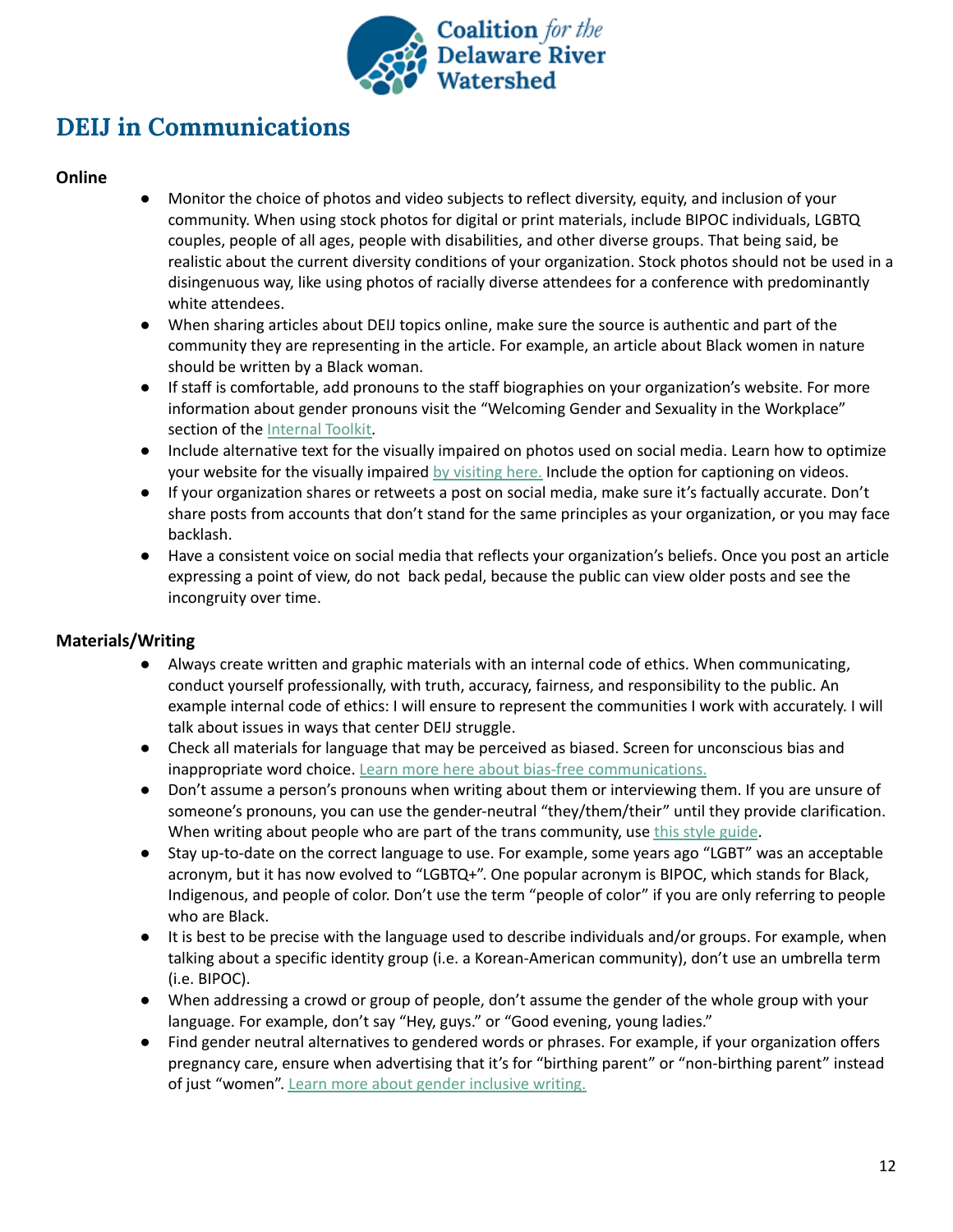

- When advertising an event, specify as to whether it will be inclusive for disabled people. Specify if there will be a sign language interpreter, if there are handicap accessible ramps, and if parking is nearby. Always put captions on during film screenings for hard of hearing people.
- Don't use African American Vernacular English (AAVE) on any organizational materials unless you are Black. Even if the materials are meant to speak to the Black community and/or your organization's supporters are mostly Black. [Learn](https://www.hawaii.edu/satocenter/langnet/definitions/aave.html#:~:text=African%20American%20Vernacular%20English%20(AAVE,Ebonics%20outside%20the%20academic%20community.) more here and [here.](https://www.facebook.com/babatundehiphopera/posts/4140597599324790)
- Outside of your office space, post signage or flags showing your support for marginalized communities. For example, many businesses post rainbow flag stickers on their doors to show they are welcoming of LGBTQ+ people.
- Translate your organization's materials into Spanish to make it accessible to a larger population. If your organization serves a community with a dominant language other than English, translate materials into that language. Translation work is time consuming and must be compensated fairly. The American Translators Association recommends a minimum of 12 cents per word, this number can go up based on the level of technicality in the material.<sup>19</sup>
- **Learn More: Multicultural [Communications](https://www.resource-media.org/wp-content/uploads/2018/10/MCC-Handout-Comnet.pdf) Best Practices from Resource Media**

#### <span id="page-14-0"></span>**Press**

- When making decisions about which stories to share with the press and in your materials, consider all aspects of diversity, including gender and race/ethnicity, age, religion, political/ideological perspective, disability status, and more.
- Don't tokenize an employee as a spokesperson if they have no real power within the organization. Similarly, don't have a person who is not part of a community speak on behalf of that community.
- Be responsive to incidents that may impact members of your community in relation to DEIJ topics. Respond when it's appropriate for your organization to do so instead of staying silent.
- When writing press pitches, consider story angles that implicitly or explicitly reinforce the benefits of diversity, equity, inclusion, and justice.

## <span id="page-14-1"></span>**Conferences and Major Events**

Conferences and other large scale annual events are valuable in bringing together large groups of members, similarly-minded organizations, and/or interested members of the public to engage with the work that your organization is doing. When planning a conference to attract a wide swath of attendees, there are many ways to ensure that the event is inclusive and accessible to different groups. Your organization can partner with community groups and similarly-minded organizations to help expand conference planning capacity and resources. We recommend having a diverse group of partners to help bring different voices into conference sessions. The following sections can be incorporated into your conferences and other large scale events.

### <span id="page-14-2"></span>**Demographic Surveys**

If you have been running a conference for many years, or if your organization is putting on its first conference, you can always take time to evaluate how accessible and inclusive the event is. Much like general community engagement, a first step is to assess who is already attending your conference or other major events. This can be done by including a demographic survey alongside the registration for the event or afterwards with a feedback form. It is important to keep the form anonymous so respondents are more comfortable in their reporting. The survey itself nor the questions should be required to answer. The Coalition for the Delaware River Watershed's DEIJ Workgroup created a demographic survey for their 2020 Watershed Forum, which can be [viewed](https://docs.google.com/forms/d/e/1FAIpQLSfyamUoqok7v9XirKWP1h1BXKLAzLJeM26DiGHtsyB0m7HBYw/formResponse) here. After the results have been collected your staff can come

<sup>&</sup>lt;sup>19</sup> How much do [translators](https://www.thumbtack.com/p/translator-rate#:~:text=Per%2Dword%20rate&text=According%20to%20the%20American%20Translators,experience%20and%20area%20of%20expertise.) cost and what are their rates? Thumbtack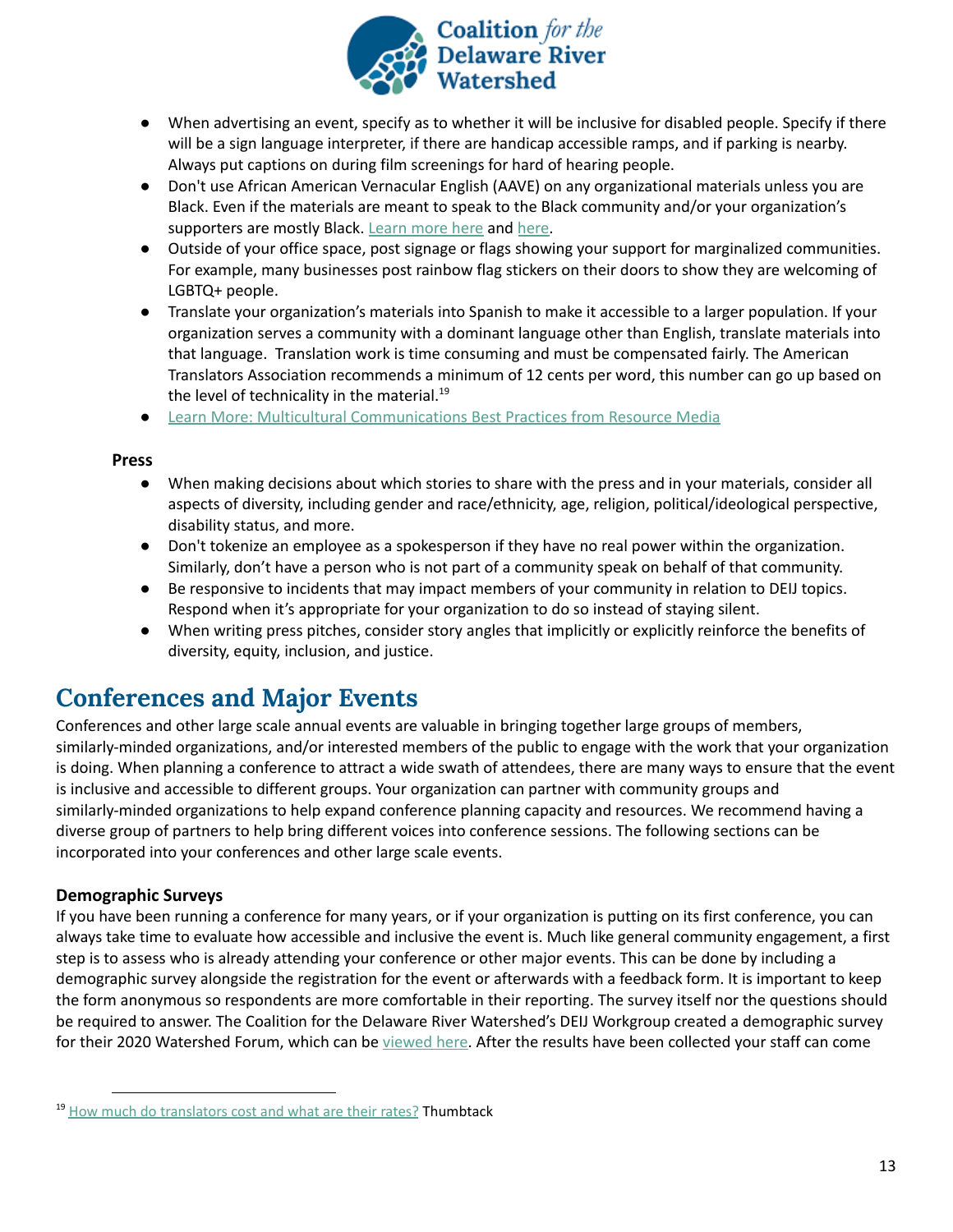

together to determine which groups are underrepresented at your events, and how to proceed with making the conference more inclusive and accessible.

### <span id="page-15-0"></span>**Land Acknowledgements**

As environmental organizations, we are intertwined with the land in our work, and as such we are intertwined with the legacy of Indigenous groups who stewarded the land, prior to and throughout the ongoing colonization of their lands. Land acknowledgements present an opportunity to reflect upon the histories attached to the land on which the event is being held. They serve as a reminder of past and present injustices, and as a starting point to create collaborative and respectful relationships with Indigenous communities. Land acknowledgements should be motivated by genuine respect and support for Indigenous people, not due to guilt or because you see other organizations doing so. Contact the local Indigenous peoples and those who were forcibly removed from the land to ask how they would like to be recognized. When contacting these groups for help, ask what you can be doing for them, and compensate them for their labor in educating your organization. Land acknowledgements can serve as a first step to becoming allies with your local Indigenous population(s), and actively building relationships with these groups to build authentic equitable relationships. The local Lenni-Lenape tribes of the Delaware River watershed can be found here: Nanticoke [Lenni-Lenape](https://nlltribe.com/) (Bridgeton NJ), and the Lenape Nation of [Pennsylvania.](https://www.lenape-nation.org/)

A simple land acknowledgement can sound like, "I would like to begin by acknowledging that we gather at (Insert Location) on the traditional land of the Lenni-Lenape Peoples past and present (if your event is in the Delaware River watershed), and honor with gratitude the land itself and the people who have stewarded it throughout the generations. "When making your acknowledgement use appropriate language that accurately describes historical injustices rather than sugar coating history. Words like genocide, ethnic cleansing, stolen land, and forced removal are all appropriate ways to describe the injustices faced by Indigenous populations. Remember that Indigenous people are still within our region, and as such your acknowledgement should not only be focused on the past. While land acknowledgements honor the historic and present day injustices towards Indigenous peoples, they also should serve as a celebration and empowerment of present-day Indigenous populations. If [you](https://native-land.ca/) are holding your event outside of the watershed you can use this [website](https://native-land.ca/) to determine whose land you are on.<sup>20</sup>

#### <span id="page-15-1"></span>**Inclusivity Practices**

For some identity groups, such as BIPOC or LGBTQ+ attendees, identity-based networking and mentoring sessions can connect attendees from these often under-represented groups with one another to build relationships and connect with their peers. In these spaces, identity-based issues in the environmental sector can be discussed. This creates an atmosphere where participants do not have to censor language to appeal to the majority group or serve as educators on their own identities.

Name tags are an often overlooked method of creating an inclusive environment. Name pronunciation can be added to help attendees address one another properly. Dr. Pragya Agarwal, the author of SWAY: The Science of Unconscious Bias, is quoted as saying "When names are mispronounced, it negates a person's sense of self, betraying their culture and eradicating an important part of their ethnic identity... People of color generally -and rightly- resent the mispronunciation of their name because it amounts to a distortion of their identity".<sup>21</sup> The pronouns of attendees can also be included on name tags. By acknowledging that you cannot know a person's pronouns just by looking at them, adding a section on name tags for pronouns is a way to signal to attendees that transgender and nonbinary attendees are welcomed. If your organization does this, try to ensure that your staff has adequate knowledge about pronoun usage and will honor the pronouns on someone's name tag even if the pronouns "do not match" a person's physical appearance. To not do so would be insulting to people who were vulnerable in sharing their pronouns, contradicting the inclusive space that is

<sup>&</sup>lt;sup>20</sup> A Guide to Indigenous Land [Acknowledgement](https://nativegov.org/a-guide-to-indigenous-land-acknowledgment/) Native Governance Center

 $21$ Name [discrimination:](https://www.stylist.co.uk/long-reads/how-to-pronounce-names-bias-poorna-bell/329642) why we need to stop telling people they have a 'difficult' name, Stylist, Poorna Bell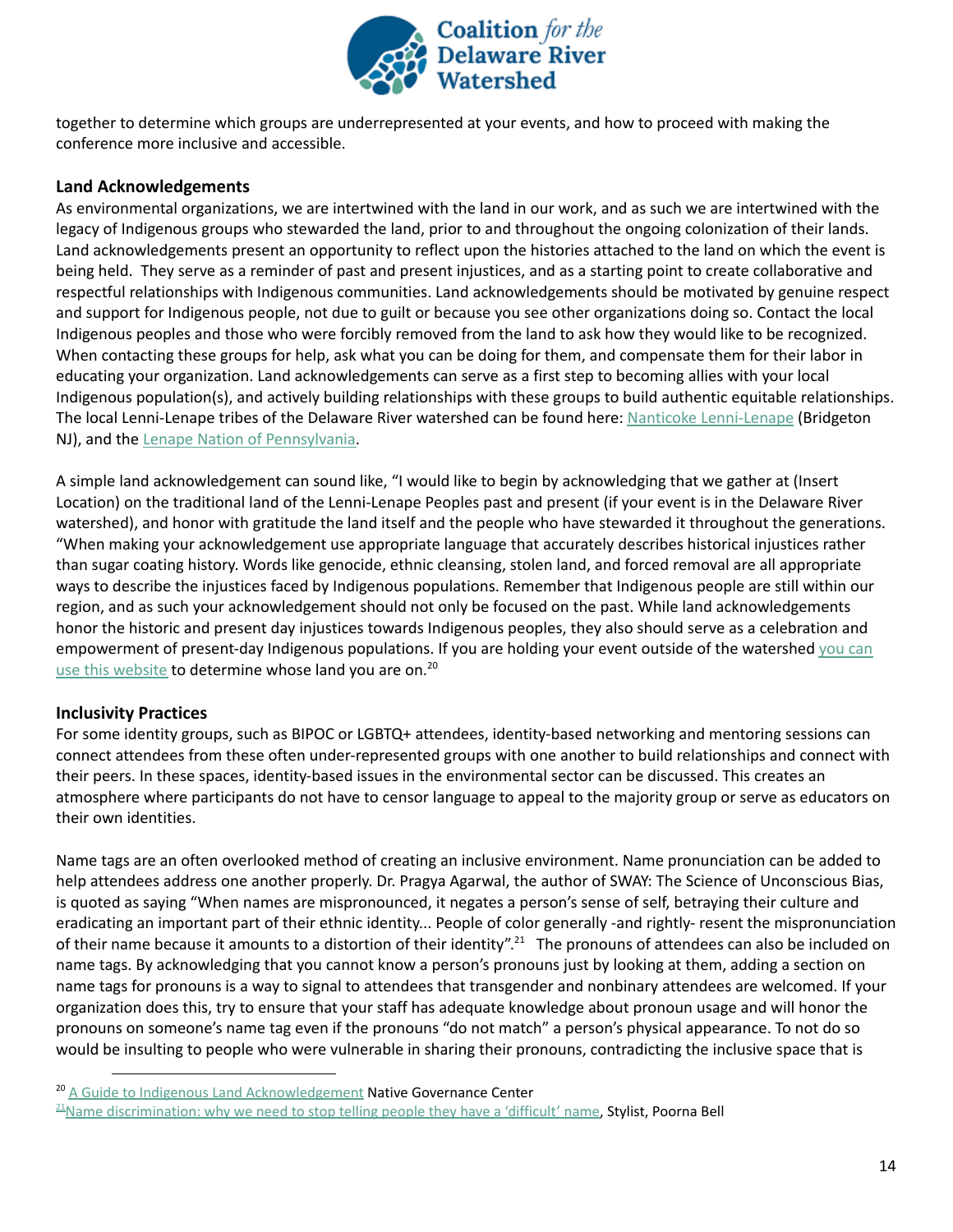

trying to be built. Information why your organization is including pronunciations or pronouns on your name tags can be included in the registration page as well as the event program to help explain the importance of these practices.

### <span id="page-16-0"></span>**Disability Accessibility**

As for disability inclusion, there are many ways to increase the accessibility of your event. In the planning phase of the event you may consider appointing one person to be the "Accessibility Chair", whose main role is to ensure that the event is accessible as possible for all attendees. This person would be involved in all stages of the event, from choosing the location, venue, conference webpage, session submission and review process, establishing presentation guidelines, meals and social events, field trips, and any other aspect of your conference. This person can also serve as the contact for any attendees with disabilities to ask questions about accessibility at the conference. The disabled community is a wide umbrella with many different access needs. Below is a general list of things to consider when planning for accessibility, but if there is a specific disability group that you are working to engage it is best to meet with an organization that represents that community to determine their needs.

### Choosing a Location

- Based on the geographic region that your attendees will be coming from, is the conference located in a place that is accessible by public transportation? If the event is in a rural location, can there be a meeting place (i.e. school parking lot) that attendees can be transported to and from the program location?
- Are there environmental factors that may be a problem for attendees (i.e. high altitudes, significant pollution)?
- If folks cannot attend due to travel constraints is there a way to attend virtually?
- Based on the time of year of your session, is the location likely to have snow or ice?

### Choosing a Venue and Hotel

Much of this can be provided by the venue staff.

- How would an attendee get from the public transit stop to the hotel or venue?
- If the event is not in the same hotel that attendees are staying, how far away is it? How would attendees move from one location to the next?
- Is the building wheelchair accessible through the main entrance? Are doorways and all important routes at least 32 inches wide?
- Are the elevators accessible? Think about tactile buttons, auditory feedback, visual feedback, wheelchair-height controls.
- How easy is the space to navigate for those with no or low vision? Large open spaces with few landmarks are more difficult to navigate. Are there trip hazards or protruding objects in the space, is the floor flat or uneven?
- Is there Braille labeling on elevators and conference rooms? If not, those can be added by the event organizers for the event.
- Does the venue provide alternative emergency devices for Deaf and Hard of Hearing guests?
- Is the venue free from strong sensory stimuli? Think of smells, loud areas, or bright/flashing lights that can create issues for attendees with sensory sensitivities or other health conditions.
- Has the venue staff had disability awareness training? What is the process the venue uses to accommodate accessibility requests?
- How far is the walk from the disabled parking spaces to the venue, guest rooms, or conference rooms?
- Are the accessible restrooms on the same floor as the main conference?
- If there is a raised stage, is there a way for wheelchair users to get onto the stage? If there are just steps, are there railings for those with mobility issues that do not use a wheelchair?
- Do meeting spaces have an induction or hearing loop (a sound system that is designed for people with hearing aids)?
- Is there space for wheelchair users in the meeting rooms?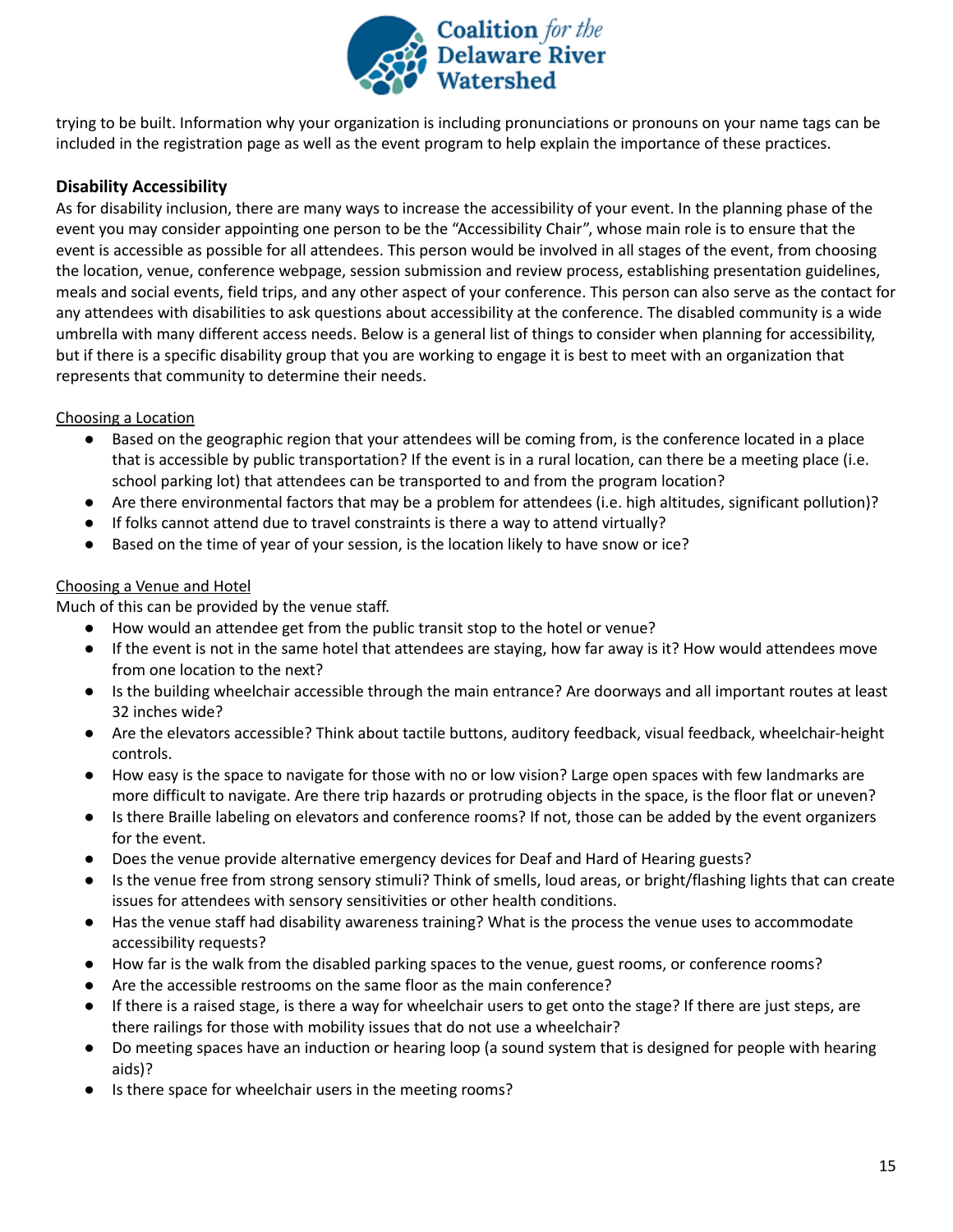

- Are there rooms that can be set aside for breastfeeding or pumping, or as quiet spaces for those with sensory issues?
- How many wheelchair accessible rooms are there? Can the hotel hold accessible rooms for attendees? Can attendees specify these rooms when registering? What other accessibility offerings are there in the rooms (i.e. two beds for an assistant to stay, roll in showers, shower hoists and slings availability)?
- Does the venue allow service animals?
- Do rooms have ADA automatic door openers?

### Considering Your Budget

- If you are providing captioning and sign language translation, plan for about \$1,500 per day to cover the expense. Sign language interpretation should be used for sessions, breaks, and social events.
- If multiple people require captioning or sign language interpretation inquire what sign language they use. If they are different, captioning can be used for everyone while multiple interpreters would be needed otherwise. If there are multiple tracks or options for sessions you will need multiple interpreters or captioners.
- Be transparent about what accessibility options your budget allows for and what it does not when allowing attendees to submit requests for accommodations.

### Accessible Event Webpage

- Use many of the suggestions covered in the Communications section of this toolkit.
- The event webpage should offer information on how to create accessible submissions for presenters, as well as a space to share the accessibility options the conference is providing. This should include what your staff knows about the venue accessibility, as well as who to contact if there are accommodations requested.

### Online Registration

- Include a space for attendees to request accommodations and specify their accessibility requirements. Include deadlines if there are any (i.e. when the request for a sign language interpreter is due).
- Include a space for attendees to indicate dietary restrictions, and ask for clarification if cross contamination is an issue.
- Follow up with registrants to clarify their requests to ensure your staff understands their needs.

### Catering and Meals

- What is the process the venue uses to prepare special meals without cross contamination?
- If the venue cannot provide certain dietary requests, can you work with a supplementary caterer? This is important not only for those with disabilities, allergies or intolerances, but also for those with cultural dietary restrictions such as halal, kosher, vegetarian, or vegan.
- A name tag system (like colored stickers) can be used to indicate specialized meals if they are being provided by hotel staff.
- Label the meal options in advance and during the event with ingredients or indicating presence or absence of certain products.
- Try to position the buffet (if you are using one) in a low traffic area so attendees with low-mobility can select their food without getting jostled by passersby.
- Do the seating arrangements allow for people who use mobility devices to sit anywhere, or can they only sit at a specific table(s)?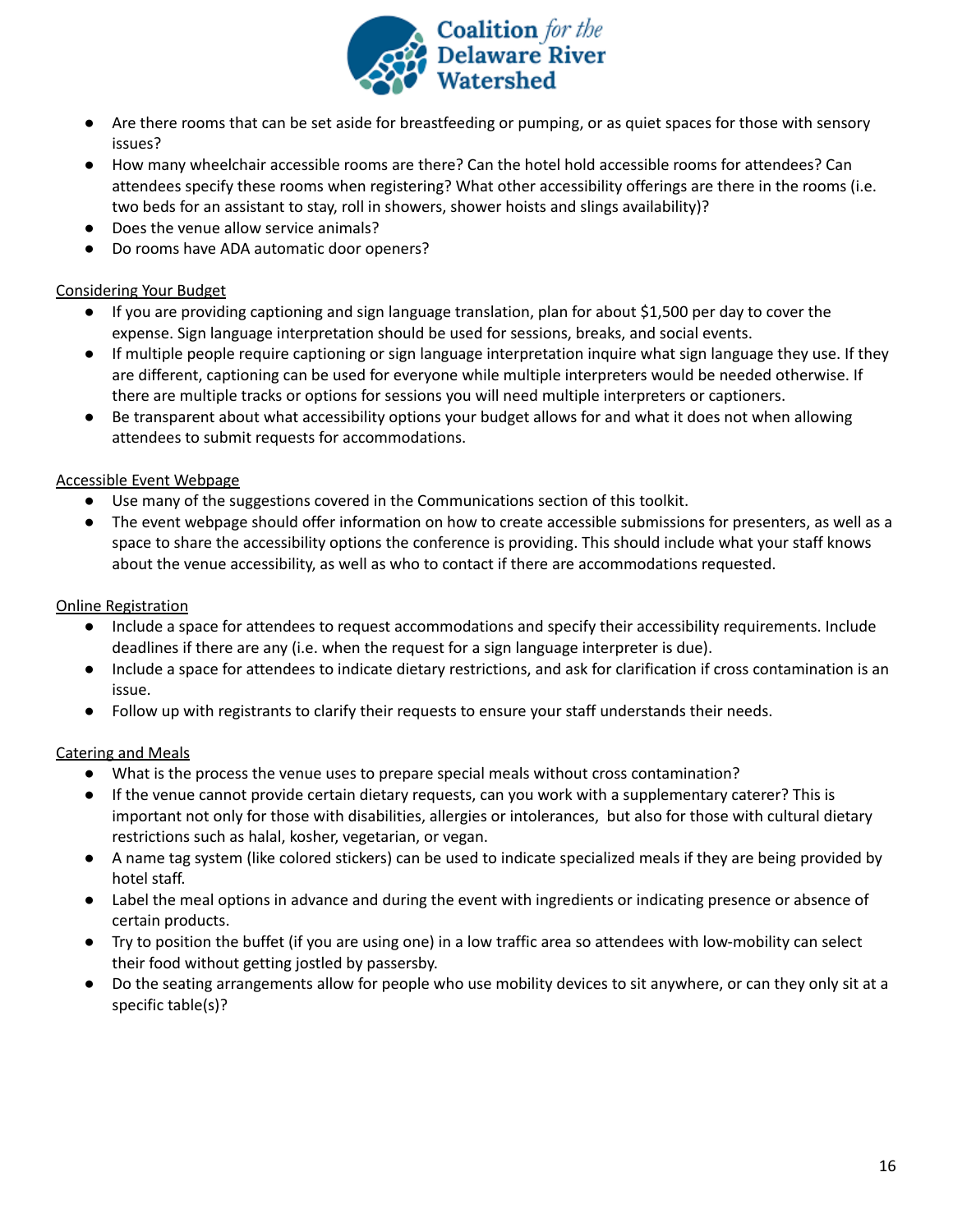

Local Arrangements and Offerings

- If a health or accessibility issue arises with one of the guests make sure that all of the staff and volunteers working the event know and have the contact of the Accessibility Chair.
- Gather information on local emergency doctors, hospitals, wheelchair repair, and veterinarians for service animals.
- Offer an orientation session before the conference so attendees and speakers can learn the layout. If the layout of rooms will change throughout the program let attendees and speakers know in advance so they can plan to join.
- If you have an attendee list make it available to guests at a central location, so visually impaired attendees can know who is in attendance and who they may wish to speak to.
- Provide the location and time of local Alcoholics or Narcotics Anonymous meetings, Depression and Bipolar Support Alliance meetings, or other relevant support group meetings.

### Conference Sessions and Presentations

- Are you providing speakers with handheld, podium, or lapel microphones? Speakers with physical disabilities may prefer a lapel mic.
- When it is time for questions, will attendees have to move to a standing microphone or will a microphone be passed around?
- Ensure that disabled access doors are unlocked and available all day.
- Provide captions on videos being shared. Papers and presentations can be shared ahead of time for attendees with visual impairments, captioners, and sign language interpreters. Fonts used on slides should be large (at least 24 point) and clear on a contrasting background.
- Handouts offered should also have large-print variations with dark font color and light paper.
- The session program should be accessible electronically with large print, and if possible at least one copy in Braille.
- For attendees with visual impairments, speakers should describe key elements of slides, videos, and visual demonstrations.
- During audience questions, a microphone should be used so everyone can hear, and the question-asker should state their name for the benefit of those who cannot see them.
- If an interpreter or captioner is present ensure that they are well lit, and that those using their services can be seated where they can visually see them.

### Social Activities

- Will social events have broad appeal? Are they purely visual or auditory based? Are they excessively loud or visually intense?
- If you are holding off site events, is the transportation provided accessible? If you are planning on walking, let attendees know the distance, and if the walking route is wheelchair accessible.
- Spread out chairs or stools in the event space for those who cannot stand for long periods, or for those who want to have a face-to-face conversation with attendees in wheelchairs or scooters.
- Reserve a quiet space for people to gather for those that find the main area overstimulating.
- $\bullet$  If the event will include flashing lights or loud noises, notify attendees in advance.  $22/23/24$

The Choose Clean Water Coalition's accessibility guide for their annual conference is one example of what your organization can provide. [Please](https://www.choosecleanwater.org/accessibility-guide) visit here to view their guide.

<sup>&</sup>lt;sup>22</sup> Accessible [Conference](http://www.sigaccess.org/welcome-to-sigaccess/resources/accessible-conference-guide/#planning) Guide, SIGACCESS

 $23$  Holding Inclusive Events: A Guide to [Accessible](https://issuu.com/autselfadvocacy/docs/accessible-event-planning) Event Planning Autistic Self Advocacy Network

<sup>&</sup>lt;sup>24</sup> Guidelines for Accessible [Presentations](https://macaccess.org/rescources/guidelines-for-accessible-presentations/) Museum Arts Culture Access Consortium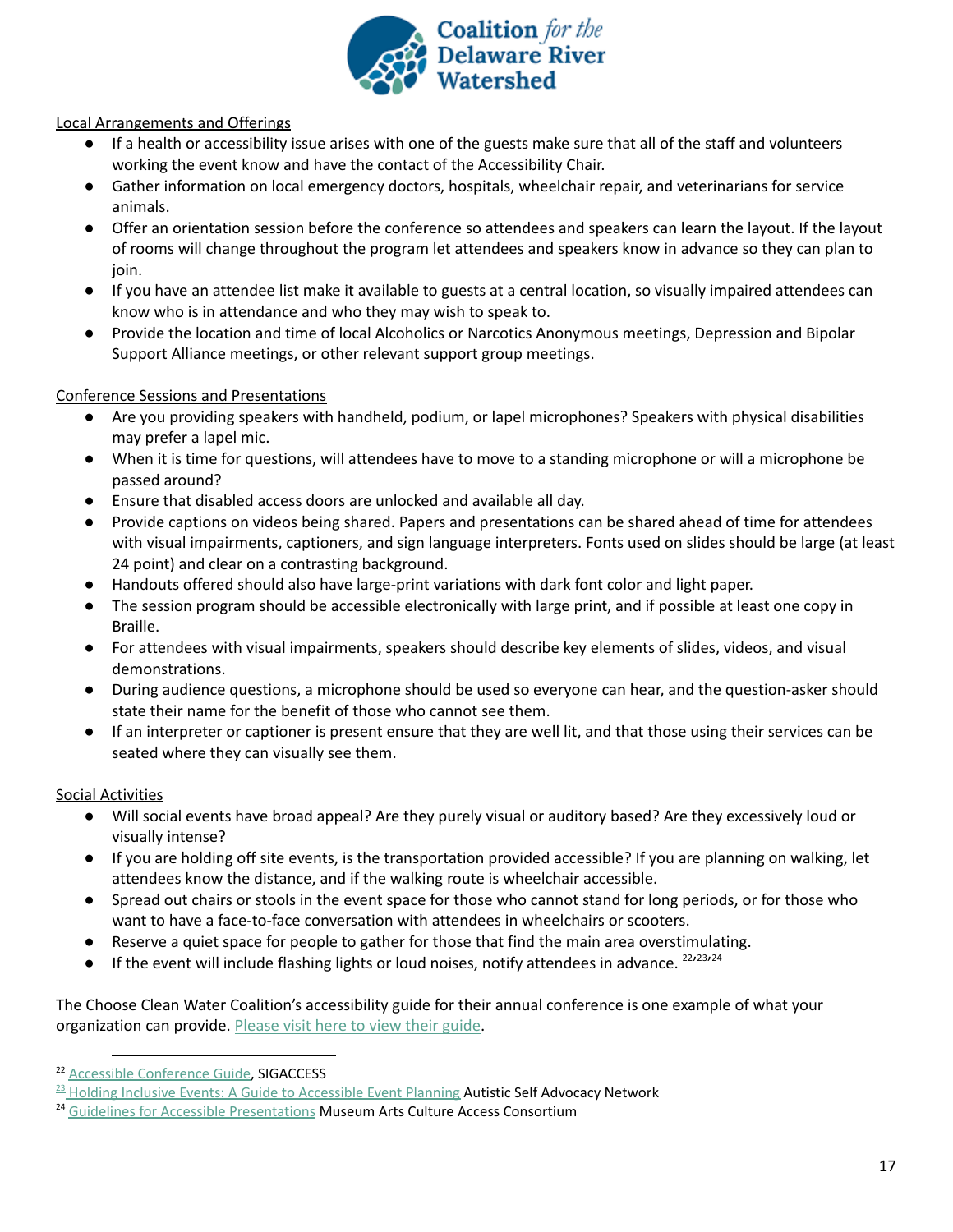

### <span id="page-19-0"></span>**Virtual Events and Webinars**

With the onset of COVID-19, many organizations are adapting their events to be held virtually, alongside commonly held webinars throughout the year. Many of the inclusive aspects listed above are also pertinent to a virtual platform, such as identity-based networking sessions, including pronouns on attendee's names, land acknowledgements, captioning, sign language interpretation, or asking about accessibility needs in event registrations.

Specifically for virtual events, speakers having their cameras on is valuable for attendees that lip read. Adequate lighting, wearing contrasting colors, and using a virtual background that does not wash away presenters' faces are also important for lip reading attendees.

For attendees with visual impairments, a shared screen often does not allow functionality for screen readers. Materials should be available beforehand or provided via the chat, and speakers should still explain concepts in an understandable manner and be sure to use easy-to-read fonts and stylings.<sup>25</sup>

While virtual programming is a wonderful way to include people who may not normally have access to travel to attend in-person events, it is important to keep in mind that virtual events and webinars come with their own set of potential barriers and digital divides, whether it be lack of access to technology or the inability to use it. While designing virtual programming, consider providing a call-in option, a chat option, or even hosting a flexible or hybrid event to accommodate different levels of access and abilities.

## <span id="page-19-1"></span>**External Programming**

#### <span id="page-19-2"></span>**Volunteer Procurement and Event Advertising**

If you are trying to engage a new demographic of volunteers, or advertising to a new community for events like trash pick ups or native plant sales, it is likely that you will have to implement different approaches compared to how you currently look for volunteers. Your organization may:

- Attend community events
- Neighborhood organization meetings<sup>26</sup>
- Leverage relationships with community leaders and use their word-of-mouth
- Partner with existing community organizations
- Disseminate both printed information (i.e. brochures, postcards), and online website and email lists
- Cable TV advertising
- Op-eds, feature stories, and press releases in community newspapers, including media predominantly serving BIPOC communities
- Provide ongoing information about projects and opportunities at public facilities (i.e. libraries, community centers)<sup>27</sup>

It is important to note that if your organization is working to engage a new demographic population, your staff and public facing volunteers should be trained in cultural competency for the new group. If you are spending the time and effort to directly target specific communities, but they do not feel welcomed by your organization upon their arrival, distrust in your organization will build. If your organization provides outdoor programming, consider how you might make it more accessible to people with varying disabilities. For example, you might consider hosting a hike for people who are d/Deaf

<sup>&</sup>lt;sup>25</sup> Are Your Virtual meetings Accessible for People with [Disabilities?](https://www.internetsociety.org/blog/2020/07/are-your-virtual-meetings-accessible-for-people-with-disabilities-start-with-this-checklist/) Start with this Checklist Judith Hellerstein, Internet Society

<sup>&</sup>lt;sup>26</sup> [Reflecting](https://theoryandpractice.citizenscienceassociation.org/articles/10.5334/cstp.170/) on Efforts to Design an Inclusive Citizen Science Project in West Baltimore Amanda E. Sorensen et. al

<sup>&</sup>lt;sup>27</sup> Inclusive Outreach and Public [Engagement](http://www.seattle.gov/Documents/Departments/Neighborhoods/PPatch/Inclusive-Outreach-and-Public-Engagement-Guide.pdf) Guide, Seattle Office for Civil Rights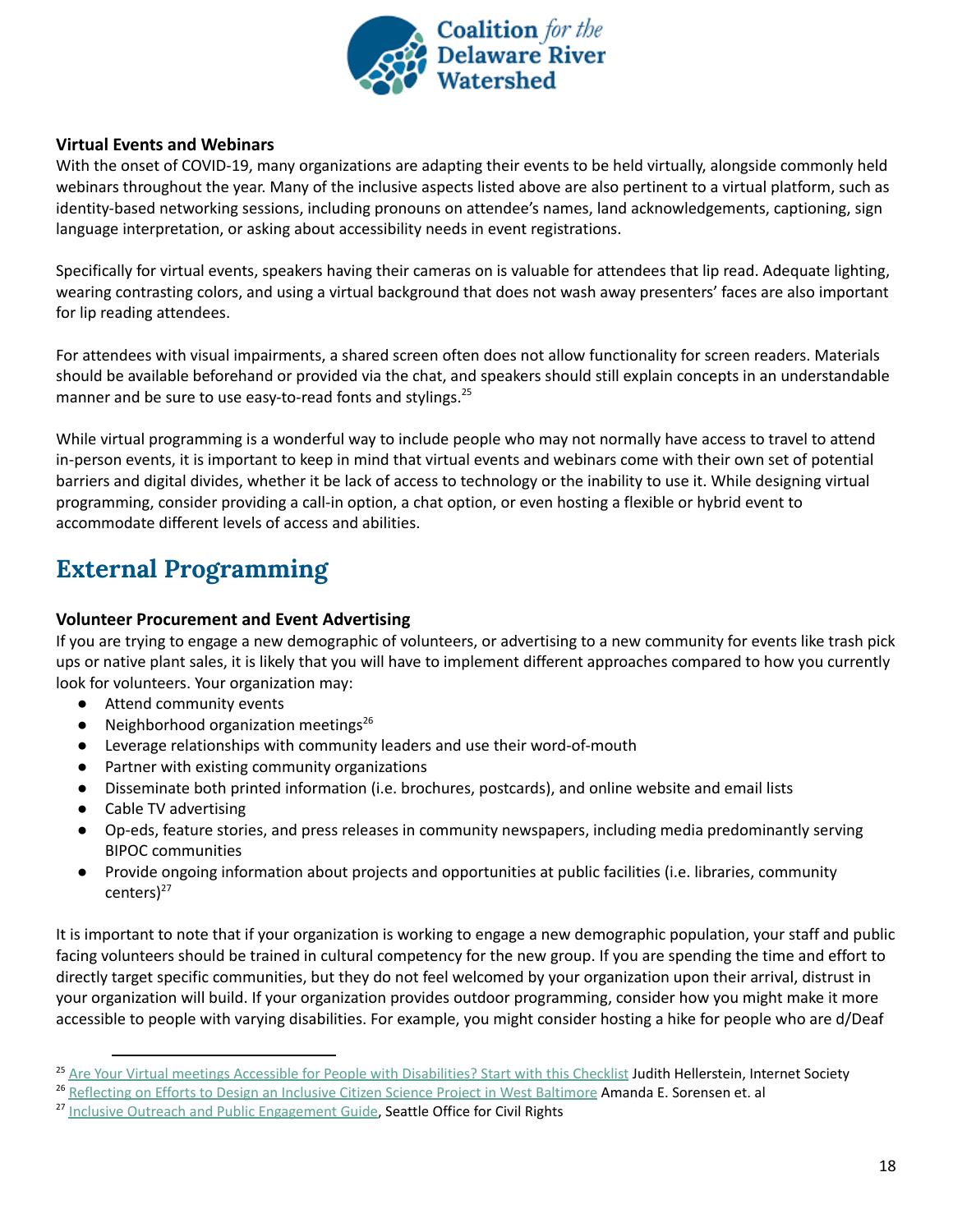

and Hard of Hearing, led by someone who is also d/Deaf or Hard of Hearing. Or you might consider creating easily walkable paths at your nature preserve to better meet the needs of disabled folks. Advertise these events appropriately to the communities they are meant to engage.

### <span id="page-20-0"></span>**Microaggressions**

When working with communities that differ from the communities that you have worked with in the past, using inclusive language is important to creating a space where everyone feels welcome. Be aware of "microaggressions". These are subtle, often unintentional, statements or behaviors that communicate bias towards a marginalized group. A common way of explaining the impact of microaggressions is to compare them to mosquito bites. While having a few mosquito bites is an annoying experience, being covered in mosquito bites from head to toe and being bitten more every day can be exhausting. For those who only get a few mosquito bites, it can be hard to understand why someone is complaining about a "simple mosquito bite", or to empathize with their complaints. This [video](https://www.youtube.com/watch?list=PLPyL4q6Hc7SZOIBu1neTlxlCoyxeqUjte&v=hDd3bzA7450&feature=emb_logo) does a great job outlining microaggressions using this mosquito metaphor.

Microaggressions can be verbal, behavioral, and environmental. Verbal microaggressions are the most commonly discussed. The "microaggressor" can verbalize one statement with harmful implications that they may not be aware of. One example is asking a person of color, "Where are you from? You speak good English." In doing so, the "microaggressor" is communicating they consider the other person to be a foreigner due to their race. Even though the microaggressor thought that they were complimenting someone, they were perpetuating stereotypes that People of Color (POC) are not from America, and have to be foreigners.

Behavioral microaggressions are seen in the actions that the microaggressor takes. This can be things like a white store owner following a POC customer around the store thinking that they are more likely to steal, crossing the street when a black man is walking towards the microaggressor, or mistaking a POC for a service worker.

Environmental microaggressions are on a larger scale, usually not at the hands of a single individual. These can include things like not having gender neutral bathrooms (signalling that nonbinary people are not considered at that establishment), or naming a school after a slave-holder (signaling to black students that a slave-holder is still held in high regard in their community despite their racist actions).

### <span id="page-20-1"></span>Calling Out or Calling In Microaggressions

If you are witnessing or experiencing a microaggression, you may feel uncomfortable and not know how to address it. Two main ways of addressing microaggressions (and many other disagreements) are "calling out" and "calling in". Using the example of your staff holding a meeting and someone says a verbal microaggression, calling out would be correcting the behavior in the staff meeting, and calling in could look like talking to that person after the meeting. The following chart outlines the reasons that each approach may be suitable in different scenarios. 28

<sup>&</sup>lt;sup>28</sup> [Interrupting](http://www.racialequityvtnea.org/wp-content/uploads/2018/09/Interrupting-Bias_-Calling-Out-vs.-Calling-In-REVISED-Aug-2018-1.pdf) Bias: Calling Out vs. Calling In Seed the Way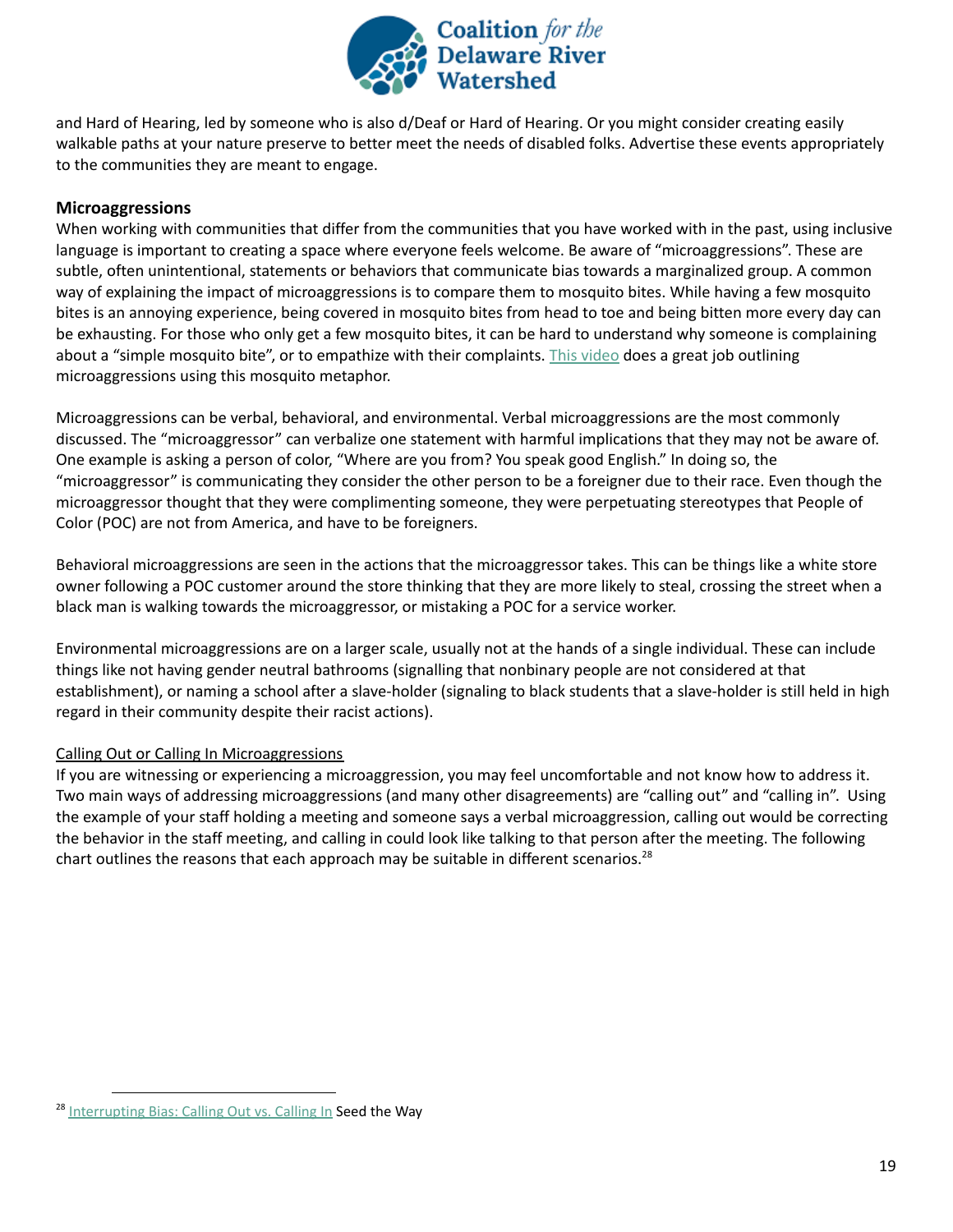

| <b>Calling Out</b>                                                                                                                                                                                                                                                                                                                                                                                                 | <b>Calling In</b>                                                                                                                                                                                                                                                                                                               |
|--------------------------------------------------------------------------------------------------------------------------------------------------------------------------------------------------------------------------------------------------------------------------------------------------------------------------------------------------------------------------------------------------------------------|---------------------------------------------------------------------------------------------------------------------------------------------------------------------------------------------------------------------------------------------------------------------------------------------------------------------------------|
| You need to let someone know their words or<br>actions are unacceptable immediately.<br>You need to interrupt what is happening to<br>prevent further harm.<br>Allows for greater accountability for the<br>microaggressor when others witness their<br>behavior being corrected.<br>Educates not only the microaggressor but those<br>around them who may also be unaware of that<br>behavior being unacceptable. | Creates an opportunity to explore deeper, and<br>explain the harm associated.<br>Allows for a person to not immediately go on the<br>defensive if they feel cornered by being corrected<br>in front of their peers.<br>Requires compassion and investment of time and<br>energy on the person calling in the<br>microaggressor. |

When to call out or call in can be a difficult call. Below is a list of questions that you can ask yourself if you are unsure which approach to take.

- Who has the power in this situation? If you are in a position of power calling out someone beneath you, it may make them more defensive and guarded from your feedback. Consider calling in.
- Am I calling out a person or a systematic behavior? If you see the same phrases or behaviors repeatedly by different people, calling out can educate everyone at once, rather than having to have individual conversations with each person.
- How much energy and emotional labor am I able to share right now? Calling in requires more time to have a meaningful conversation with the microaggressor, which can be emotionally draining, whereas calling out can be more immediate and less time consuming.
- Is this person likely to change their problematic behavior? If not, calling out would be better as it creates accountability so others know that that behavior has been called out, making them aware that the behavior is not acceptable for themselves, and can call the person out in the future. Rather than having the person understand why what they are doing is harmful, the goal should just be for the behavior to stop.
- Who is in the room? Much like the first question about who has power in the situation, if an authority figure is present, calling out with their presence may make the microaggressor more defensive.
- Am I centering the needs of myself or the group? If you think calling in would be damaging to yourself but feel the urge to do so because it will create less discomfort for the group, prioritize your own feelings if you are receiving the microaggression. If you are a bystander, calling out may make the microaggressor direct their defensiveness towards the receiver, making calling in a better option.
- What am I hoping to accomplish? If you just want the behavior to cease in the moment, call them out. If you think there is space to create deeper understanding about why what is being said or done is harmful, calling in can create a more educational atmosphere.

### <span id="page-21-0"></span>Reacting as a Bystander

When you are a bystander to a microaggression, especially if there is someone who can be negatively impacted by that microaggression in the room, the decision of calling out or calling in may not be up to you. The most important thing is to center the receiver in your actions. If they do not call out the microaggressor, there is likely a reason for them doing so. This may be that they are uncomfortable calling that person out, they have talked to them already and their behavior has not changed, or they are planning to call them in after the interaction ends. Calling out or calling in as a bystander can also put attention on the receiver that they may not want. As a bystander it is best to diffuse the situation by interrupting the behavior rather than calling out/in the behavior itself. Some things that you can do include: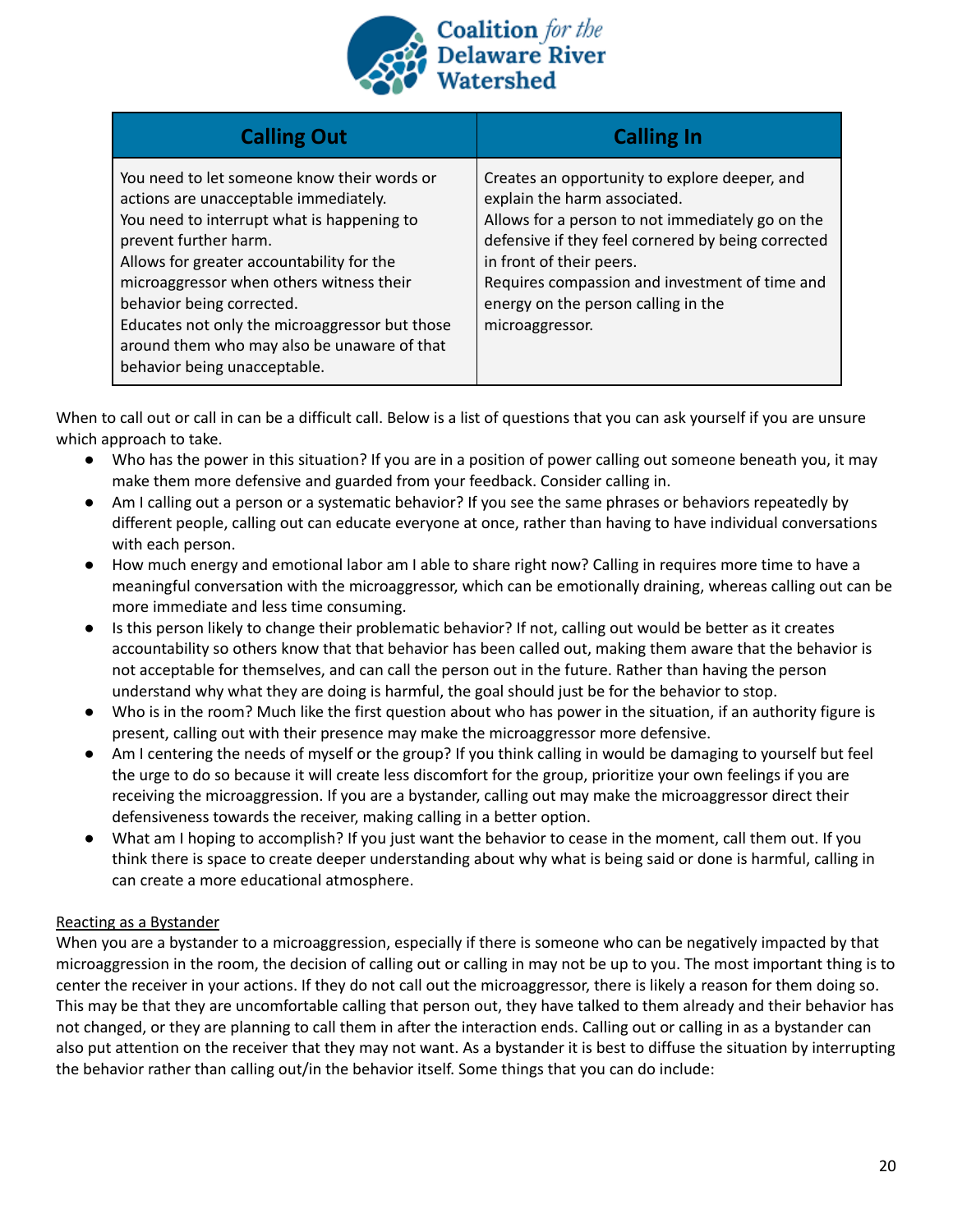

- Distraction- Something as simple as dropping your pen on the ground can disrupt the microaggression from continuing.
- Use humor- If you are comfortable, use humor to point out what the person is saying. For example someone saying "That sofa is so gay" can be countered with "Oh I didn't know we were holding this meeting at a middle school in 2005".
- Be literal, or refuse to rely on the assumption made- Using the previous example, you can say "I didn't know sofas had a sexual orientation", to not feed into the assumption that gay is a synonym for bad.
- Ask questions that invite discussion- Continuing with that example, you can ask "What do you mean by that?", to encourage the person to understand that they are equating gay with bad.
- State that you are uncomfortable- Rather than saying "what you just said could be hurtful to XYZ group", as a bystander without the identity being marginalized you can simply say that the phrase makes you uncomfortable, and you would like the person to refrain from speaking that way

With all of these examples it is still important to center the receiver of the microaggression. Even something as simple as knowing eye contact can go a long way in signaling that the aggressor was out of line and that you support the receiver. You can follow up with them after the instance, acknowledging that what was said or done was wrong, and asking how they would like to proceed.<sup>29</sup>

### <span id="page-22-0"></span>Reacting to Being Called Out/In

If you are called out or in for a microaggression, it can make you feel defensive, embarrassed, or stressed. While feeling that way is a natural reaction, it is important to keep in mind that the person calling you out or in is likely doing so because they believe that you have the capacity to understand and make the change they are asking for. If the person calling you out or in thought that you would never change this behavior they likely would not waste their time correcting you.

When someone is taking the time to correct your mistakes, listen and be grateful that they trust you enough to do so. Do not make it about yourself, either by over apologizing and making the person correcting you feel as though they need to tend to your emotional needs, or by deflecting by saying you would never do something like that. Thank them for their vulnerability in correcting you, and take the time on your own to understand their message. While it may be tempting to have the person correcting you answer all of your questions, marginalized people do not have to be educators to their non-marginalized peers. Take some time to do your own research on why what you said or did was harmful. You may also consider following up after taking time to reflect. This follow up should not be used as a way to rehash the incident or look for validation, rather to ensure that the receiver feels more respected.<sup>30</sup>

### <span id="page-22-1"></span>Validating Microaggressions at the Organizational Level

Because microaggressions are often subtle, people may feel as though they will not be taken seriously if they bring them up as something that is bothering them. This furthers the feeling of isolation that the receiver of a microaggression may feel. In order to create a culture in which microaggressions are considered to be serious, it is important that staff and volunteers know what they are. Knowing that the organization acknowledges the impact that microaggressions have is a way to have folks on the receiving end know that their concerns will be taken seriously.

Modeling good behavior when being called out or in, especially if you are in a position of authority, will also help to create a culture in which people are open to feedback without immediately becoming defensive. This is in line with creating an overall culture of mistake acceptance. Asking others how they like to receive feedback, and inviting feedback yourself is another good way to foster a culture in which feedback is welcomely accepted.

<sup>&</sup>lt;sup>29</sup> Being an Active Bystander: Strategies for [Challenging](http://kirwaninstitute.osu.edu/wp-content/uploads/2018/07/Being-an-Active-Bystander-2017.pdf) the Emergence of Bias Kirwan Institute, The Ohio State University

<sup>&</sup>lt;sup>30</sup> You've Been Called Out for a [Microaggression.](https://hbr.org/2020/07/youve-been-called-out-for-a-microaggression-what-do-you-do) What Do You Do? Rebecca Knight, Harvard Business Review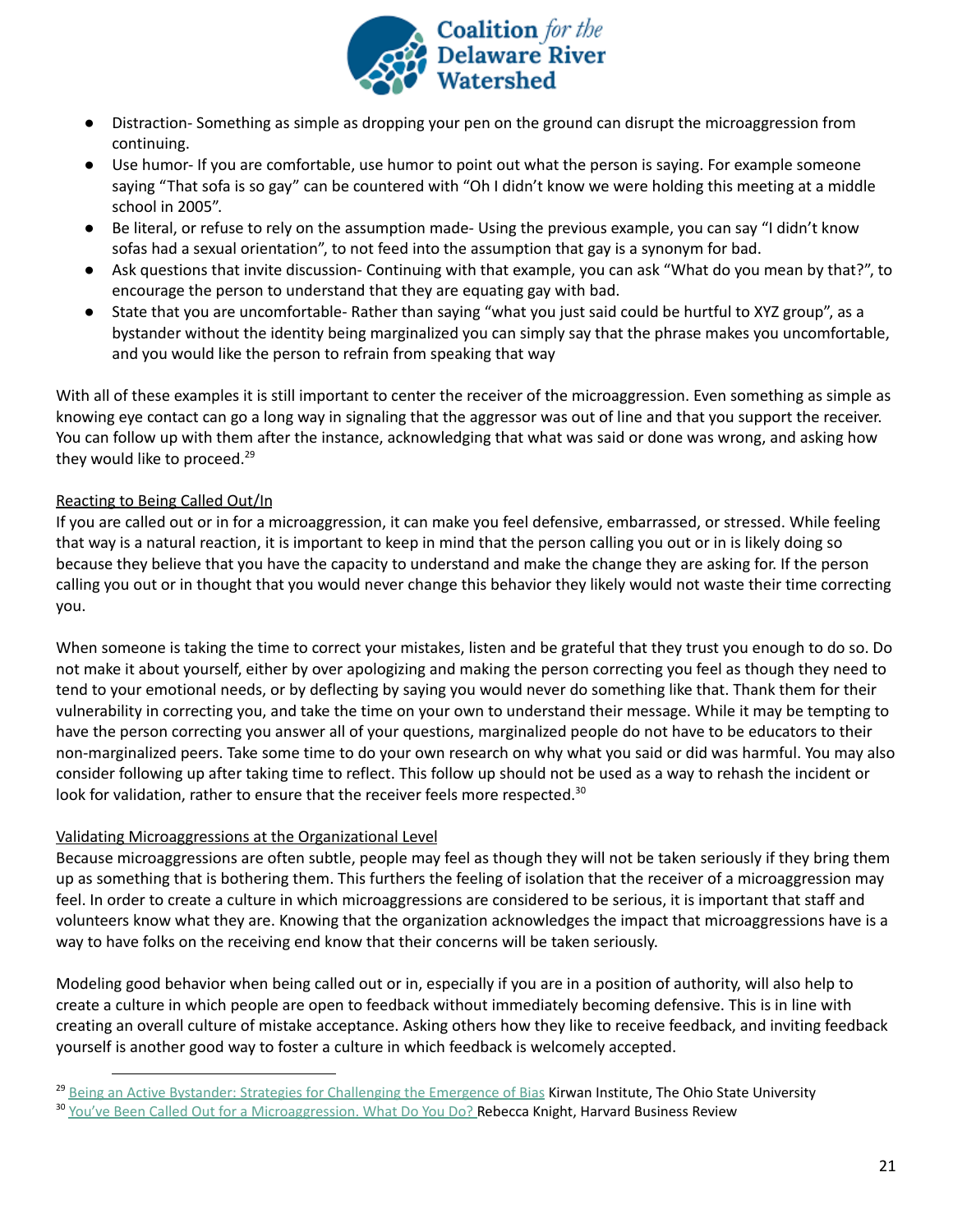

All of this information, with many more examples, was covered in CDRW's webinar "Microaggressions: Why Language Matters". To watch the full [webinar](https://www.youtube.com/watch?v=HnCXx43Wifg) please visit here.

### <span id="page-23-0"></span>**Community Science Programs**

Community Science Programs, often called Citizen Science Projects, are valuable tools for many environmental organizations, both to conduct research and engage a population directly with the work your organization does. Some communities, especially those with high undocumented immigrant populations, can be wary of the usage of the word citizen in "Citizen Science''. If your organization is planning to work in such an environment, consider opting for a similar term such as "Community Science Program'', as this toolkit will do for the remainder of this section, other than when directly citing specific projects. Studies have shown that community science participants benefit both in scientific learning and civic engagement, but participation in such projects does not reflect the overall demographics of the United States. Community Science program participants skew towards white, well-educated, individuals of retirement age.

Use messaging to empower participants. Rather than viewing them as recipients of the work, they are stakeholders and equal partners of the project. When underrepresented communities are involved in community science programs they can use the program to define, investigate, and address environmental concerns their own communities are facing. When projects are designed to align with community priorities, participants co-manage the work, the community is engaged throughout the process, and the results are shared with the community, community science programs have greater success in attracting a more diverse audience. This process aligns well with the recommendations covered in the "Best Practices for Community Engagement" section of this toolkit.

Communicating project goals and understanding volunteer motivation is also a critical piece of cultivating diverse participation in community science programs. For example, researchers running a community science program in Arizona studying contaminants present in rainwater found that white, college educated participants expressed their motivation for joining the project as an opportunity to contribute to scientific research and for personal learning, while the Latinx participants and those without a college degree were less likely to share this motivation. The latter groups were more likely to cite their motivation as being based on health concerns and potential risks that the study would uncover for their communities. Other identified potential motivators for the Latinx community were the low-cost rain barrel incentive for participation, as well as having heard about the opportunity through a trusted community leader. The study also identified potential barriers to participation that may have been addressed with clear communication of project goals. It was reported that some Latinx constituents were unwilling to participate due to rumors that the project was aimed to damage the local mining company, which is a major employer in the area for their community. Similar dynamics might be present in communities that your organization is working in. Take the time to work with the community to identify as many of these potential barriers and motivators before starting your project.<sup>31</sup>

It is important to work with the community when designing the project, as these constituents will be more aware of different constraints participants from their community may face and how best to approach these challenges. For example, one citizen science program in Baltimore adapted their data reporting protocol to allow for online and paper submissions, and provided pre-stamped return envelopes for those who opted for paper submissions. Another factor discussed in the Baltimore project was frustration within the community regarding the scope of the project. The research capacity of this program was focused on mosquito burdens, and many community participants expressed frustration that there were larger issues facing their community, both environmentally focused and not. In working with community contacts the project worked to align its scope alongside issues such as vacancy, dumping, or health risks that the broader community valued. Another important lesson learned was if your project involves outreach to other organizations or

<sup>&</sup>lt;sup>31</sup> Engaging Diverse Citizen Scientists for Environmental Health: [Recommendations](https://theoryandpractice.citizenscienceassociation.org/article/10.5334/cstp.253/) from Participants and Promotoras Leona F. Davis et. al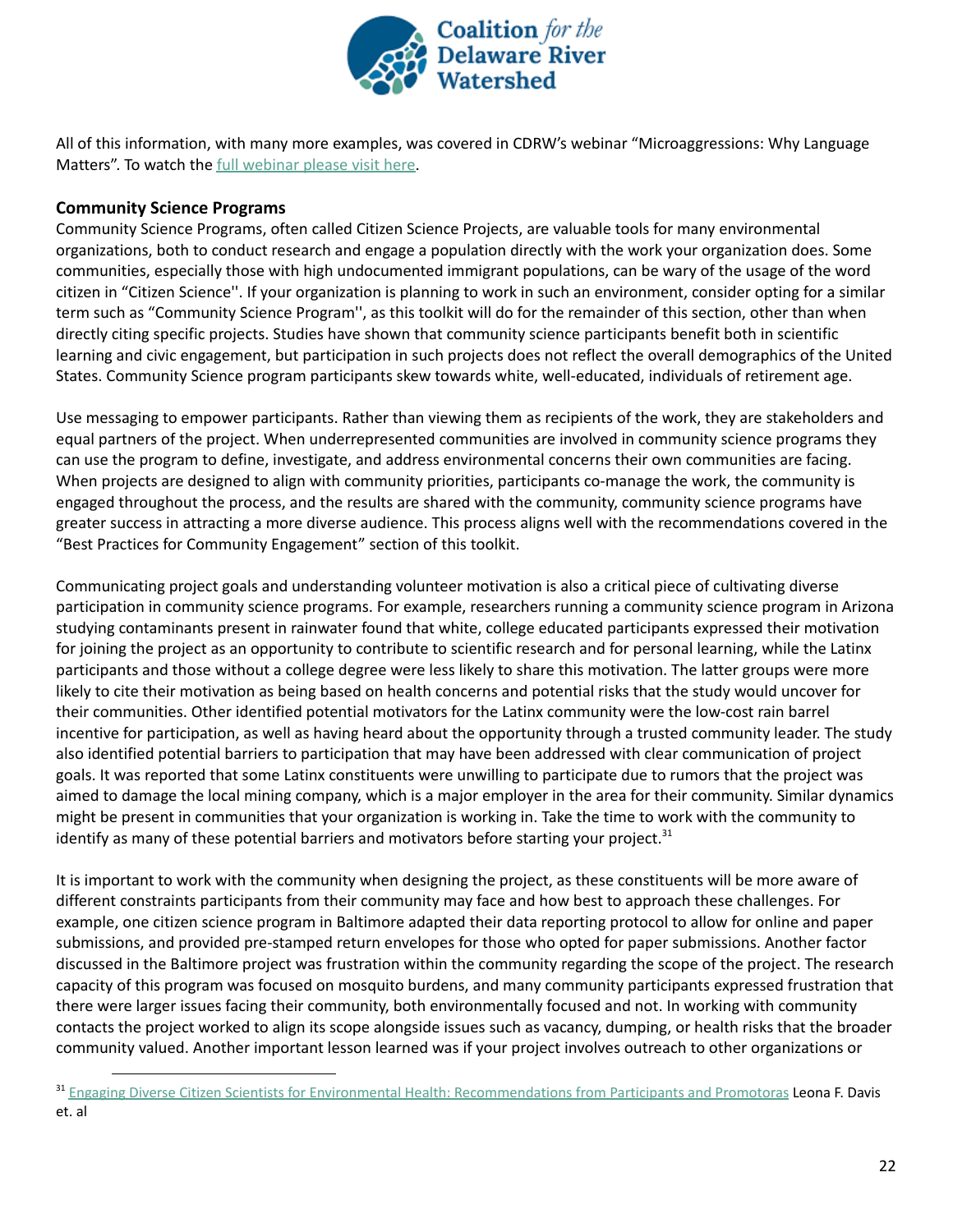

agencies, think about the current relationship these institutions have with the community, and if putting the onus on the participants will increase the already present distrust. Neglecting to do so can quickly lead to participant fatigue, as illustrated by the Baltimore program. Part of their work was to contact local services about issues they faced while doing their research on a monthly basis. When they weren't receiving responses from these services to address the reported abandoned buildings, litter, and illegal dumping program, participants' effort to report turned into negative reinforcement that the city did not take these issues seriously, lowering participant's sense of agency.

When sharing results with the community, different approaches may be used than when your organization has shared results with the scientific community. Rather than simply making the end paper available to the public, you may consider more interactive approaches to sharing the information gathered. This can look like sharing photographs, videos, or presentations at community events.<sup>32</sup> Especially if this is one of your organization's first community science programs with a particular community, it is wise to dedicate time in the presentation to sharing how the participants benefited from the program alongside sharing the results, in an effort to entice more participants in future programs.

Community Science programs often come with the connotation of outside-community actors coming in with predetermined projects backed by short-term grants that often do not allow for flexibility for interdisciplinary issues that may arise from the recommendations put forth by community participants. Some institutions are evolving towards Community-Owned and Managed-Research, or Community-Based Participatory Research approaches. These methods provide for community ownership and participation at all phases of the process, from generating the research question, to designing the study, to carrying out the work and dissemination of information. While they are valuable for participant engagement and empowerment, in order to create a successful program, communities need a compelling need, high organizational capacity, willing partners, and funding that allows for community control.<sup>33</sup> If these factors are not currently present it will take time to assist in capacity building, and Community Science programs can work to identify and create many of those requirements. Even if your program is not based on the Community-Owned and Managed Research or Community-Based Participatory Research frameworks, elements of these approaches can be integrated with the end goal of these methods being utilized in future projects. If this is the case, be transparent with participants and partners that these end-goals exist, so the groundwork for future projects can be laid in the initial program.

### <span id="page-24-0"></span>**Youth Programming**

Elements of DEIJ can and should be intertwined with programming directed towards youth. From considering the language used when communicating with children to ensure inclusivity, to reassessing lesson plans to integrate topics of environmental justice. Simple changes to the language being used can create a more inclusive atmosphere. For example, rather than saying "Bring this home to your mom and dad", saying something like "Share this with whoever is picking you up today". The latter phrasing allows children who live with single parents, same gender parents, grandparents, older siblings, or any other configuration of family that does not have both a mother and father present to be included.

Lesson plans necesitate a more thorough review and analysis to incorporate elements of DEIJ. While this is especially true in lessons discussing historical concepts, the impacts of this country's systemic racism permeate into education in the present day. There are a variety of lesson plans that address environmental justice, and reaching a more truthful history. Here are a sampling of lesson plans:

- **The Wilderness Society's Public Lands in the United States [Curriculum](https://www.wilderness.org/articles/article/public-lands-united-states-curriculum)**
- **Teaching Tolerance's Analyzing [Environmental](https://www.tolerance.org/classroom-resources/tolerance-lessons/analyzing-environmental-racism) Racism Lesson (Grades 6-12)**
- NAACP's Teaching [Intersectionality](https://www.naacp.org/wp-content/uploads/2016/04/Teaching%20Intersectionality%20and%20Environmental%20Justice%20in%20Our%20Classrooms%20FINAL.pdf) and Environmental Justice in Our Classrooms
- Defending the Early Years' Columbus Who? Dialogue on Discovery with [Three-Year-Olds](https://dey.org/columbus-who-a-dialogue-on-discovery-with-three-year-olds/)

<sup>&</sup>lt;sup>32</sup> [Reflecting](https://theoryandpractice.citizenscienceassociation.org/articles/10.5334/cstp.170/) on Efforts to Design an Inclusive Citizen Science Project in West Baltimore Amanda E. Sorensen et. al

<sup>33</sup> Realizing the Promise of [Community-Based](https://muse.jhu.edu/article/225098) Participatory Research: Community Partners Get Organized! Sarena D. Seifer, Ella Greene-Monton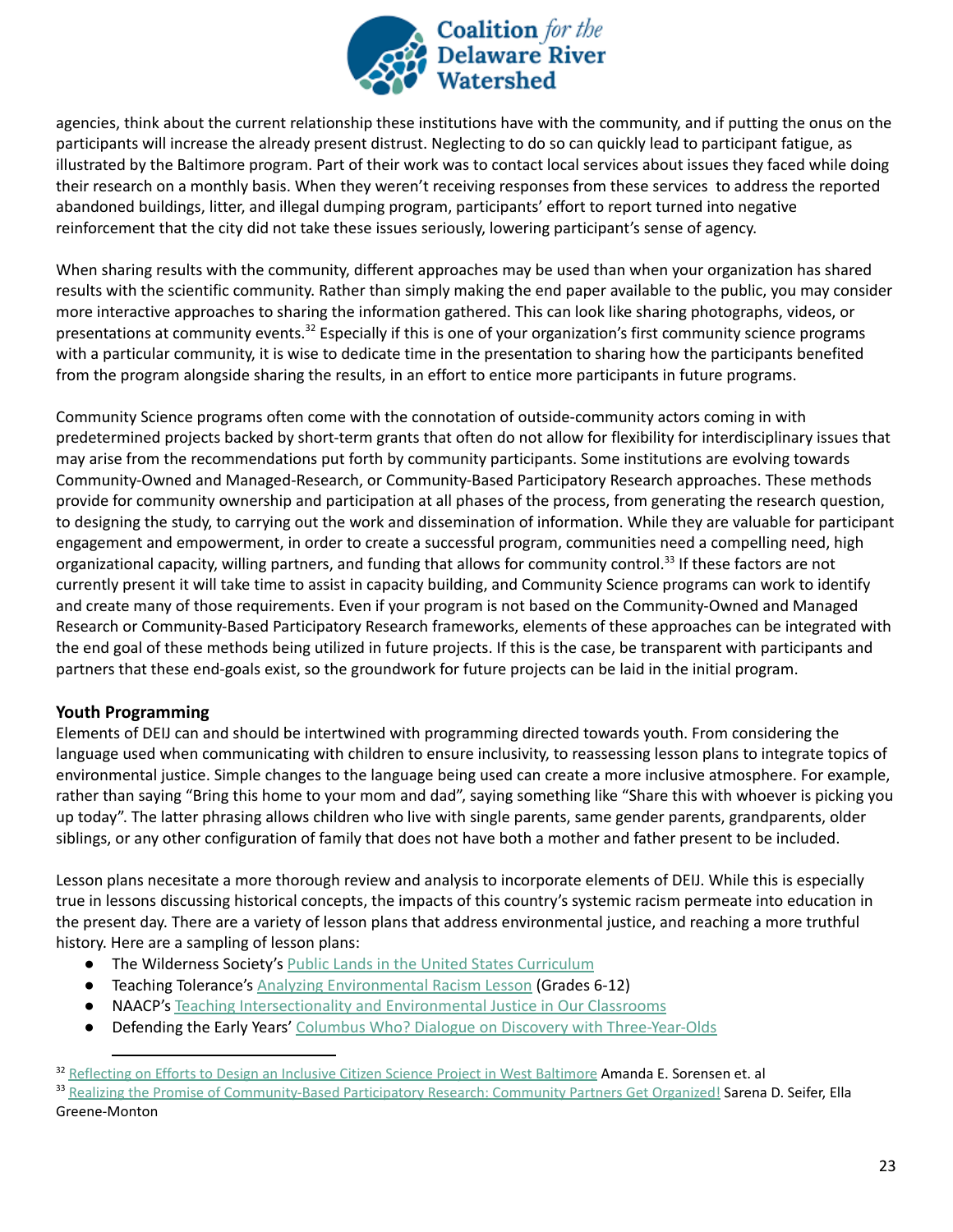

The Zinn Education Project works to center the lives of ordinary people as agents of change, rather than the "Great Man Theory of History", that centers individual actions above collective. This approach also works to center groups that are often only given token attention, such as people of color, workers, or women. The project has lessons grouped into specific themes. Visit here for their [Environment](https://www.zinnedproject.org/materials/?cond%5b0%5d=themes_str:Environment) themed lessons, that can be further refined to include grade level and resource type.

Lesson plans currently being used by your organization can also be adapted to include elements of environmental justice and equity. This involves taking time to understand the principles of environmental justice, and creating connections with those principles and the topics being covered by current activities. Overall, environmental justice is people-centered, and how inequitable environmental impacts hurt marginalized communities disproportionately. By incorporating this framework, including the impact a certain concept being taught has on people, and how different groups may be harmed by those impacts is a good way to integrate Environmental Justice into education activities.

For example, take the "You are What You Eat" lesson from NJDEP's Fishing For [Answers](https://rucore.libraries.rutgers.edu/rutgers-lib/33085/PDF/1/play/) in an Urban Estuary. The focal activity looks to examine bioaccumulation and biomagnification in the Newark Bay Estuary, assigning students to be oysters, blue crabs, and herring gulls. The oysters will collect different color markers or objects meant to symbolize plankton and detritus. The blue crabs then "eat" the oysters, and the herring gulls "eat" the blue crabs, taking the different color objects along with them. The leader of the activity then reveals that some of the colors indicated toxin contaminated detritus, and if each "animal" had over a certain amount of toxic detritus then it did not survive. The lesson plan outlined then bridges into a conversation about what else could eat oysters and blue crabs, which includes people, and then leads to a discussion about Fish Consumption Advisories. To be more direct about the connection with people, the herring gull can be replaced with people eating the blue crabs. When it is revealed that the crabs and oysters have toxins in them, the conversation concentrates on the impacts to people quicker. This then can lead to more time to discuss why people may be eating the contaminated crabs (i.e. sustenance fishing, cultural importance, lack of knowledge about toxins), and what groups of people are harmed most by contaminated crabs (people in areas with contaminated water, people who rely on the fish/crabs in their diets due to poverty, people who cannot read the advisory signs). The group can then come up with creative ways to address the inequalities, above just stopping people from fishing in contaminated waters. The simple substitution of people for herring gulls allows for more time of the lesson to be focused on environmental justice issues.

Adapting lesson plans like these are impactful when working in communities directly impacted by these issues, but are also important to integrate when speaking to youth that are not impacted as directly by environmental justice issues. Children are well attuned to the concept of fairness, and leveraging that concept is important when discussing environmental justice topics with all ages.

Your organization may also consider offering diverse nature books at your center or during story time-activities. Children seeing their identities reflected in the books being read, especially ones about nature, demonstrates that people like them are a part of the environmental community. A study found that extended contact through reading picture books can reduce prejudice in young children in instances where direct contact with a certain identity group is low.<sup>34</sup> WonderKin has a list of nature books with diverse and [inclusive](https://www.wonderkin.com/blog-home/diverse-and-inclusive-books-to-support-nature-based-learning) leads, and Diverse Book Finder's article, ["Where](https://diversebookfinder.org/browse/where-are-the-books-about-black-kids-in-nature/) are the books about Black kids in [Nature?"](https://diversebookfinder.org/browse/where-are-the-books-about-black-kids-in-nature/) has a list of books along with analysis of the contents within them.

When working with older youth, especially in long-term activities such as internship cohorts or repeated programming, it is important for your organization to provide resources to assist in establishing a Youth-Engagement-to-Environmentalist

<sup>&</sup>lt;sup>34</sup> Extended Contact through Story Reading in School: Reducing [Children's](https://psycnet.apa.org/record/2006-10200-003) Prejudice toward the Disabled Lindsey Cameron, Adam Rutland, Journal of Social Issues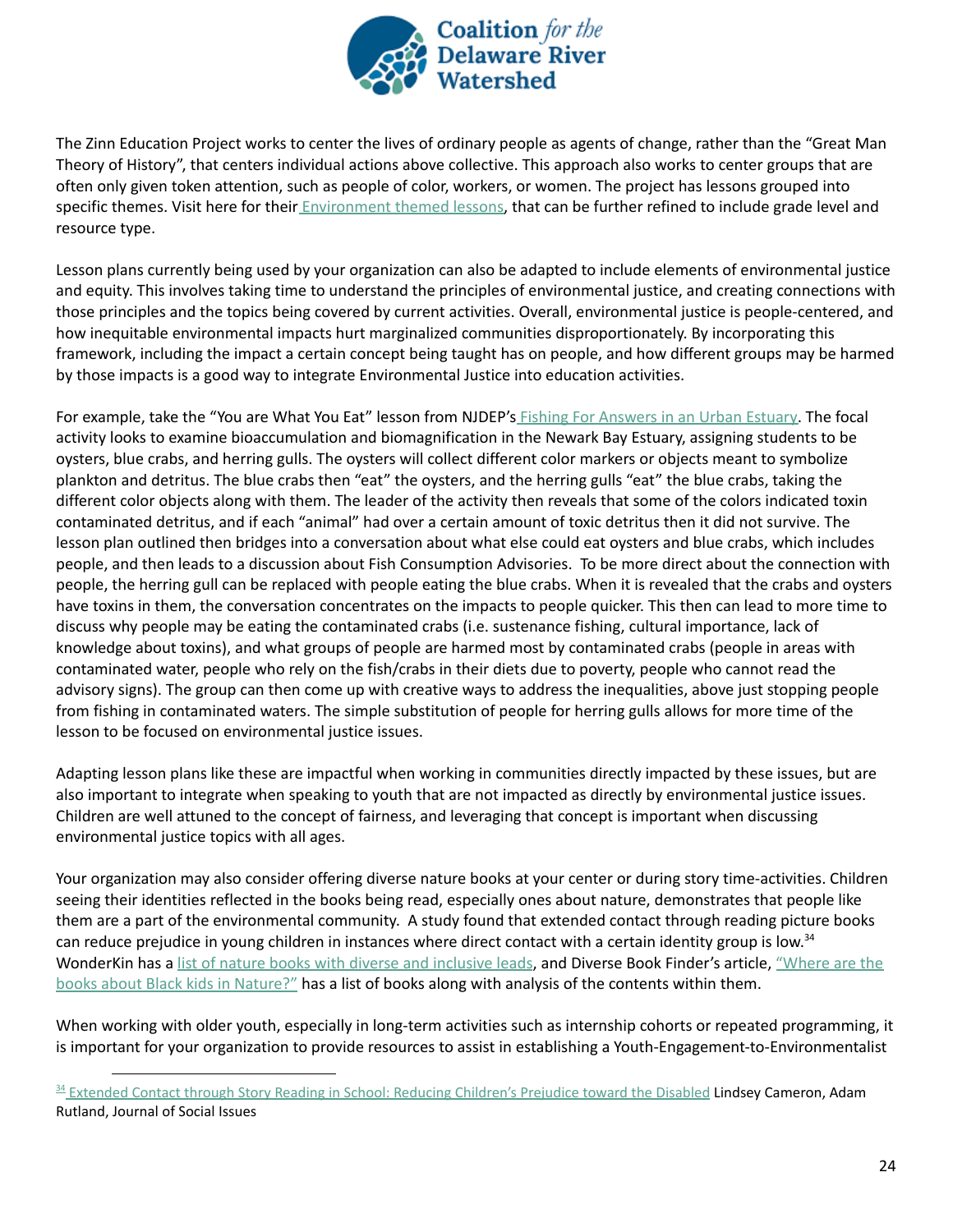

pipeline. Can your organization connect students of high school age to internship opportunities in their area? Are there other ways they can be involved in the environment outside of your organization meeting their class? Especially after the youth end their time with the programs you provide, are there clear steps for them to continue to engage with environmental organizations as adults? When working with an internship cohort, for example, are graduates of the program connected with past cohorts that they can leverage for future jobs and opportunities, both during and after the program? While youth engagement is clearly valuable, those who are exposed to it can lose interest in conservation and environmentalism if they do not see a clear way for them to continue in the field, or if they do not see representation for individuals like themselves in the environmental field. These initiatives should be alumni led, but the organization(s) that brought them together initially should provide resources, meeting spaces, and connections to funding opportunities in order for the group to succeed.

### <span id="page-26-0"></span>**Identity Based Programming**

Groups that have been historically alienated from the traditional environmental community may feel more comfortable engaging in programs with others of their same identity group. For example, National Audubon Society holds "Let's Go Birding Together" walks during pride month, welcoming "those who identify as LGBTQ, allies, families, and any who wants to enjoy an outdoor experience that is inclusive".<sup>35</sup> While organizations may currently operate under an inclusion policy of nonexclusivity, i.e. "Everyone is welcome to participate in our programs", for groups that have historically been left out, a more direct approach of intentional and affirming inclusivity may be more appropriate to communicate that not only will they not be turned away, but their presence is valued. Programming directed towards a specific group does not alienate those who do not fall into that group. Rather, it nurtures a sense of community for those who have been excluded by previous methods. 36

If there is an identity-based group that your organization would like to hold dedicated programming for, a good first step would be to partner with a trusted identity-based organization in your community that has already built trust with that community. Any staff or volunteers that would participate in the program should have cultural competency training prior to running the program to ensure that the participants feel as comfortable as possible. Providing culturally relevant programming is also critical to ensuring that the program is meaningful and engaging to your new audience. Hiring members of the demographic group you are looking to engage is also important, as they will see themselves represented in your staff, and those members of staff may have insights about community needs and attitudes.The following section includes information based on identity groups to assist organizations in learning more about the specific challenges these groups can face, and suggestions of best practices when engaging with these communities.

## <span id="page-26-1"></span>**Identity-Specific Resources for Programming and Engagement**

While the following sections are broken down into different demographic groups, your organization should be aware that many individuals can belong to more than one of these groups. This is the concept of "intersectionality", and individuals with multiple marginalized identities have specific experiences based upon the layering of those identities. If you are looking to engage a specific demographic group, be aware that there is a wide range of diversity within groups and it is important to be aware of issues that impact many demographics in anticipation of this.

<sup>&</sup>lt;sup>35</sup> 'Let's Go Birding Together' Creates [Dedicated](https://ny.audubon.org/birding/%E2%80%98let%E2%80%99s-go-birding-together%E2%80%99-creates-dedicated-space-lgbtq-bird-lovers) Space for LGBTQ Bird Lovers Audubon New York

<sup>&</sup>lt;sup>36</sup>Promoting LGBT Inclusion and [Awareness](https://www.nrpa.org/parks-recreation-magazine/2017/june/promoting-lgbt-inclusion-and-awareness-in-programs-and-facilities/) in Programs and Facilities Joseph Martin, M.S. National Recreation and Park Association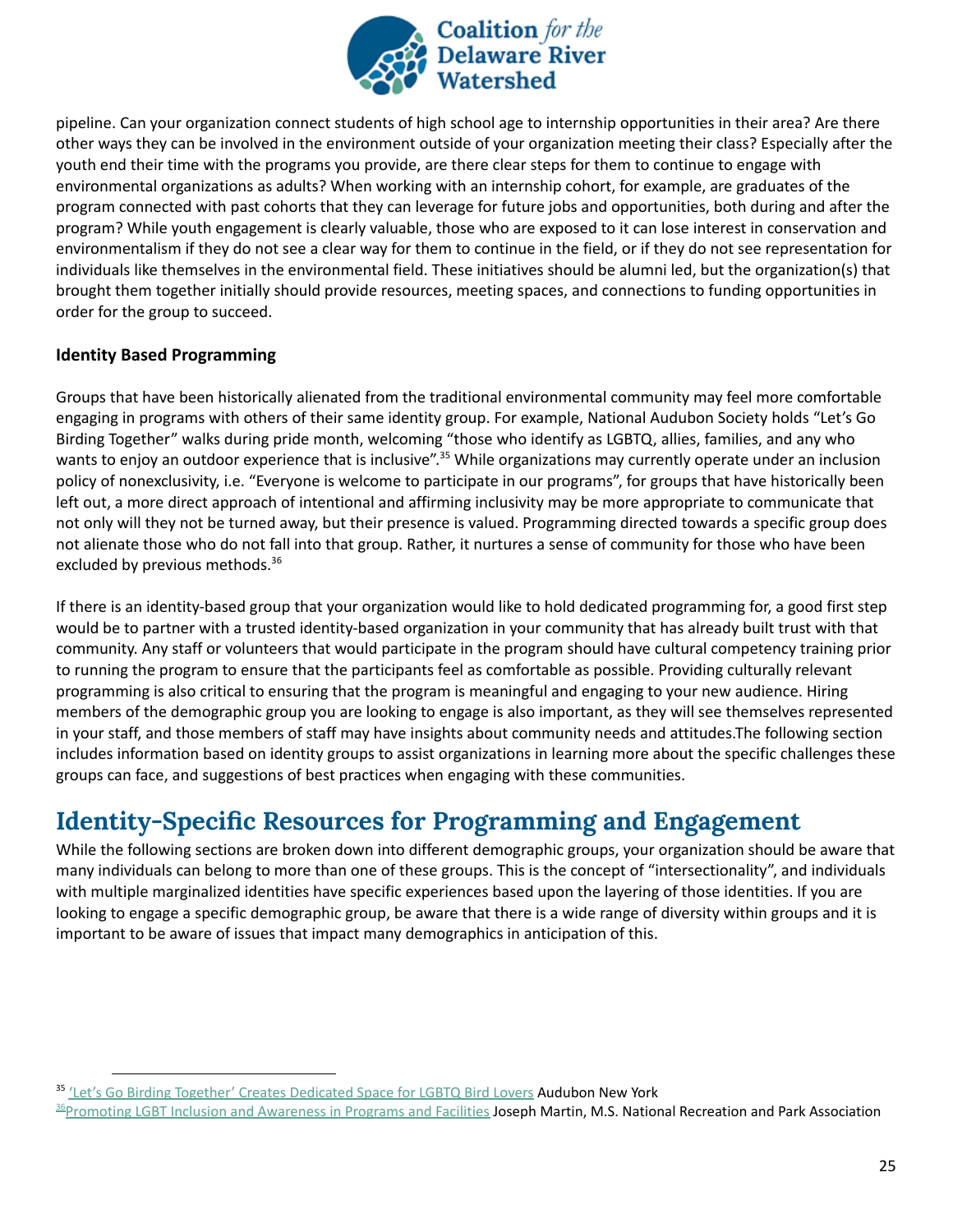

### **Black, Indigenous, People of Color (BIPOC)**

The disparities in nature access are well documented for communities of color. A report led by the Hispanic Access Foundation and the Center for American Progress found that communities of color are nearly three times more likely (74% v. 23%) than white communities to live in nature deprived areas (areas with little to no access to parks or green spaces, specifically census tracts that have a higher proportion of natural area lost to human activities than the state-level median). For non-white families with children, 75% live in a census tract with less natural land than the state average.<sup>37</sup> The below chart, from the Center for American Progress illustrates that point by state. The chart has been cropped after all the states within the Delaware River Watershed Basin are listed, for a complete list you can [visit](https://www.americanprogress.org/issues/green/reports/2020/07/21/487787/the-nature-gap/) the [report](https://www.americanprogress.org/issues/green/reports/2020/07/21/487787/the-nature-gap/) here.

#### Across the United States, people of color are far more likely than white people to live in a place that is nature deprived



Percent of people living in a nature-deprived area by census tract demographics in the United States, 2017

In any given year, less than half of African Americans aged 13-17 will not participate in a single outdoor recreation activity. Trail running, fishing, and biking are the three most popular outdoor recreation activities, and less than 30% of participants identify as People of Color.<sup>38</sup> Even with decreased levels of nature access and outdoor recreation, surveys of racial minorities indicate higher levels of concern when compared to whites about climate change, and more supportive of policies that address climate change.<sup>39</sup>

 $37$ How 'nature deprived' [neighborhoods](https://www.nationalgeographic.com/science/2020/07/how-nature-deprived-neighborhoods-impact-health-people-of-color/#close) impact the health of people of color Alejandra Borunda, National Geographic

<sup>&</sup>lt;sup>38</sup> Diversity in the Outdoors: [Navigating](https://www.campendium.com/camping/diversity-in-the-outdoors/) Nature as a POC Jenn Sanchez, Campendium

<sup>&</sup>lt;sup>39</sup> The [Unbearable](https://www.sierraclub.org/outdoors/2016/12/unbearable-whiteness-hiking-and-how-solve-it) Whiteness of Hiking and How to Solve It Lornett Vestal, Sierra Club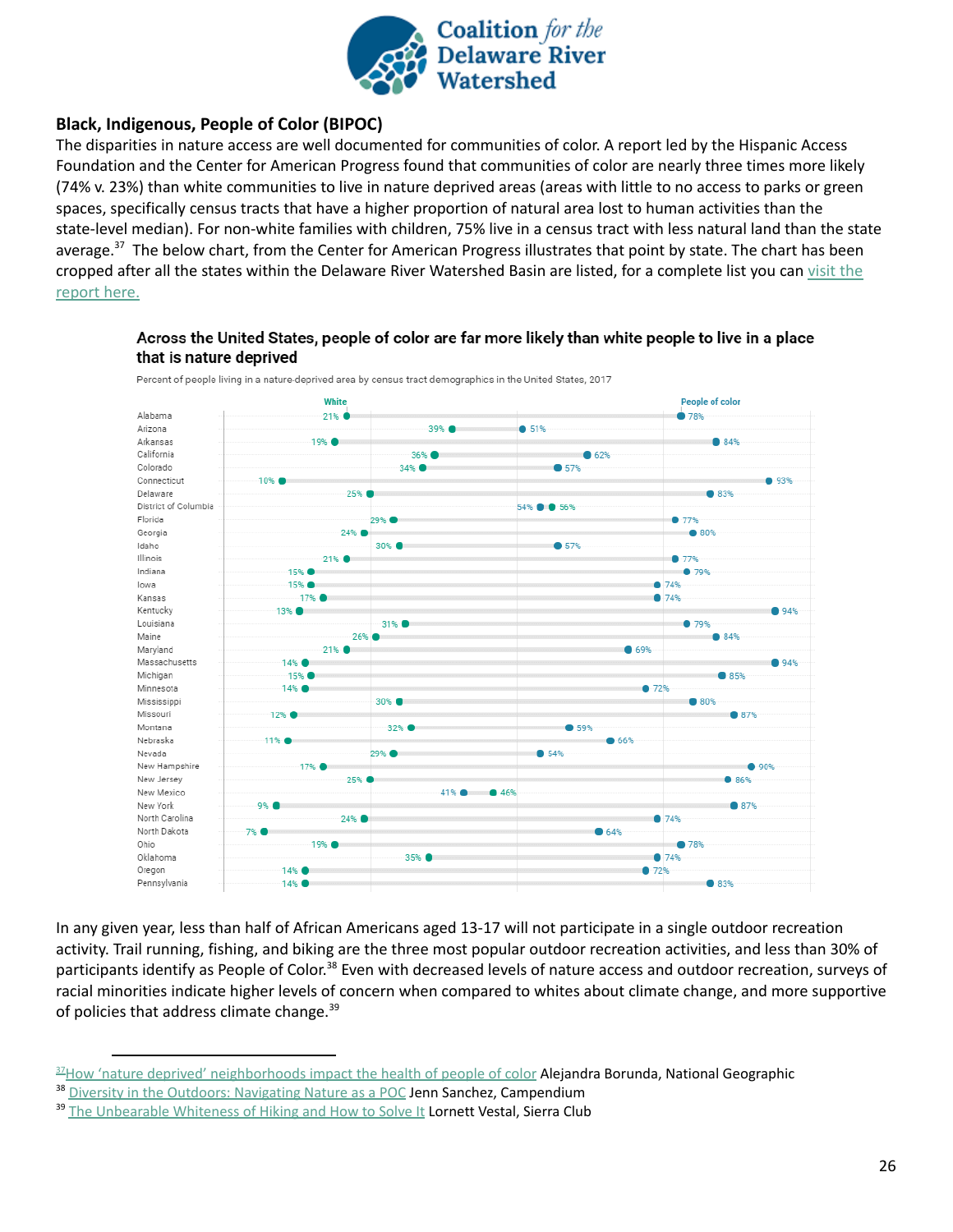

This disconnect, of low levels of outdoor recreation and nature access while still being highly concerned with environmental issues, can be explained by discrimination and racism, both historically in the United State's laws and in interpersonal interactions. Practices like redlining, forced migration, and economic segregation all contributed to communities of color being distanced from natural areas. The violent dispossession of lands from Indigenous Peoples, coupled with the continuation of failures of allowing development that threatens sacred sites and indigenous land pose a threat to Indigenous populations living on clean land with access to nature.

If your organization is engaging a community with low levels of nature access, consider how residents would need to travel to get to a natural site. Is it accessible by public transportation? Could carpools be set up to decrease the expense of gas? Or, can your organization work to increase the amount of natural space within the community, if that is desired? Communities with low access to nature can be wary of new natural spaces, especially when considering concerns of higher crime or natural areas leading to gentrification.

If there are natural spaces that are being underutilized within a community, take time to understand their concerns and why the areas are not being visited, and how those concerns can be mitigated. Parks that are intentionally designed with safety in mind, with ongoing programming and maintenance attract a steady stream of residents that can deter crime. The report "Can Parks Help Cities Fight [Crime?](https://theconversation.com/can-parks-help-cities-fight-crime-118322)" published on The Conversation gives more details on the intersection of parks and crime, if that is a concern with the community you are engaging.

Think about the messaging being sent when your organization talks about "nature" or "the outdoors". Does the messaging honor smaller urban parks as nature, or is that phrase reserved for wide open swaths of land? If people feel as though they have to travel far from home to enjoy the outdoors they will be less likely to engage with nature on a regular basis, rather than seeing their own community as a place with valuable natural spaces. This is also true for what outdoor recreation activities are valued. Is your organization putting a higher priority on certain types of recreation (i.e. camping, rock climbing, hiking) compared to others (picnics, local fishing, gardening). There are many different ways to enjoy the outdoors, and if certain activities that may be more culturally relevant are disparaged for not being true outdoor recreation people will feel excluded.

It has only been a little over 50 years since the passing of the 1964 Civil Rights Act which among other things granted permission for Black communities to enter public spaces like National and State Parks – spaces they had been banned from prior. Black people were also segregated from Federal Programs like the Civilian Conservation Corps, and that legacy persists in underrepresentation of BIPOC hired by National Parks and Public Lands.

This disruption in the legacy of enjoying the outdoors can create barriers to BIPOC looking to enjoy natural spaces. If someone's family has no history of camping, or other equipment-heavy outdoor activities, purchasing equipment can be a barrier, especially in communities of low socio-ecomonic status. Your organization may look to loan or rent out equipment needed to participate in an activity, especially for first-time participants. New participants may benefit from educational portions at the start of activities. Even activities that seem straightforward like hiking can have unwritten rules, such as "Leave no Trace" or general trail etiquette that new participants may not be aware of.

Another systemic component of what makes outdoor spaces inaccessible to BIPOC communities is the white-washing of history and land ownership. In history books and even in the naming of outdoor spaces, there has been a deliberate and intentional erasure of Indigenous history and ownership of outdoor lands.<sup>40</sup> This is where culturally relevant programming is important. Are the environmental stories you are telling perpetuating a white-dominat narrative about

<sup>&</sup>lt;sup>40</sup> [Breaking](https://nationalhealthfoundation.org/breaking-down-lack-diversity-outdoor-spaces/) Down the Lack of Diversity in Outdoor Spaces Naomi Humphrey, National Health Foundation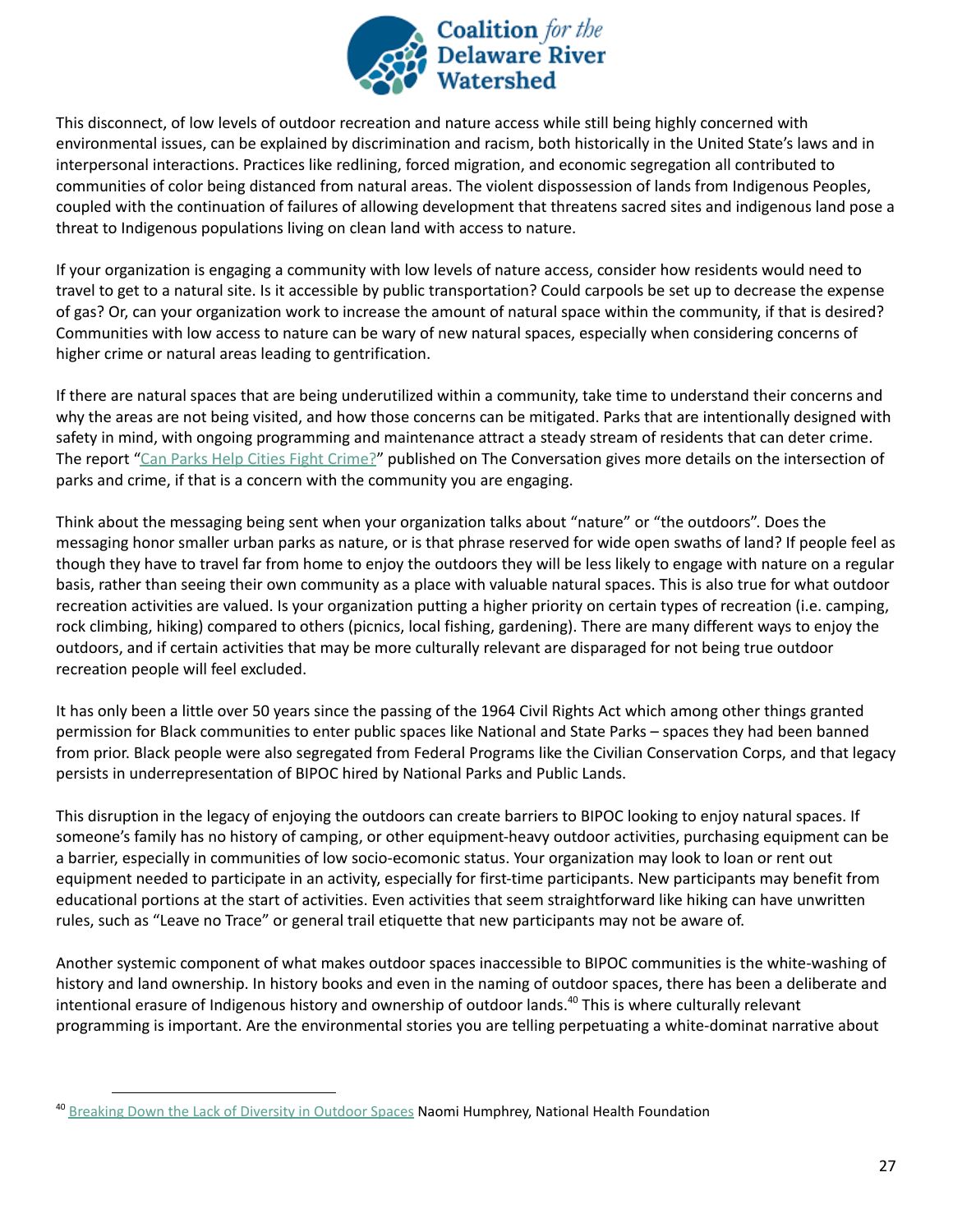

the outdoors? Or are they reflective of the importance of BIPOC in the natural world throughout history?<sup>41</sup> For information about Black historical environmentalists, visit our blog "Snapshots in History: Black [Environmentalists](http://www.delriverwatershed.org/news/2021/2/17/snapshots-in-history-black-environmentalists)".

Although new laws were introduced to dismantle legal segregation there is still a perceived threat of violence from generational trauma that keeps people of color from visiting the natural world. The monstrous amount of lynchings that occurred from 1865 to 1950s usually took place in forests or natural spaces. For example, the race riots of 1919, otherwise known as the Red Summer, started because of the wrongful murder of Eugene Williams, a 17-year old Black boy who was killed for crossing into the "white section" of the waters in Lake Michigan. In 2020, we continue to see this play out both in covert ways, as we saw with Christian Cooper, a Black bird watcher in Central Park, to more overt and life-threatening ways, as we saw with Ahmaud Arbery who was fatally shot during an outdoor run. People of color who engage in outdoor activities risk being targeted, stereotyped, and harmed by others enjoying nature.<sup>42</sup>

The article "9 Rules for the Black [Birdwatcher](https://orionmagazine.org/article/9-rules-for-the-black-birdwatcher/)" is a humorous yet cutting critique of the precautions many black people need to take when enjoying the outdoors to protect themselves. From March 19, 2020 to February 28th, 2021 there were nearly 3,800 incidents reported to the Stop AAPI (Asian American and Pacific Islander) Hate reporting center, ranging from verbal harassment to physical assault to civil rights violations. 9.8% of all incidents reported took place in public parks, the third most common sites of discrimmination (businesses accounted for 35.4% of incidents, and public streets 25.3%). 43

Even when BIPOC enjoying the outdoors are not perceived as a threat, differing attitudes of how to interact with and enjoy nature can lead to discrimination. A study found that "talking to new/varied people" was a greater motivator for Hispanics, African Americans, and Asian Americans to participate in outdoor activities, compared to whites. One way to encourage this benefit in the programs your organization provides is to create space for conversations to take place. If the activity provided does not allow for much conversation, consider hosting a post-activity meal for participants to connect. If there is a desire for multi-generational programming from the community, activities can be adapted to include participants of all age levels, and then programs should be advertised as such.

Another study on Latino Environmental Perceptions and Uses of Outdoor Recreation Areas in Pennsylvania, Latino recreationists were reported to prefer activities such as picnicking, hanging out, relaxing, and taking children to a playground. Fishing was also popular, but backpacking, camping, and hunting, (common outdoor recreation activities for whites) were seldom mentioned.<sup>44</sup> If spaces and activities prioritize solitude in nature, and discourage these practices, people of color looking to enjoy the outdoors in these ways will not feel welcome into open spaces. Additions to park space like larger grills or moveable picnic tables can accommodate larger groups looking for social connection in outdoor spaces. Cultural events and festivals can also be hosted in natural areas, attracting attendees that may not have ventured to nature otherwise.<sup>45,46,47</sup>

<sup>&</sup>lt;sup>41</sup> Black Folks and [Nature](https://www.kalw.org/post/black-folks-and-nature#stream/0) Todd Whitney KALW San Francisco Local Public Radio

<sup>&</sup>lt;sup>42</sup> The [Nature](https://www.americanprogress.org/issues/green/reports/2020/07/21/487787/the-nature-gap/) Gap Jenny Rowland-Shea et. al Center for American Progress

<sup>43</sup> Stop AAPI Hate [National](https://secureservercdn.net/104.238.69.231/a1w.90d.myftpupload.com/wp-content/uploads/2021/03/210312-Stop-AAPI-Hate-National-Report-.pdf) Report, Russell Jeung Ph.D., Aggie Yellow Horse, Ph.D., Tara Popovic, Richard Lim

<sup>&</sup>lt;sup>44</sup> Latino [Environmental](https://etda.libraries.psu.edu/files/final_submissions/2998) Perceptions and Uses of Outdoor Recreation Areas: Community and Natural Resources in Pennsylvania Jason

S. Gordon The Pennsylvania State University Department of Agricultural Economics and Rural Sociology

<sup>&</sup>lt;sup>45</sup> 5 Ways to Build a More Racially Inclusive Hiking [Community](https://www.melaninbasecamp.com/trip-reports/2020/9/29/5-ways-to-build-a-more-racially-inclusive-hiking-community) David Robles, Melanin Base Camp

<sup>46</sup> 5 Ways to Make the [Outdoors](https://www.theatlantic.com/sponsored/rei-2018/five-ways-to-make-the-outdoors-more-inclusive/3019/) More Inclusive: An Action Plan for Change, The Atlantic

<sup>&</sup>lt;sup>47</sup> The Melanin Base Camp Guide to [Outdoor](https://www.melaninbasecamp.com/trip-reports/2019/7/7/mbc-guide-to-outdoor-allyship) Allyship Danielle Williams, Melanin Base Camp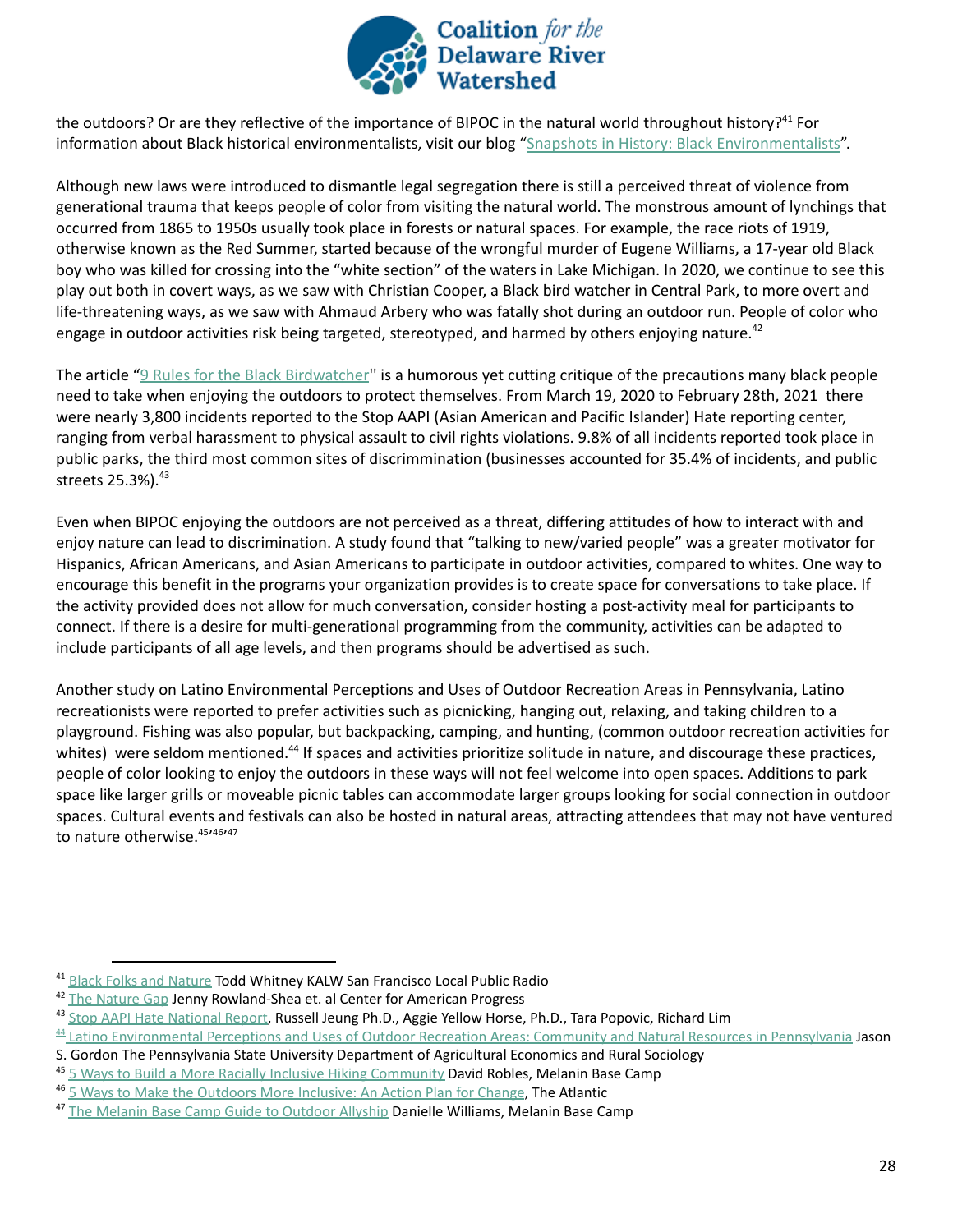

### **BIPOC Identity-Based Groups**

- [Melanin](https://www.melaninbasecamp.com/) Base Camp
- [Outdoor](https://outdoorafro.com/) Afro
- Latino [Outdoors](https://latinooutdoors.org/)
- Hispanics Enjoying [Camping,](https://www.hechoonline.org/) Hunting and The [Outdoors](https://www.hechoonline.org/) (HECHO)
- [GreenLatinos](http://www.greenlatinos.org/)
- [Indigenous](https://www.facebook.com/indigenouswomenhike/) Women Hike
- Brown People [Camping](https://www.brownpeoplecamping.com/)
- Color [Outside](https://coloroutside.org/)
- [Color](http://www.colourthetrails.com/) the Trails
- [Climbers](https://www.climbersofcolor.org/) of Color
- The Brown [Ascenders](https://www.thebrownascenders.org/)
- All [Mountain](https://www.instagram.com/allmountainbrothers/) Brothers
- [Black](https://www.blackgirlsdobike.com/) Girls Do Bike
- **Native Women's [Wilderness](https://www.nativewomenswilderness.org/)**
- **Greening Youth [Foundation](https://gyfoundation.org/)**
- [LatinX](https://www.latinxhikers.com/) Hikers
- **Brown Folks [Fishing](https://www.brownfolksfishing.com/)**
- The Black [Outdoors](https://www.theblackoutdoors.com/)
- [Black](https://www.facebook.com/BlackGirlsHikeNewYork) Girls Hike NY
- Diversity [Outdoors](https://www.diversifyoutdoors.com/)
- [Blackpackers](https://www.americantrails.org/organizations/blackpackers)
- **Green [Muslims](https://www.greenmuslims.org/)**
- **[Outdoor](https://www.outdoorasian.com/) Asian**
- **Native Women [Running](https://www.nativewomenrunning.com/)**
- [Sending](https://sendingincolor.com/) in Color
- Pedal to the [People](https://www.instagram.com/pedal2thepeople/)

### <span id="page-30-0"></span>**Bilingual**

As of 2013, 61.1 million individuals in the United States spoke a language other than English at home, and 25.1 million are considered LEP - Limited English Proficient. Limited English Proficient refers to anyone above the age of 5 who reports speaking English less than "very well". The LEP population represents 8% of the total U.S population.<sup>48</sup> Organizations working in areas with a high LEP population may understand the importance of providing materials in languages other than English. However, they may not have staff that speak languages other than English and may have difficulty when LEP folks who accessed the materials contact them with more follow up questions. If your staff is working to engage a community with a high amount of LEP, it is important for both written and verbal communication to be translated or available in their native language. When looking for community input, bi- or multilingual speakers may speak English proficiently, but may not have the same level of proficiency when reading or writing. For example, if you are conducting a verbal and written survey, provide different language options in the written format even if the person you are conversing with seems comfortable speaking English.

Audit what materials have been translated into another language. Are you only translating signs of rules and regulations outlining proper behavior while interpretive signage used to identify plants and other natural aspects, are only in English? This sends the message that non-English speakers are likely to break rules, but they do not deserve to access the same information about the natural space they are in.<sup>49</sup>

If you are looking to host bilingual events and programs it is not enough to simply hold the event as you usually would and just offer it in a different language. Like the recommendations in the section above (Black, Indigenous, People of Color) the program offerings should be culturally relevant, as well as taking into account lifestyles and the socioeconomic status of the targeted community being engaged. As noted in one article from the National Audubon Society, participants may not have the historical knowledge about the history of your organization, or may not be interested specifically in your organization's focus (in the case of the Audubon example: birds). Allow your organization to create a platform for

<sup>&</sup>lt;sup>48</sup> The Limited English Proficient [Population](https://www.migrationpolicy.org/article/limited-english-proficient-population-united-states-2013#:~:text=Overall%2C%20the%20LEP%20population%20represented,million%20(see%20Figure%201).) in the United States in 2013 Jie Zong and Jeanne Batalova, Migration Policy Institute

<sup>&</sup>lt;sup>49</sup> Latino [Environmental](https://etda.libraries.psu.edu/files/final_submissions/2998) Perceptions and Uses of Outdoor Recreation Areas: Community and Natural Resources in Pennsylvania Jason

S. Gordon The Pennsylvania State University Department of Agricultural Economics and Rural Sociology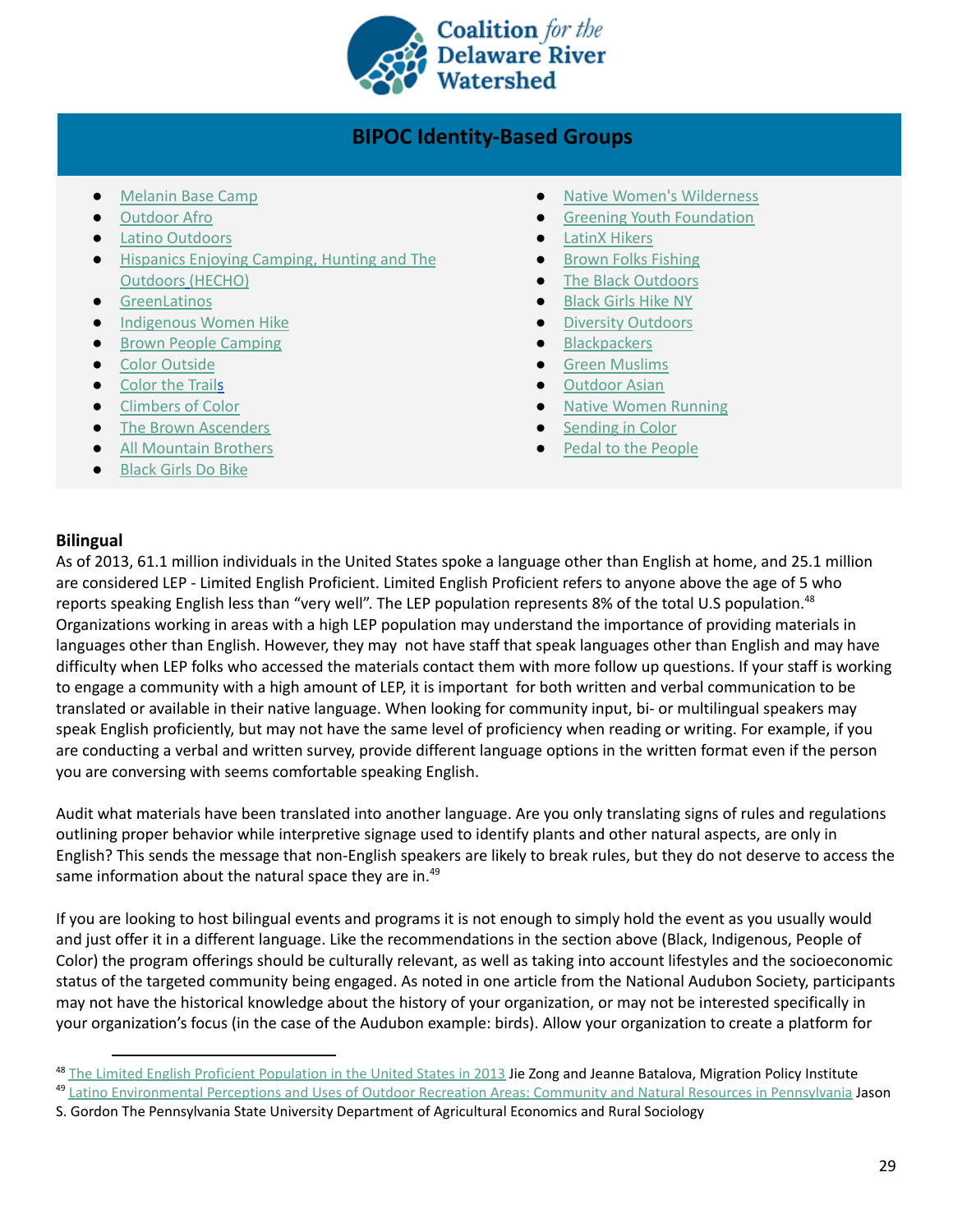

non-English speakers to connect with nature and wildlife in their own way. Listen to their stories and how their experiences may differ from many others who participate in your programming.<sup>50</sup>

### <span id="page-31-0"></span>**Disability**

One note to start: this section switches between "identity first" and "person-first" language in accordance with the APA style guide. Identity-first language is used throughout the subsection focused on Autism, in accordance with the Autistic Self Advocacy Network's guidelines.<sup>51</sup> While person-first language had been the preferred choice, in recent years the disability community has been shifting towards identity-first language as a part of disability pride. The switch to identity-first language is an attempt to destigmatize disability and accurately acknowledge a significant part of their identity.<sup>52</sup> The preference for identity-first or person-first differs within communities and areas; your organization should take time to learn what your local disability communities prefer.

Organizations with public facilities are likely well acquainted with the standards outlined in the American with Disabilities Act, that works to make public spaces accessible to people with disabilities. Above ensuring that your facilities are accessible, your organization should also take the time to evaluate your programmatic offerings to see if they meet the same standards. As discussed in the [Conference](#page-14-1) Planning section, disability is a wide umbrella encompassing many different groups with different associated needs. Many of the recommendations in that section can also be applied to programmatic offerings, and this section will provide more direct examples associated with programming. If your organization is looking to engage a specific community within the disabled community at large, it is best to meet with those in that group as well as community groups based upon that disability to better understand their specific needs, and to do so before major planning has begun to ensure their needs are incorporated from the beginning.

Enjoying the outdoors is something that should be celebrated by disabled and able-bodied people alike. A [study](https://www.srs.fs.usda.gov/pubs/ja/ja_williams006.pdf) by the [USDA](https://www.srs.fs.usda.gov/pubs/ja/ja_williams006.pdf) surveyed the able-bodied and people with mobility impairments on their participation of 35 different outdoor activities. No significant differences were seen in the participation of viewing wildlife, viewing fish, visiting nature centers, bird watching, camping, sledding, backpacking, and canoeing. While this demonstrates a clear interest in participating in outdoor recreation activities from those with mobility impairments, the people surveyed with mobility disabilities were significantly more likely to identify constraints to their participation in outdoor activities. Some constraints to enjoying these outdoor activities were personal health, inadequate transportation, inadequate facilities, poorly maintained areas, and lack of assistance for their mobility condition. Another common barrier discussed in the study was social expectations, self-perception, and social fears. If people with disabilities perceive a culture that discourages certain activities for being suitable for them, they are less likely to feel comfortable participating.

People with mobility disabilities benefit from clear and detailed explanations of the surrounding areas of nature preserves. These explanations should be easily available on your website, and public-facing staff should be able to answer questions concerning accessibility in person or over the phone as well. Disabled people can have differing levels of mobility on different days, or may have different accessibility needs beyond wheelchair accessible or not. With detailed descriptions of your site, disabled people can consider their own needs when deciding if the trail is right for them, rather than just a blanket "wheelchair accessible" or no indication at all on your website. The website <https://disabledhikers.com/> provides such detailed explanations for trails around the country, and your organization can utilize the descriptions used by this website on your own. DisabledHikers describes trails in the following ways:

<sup>&</sup>lt;sup>50</sup> Want to Make the Outdoors for [Everyone?](https://www.audubon.org/news/want-make-outdoors-everyone-we-have-tips-how-do) We Have Tips on How to Do That. Khanh (Kay) Nguyen, Audubon

<sup>&</sup>lt;sup>51</sup> Identity First [Language](https://autisticadvocacy.org/about-asan/identity-first-language/) Lydia Brown, Autistic Self Advocacy Network

<sup>52</sup> Person-First and [Identity-First](https://www.nadtc.org/news/blog/person-first-and-identity-first-language-choices/#:~:text=In%20recent%20years%2C%20some%20people,nothing%20to%20be%20ashamed%20of.) Language Choices Erin Hawley, National Aging & Disability Transport Center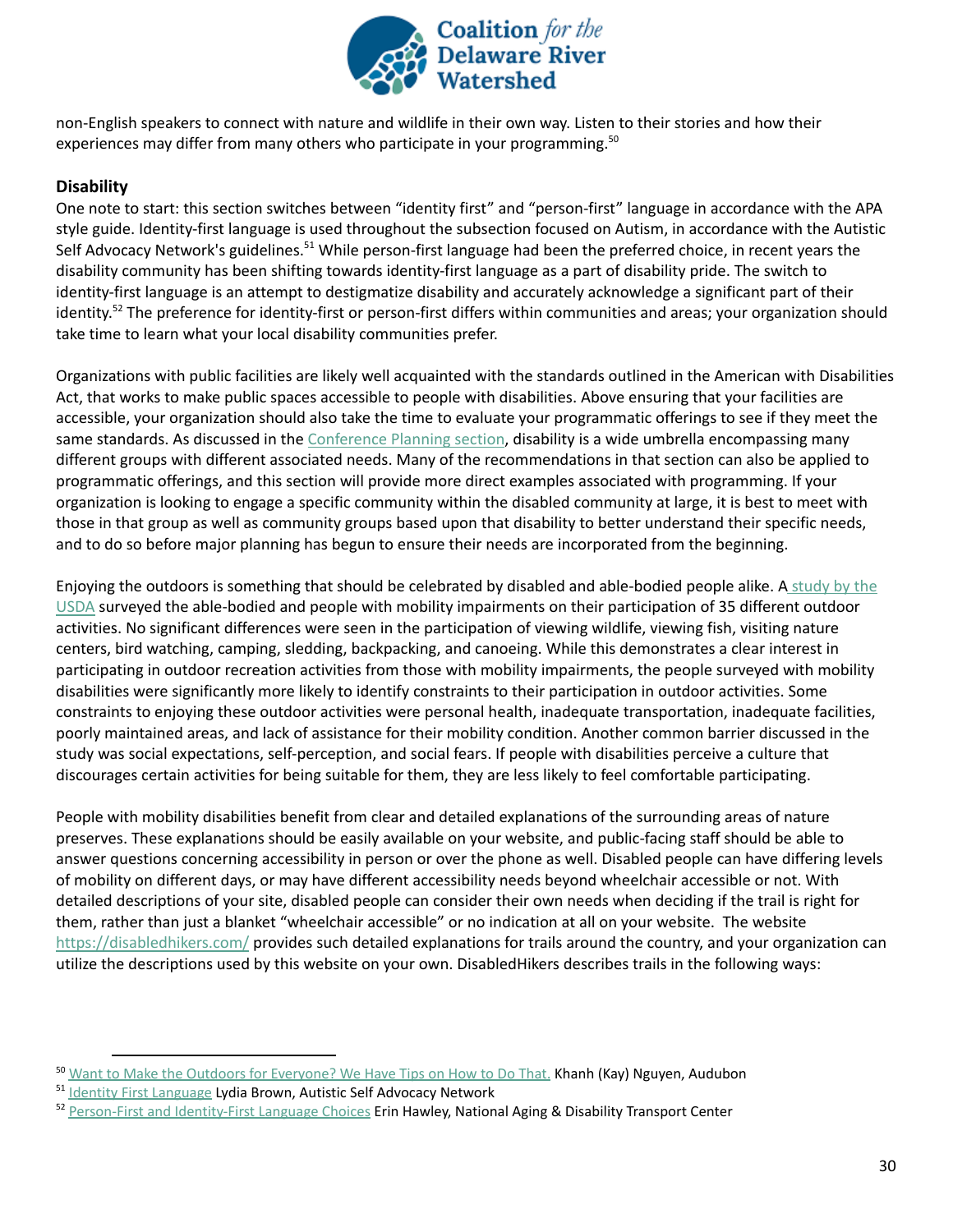

- Getting to the trail- Describing the road conditions (type of roadway, how curvy or narrow it is), amenities around the trail (accessible restrooms, water, picnic areas, number of accessible parking spaces), public transportation options, if there is cell service on the trail
- Trail Conditions- The slope, width, and surface of the trail (including areas that are prone to mud, wind, or slipping hazards), barriers such as downed trees, stairs, boardwalks, or bridges, as well as places to rest (benches, tables, elevated rocks or logs)
- Elevation- Elevation information for the entire trail as well as overall elevation change, as well as slope, incline, and particularly steep areas.
- Segments and Trailheads- If trails are broken into segments that can be traveled individually specific information for each segment is provided
- Difficulty- While each person perceives difficulty differently the website utilizes a Spoon [Rating,](https://disabledhikers.com/spoon-rating-guide/) based on "Spoon Theory", that can help provide context for difficulty levels.

National Audubon Society has a similar project in their [Birdability](https://gis.audubon.org/Birdability/) Survey. This information can be used in aiding descriptions on your own website, and you also can add your center to their nation-wide list of accessible birding sites.

Alongside these descriptions, your organization may also provide equipment that can be rented by or loaned to those with mobility disabilities. These can include trail or beach wheelchairs, or wheelchair accessible kayaks.

If your organization has a nature center or something similar that is open to the public, you may consider how your location can become more sensory friendly. Sensory-friendly practices are often based on making spaces more accessible for autisitc people, but they can also benefit people with PTSD, ADHD, and dementia, among others. If your organization is looking to become sensory-friendly, start by learning what disability rights organizations suggest. Whenever possible, prioritize finding your information from self-advocacy organizations, rather than organizations made up of able-bodied individuals speaking on behalf of disabled people. You can also visit institutions and programs that have incorporated the recommended methods into their work to see how your organization could do so as well. Many museums are engaged in this practice, and some venues within the watershed include the Adventure Aquarium in Camden, NJ, and Franklin Institute and Kimmel Center in Philadelphia. If you are looking for examples in your area, searching "sensory friendly activities in [your area]" is a good place to start. Many of these organizations take steps such as:

- Holding specific "sensory-friendly" hours for visitors
- Explaining tour routes and activities in detail, using both written and verbal instructions
- Taking groups to areas with clear visual boundaries
- Decreasing visuals that can lead to overstimulation (i.e. flashing lights, loud noises)
- Identifying quiet spaces where attendees can go if they are overwhelmed
- Allowing visitors to bring their own objects to decrease anxiety, as well as their own food to allow for specialized diets
- Sharing details about the venue and program on the website to prepare visitors ahead of time
- Providing sensory bags that can be loaned out. These can include noise-canceling headphones, fidget toys, weighted blankets, and more. Many different organizations outline what they include in sensory bags on their websites. Take time to research what others are doing and what your organization could include.<sup>53/54</sup>

<sup>53</sup> Guidelines for [Autism-Friendly](https://macaccess.org/rescources/guidelines-for-autism-friendly-programs/) Programs Museum Arts Culture Access Consortium

<sup>54</sup> How Museums are Becoming More [Sensory-Friendly](https://www.smithsonianmag.com/innovation/how-museums-are-becoming-more-sensory-friendly-for-those-with-autism-180967740/) for Those With Autism Aditi Shrikant, Smithsonian Magazine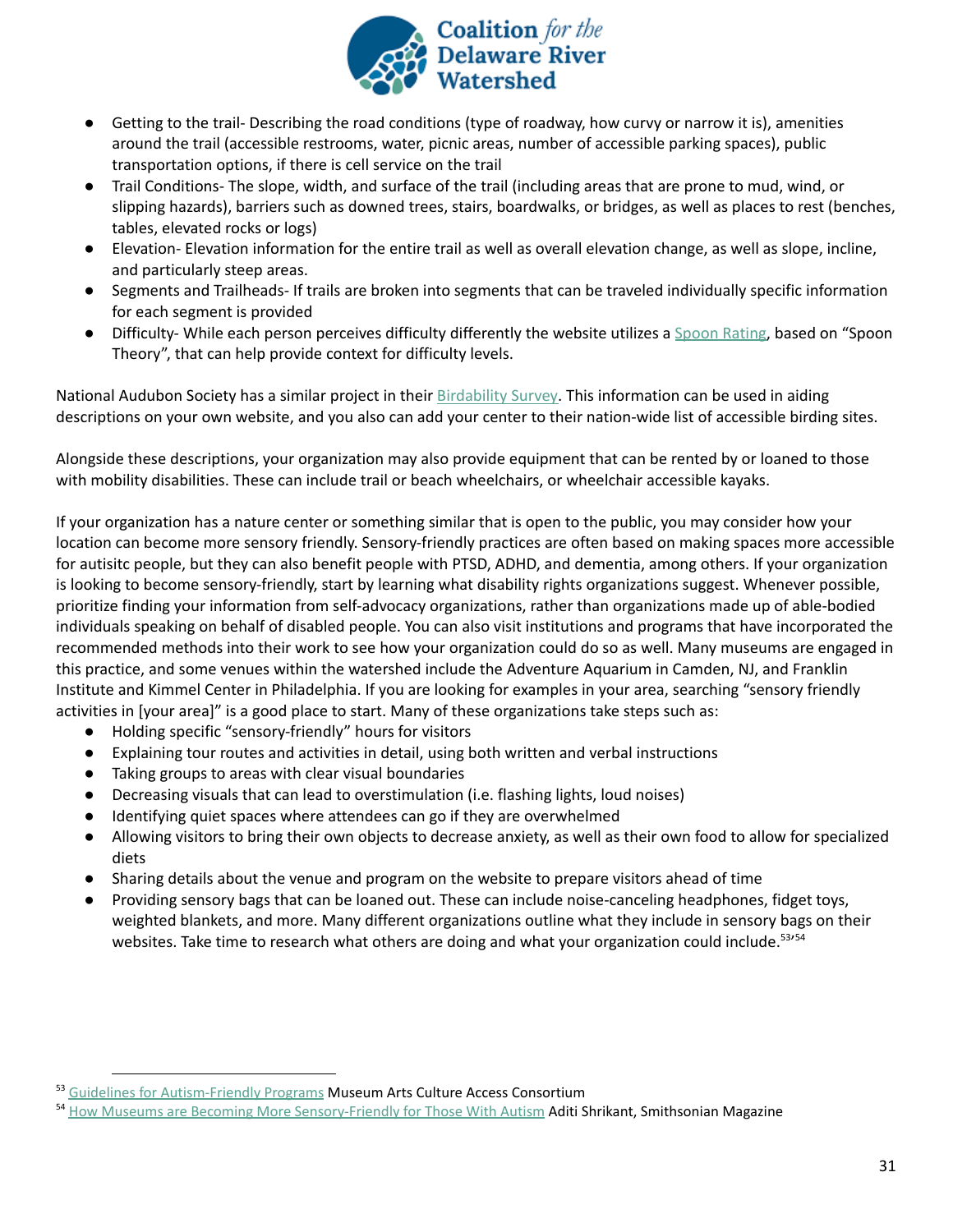

## **Disability Identity-Based Groups**

- [Disabled](https://disabledhikers.com/) Hikers
- **Move [United](https://www.moveunitedsport.org/sport/hiking/)**
- **[Outdoors](https://outdoorsforall.org/) for All**
- **Able [Outdoors](https://ableoutdoors.net/)**

### <span id="page-33-0"></span>**LGBTQ+**

With an estimated 8.8 million people, and 20% of people ages 18-24, identifying as LGBTQ+ in the United States, further including this community in outdoor access and in our work will strengthen our environmental efforts now and in the future. 55

Many LGBTQ+ individuals are highly engaged with outdoor recreation and environmental concerns. As seen in the [North](http://koa.uberflip.com/i/1101994-2019-koa-north-american-camping-report/9?m4=) [American](http://koa.uberflip.com/i/1101994-2019-koa-north-american-camping-report/9?m4=) Camping Report, same sex couples are eight times more likely to engage in camping when compared to the United States overall. A [Harris](https://theharrispoll.com/new-york-n-y-january-10-2011-when-it-comes-to-the-environment-there-is-an-interesting-difference-in-who-is-and-who-is-not-green-lesbian-gay-bisexual-and-or-transgender-lgbt-adults-are-gre/) Poll found that 55% of LGBTQ+ adults self-report as caring a lot about green issues, 48% consider the environment when shopping, 45% highly value a political candidate's stance on environmental issues, and 40% encourage others to be more environmentally friendly.

Even with this connection to nature and the positive health benefits associated with doing so, LGBTQ+ individuals ar[e](https://www.alderhealth.org/news-events/blog.html/article/2018/02/01/the-importance-of-talking-about-mental-health?gclid=Cj0KCQjwiYL3BRDVARIsAF9E4GekqKAddGDOCQvrpInL8kBSNoGYz3aedn7Vu4lce0-HbwYOyl95cTMaAtZAEALw_wcB) three [times](https://www.alderhealth.org/news-events/blog.html/article/2018/02/01/the-importance-of-talking-about-mental-health?gclid=Cj0KCQjwiYL3BRDVARIsAF9E4GekqKAddGDOCQvrpInL8kBSNoGYz3aedn7Vu4lce0-HbwYOyl95cTMaAtZAEALw_wcB) more likely to experience major depression or generalized anxiety. This is a result of "minority stress," a term used to describe chronic stress levels that come from being a part of a marginalized group. For LGBTQ+ individuals, this stress can come from social stigma, discrimination, harassment, denial of rights, or family rejection, among many others. LGBTQ+ individuals may also face health disparities and have higher rates of other psychiatric disorders, substance abuse, and physical ailments. Therefore, the positive role that the outdoors plays in overall health and wellness is especially critical for LGBTQ+ individuals.

If your organization is looking to engage the local LGBTQ+ community, you may consider facility improvements to create a more inclusive site. Gender neutral or unisex bathrooms are important for individuals who may be uncomfortable using gendered restrooms. This also benefits parents of children with a different gender than their own. Interpretive signs may be updated to include non-heteronormative images of families or groups, if they currently have heteronormative images.

Gender-neutral and sexuality-neutral interactions are also a good practice to instill in staff. As discussed in the Internal Toolkit, you cannot tell someone's gender, pronouns, or sexuality just by looking at them or knowing their name. For example, rather than saying "How can I help you, sir?" ask "How can I help you?".<sup>56</sup> Simple changes like this can create a more welcoming environment overall. For more information on pronoun usage and LGBTQ+ inclusive language you can visit our "Welcoming Gender and Sexuality in the Workplace" section in the [Internal](https://docs.google.com/document/d/1kB43CqTD_7DFu7gAQkRbDtDfXn4ClqWg_dQNGRBRR3w/edit) Toolkit.

You may also consider organizing events catered specifically to LGBTQ+ individuals to ensure a comfortable outdoor recreation or work environment with others in the community. Several organizations, including those listed below, already successfully offer identity-based outdoor opportunities for the LGBTQ+ community.

<sup>55</sup> LGBTQ [Culture](https://iss.wisc.edu/resources/lgbtq/lgbtq-culture-2/lgbtq-culture/) and Life in the U.S. University of Wisconsin-Madison

<sup>56</sup> LGBTQ Inclusion in Parks and [Recreation](https://www.nrpa.org/contentassets/b1f3a10f8b58405d907b053edb803282/parksforinclusion-lgbtq.pdf) National Recreation and Parks Association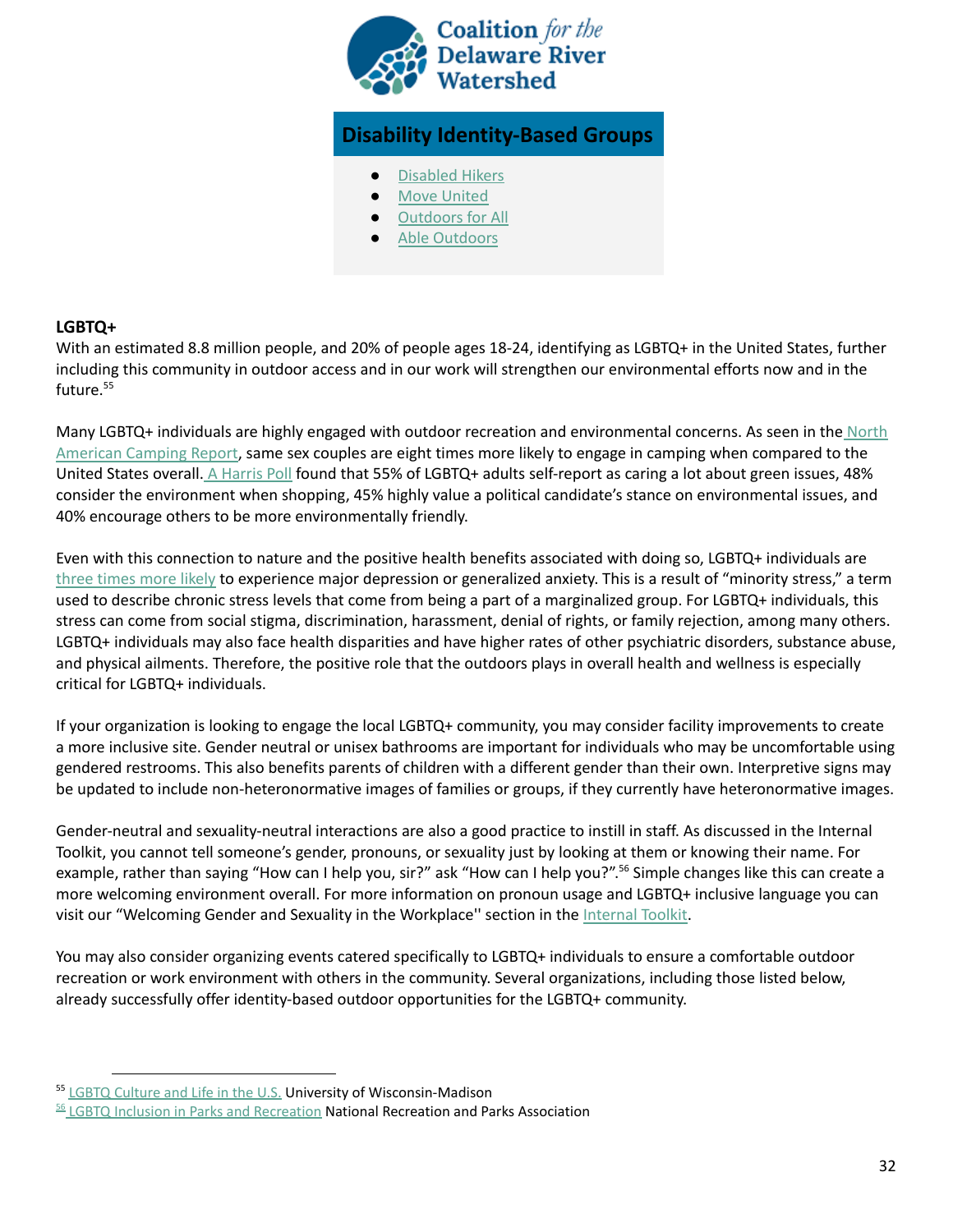

### **LGBTQ+ Identity-Based Groups**

- [Venture](https://www.ventureoutproject.com/) Out Project
- **Queer [Nature](https://www.queernature.org/)**
- **OUTThere [Adventures](http://www.outthereadventures.org/)**
- **Pride [Outside](https://www.facebook.com/PrideOutside1/)**

# <span id="page-34-0"></span>**DEIJ in Rural Areas**

The US Census Bureau defines Urban Areas places with 50,000 or more people, and Urban Clusters as any place incorporated with more than 2,500 individuals but less than 50,000. Rural areas are then defined as any population, housing, or territory NOT in an urban area or cluster.<sup>57</sup> Rural areas make up roughly 97% of America's land mass, and are home to a significant portion of the country's vital natural resources.<sup>58</sup>

It is a misconception that DEIJ only is relevant in urban and suburban areas, though the approach may look different in rural areas. The mapping exercises explained in the "Mapping for Engagement'' section of this toolkit are essential to find information about the surrounding area's demographics. Rural communities are often seen as homogeneous, but increasingly more and more BIPOC, LGBTQ+, immigrants, and disabled people all call rural areas home. One in ten African Americans live in a non metro area, 20% of growing rural areas owe their growth to immigrants, 15-20% of LBGTQ+ people live in rural areas, and the disability rate in rural America is higher than the overall population.<sup>59</sup> If you are working in a rural area take time to investigate the surrounding demographics to check if your perception of the community matches the data.

Simply living in a rural area does not guarantee access to nature. The surrounding land may be privately owned, or the only way to get to a local park or trail could be walking alongside a county road with no sidewalk.<sup>60</sup> Especially for low-income and geographically isolated homes, access to nature is critical for keeping people active and healthy. One study interviewed rural mothers at or below 185% of the federal poverty level to determine how they promote the health of themselves and their families. Nearly every mother interviewed indicated that spending time in nature participating in family-based nature activities was something they did to promote the health of each of their family members.<sup>61</sup> This access to nature is especially important as the prevalence of obesity among adults in rural areas is increasing for males and females, and whites and blacks who are not Latinx, and across all age categories. 62

Predominately white conservative rural areas may be wary of the phrasing Environmental Justice, thinking that it is a partisan term that only applies to BIPOC. The term may also bring up polarization between jobs and the environment. Communications about environmental justice may need to be tailored for specific rural audiences, focusing instead on messaging that is value and solution oriented, rooted in local stories and places. Utilizing the language that rural people use to describe themselves when introducing concepts of environmental justice, like framing issues as rural jobs and

<sup>57</sup> [Urban](https://www.census.gov/programs-surveys/geography/guidance/geo-areas/urban-rural.html) and Rural, United States Census Bureau

<sup>&</sup>lt;sup>58</sup> [Redefining](https://www.americanprogress.org/issues/economy/reports/2019/07/17/471877/redefining-rural-america/) Rural America Olugbenga Ajilore and Zoe Willingham, Center for American Progress

<sup>&</sup>lt;sup>59</sup> [Redefining](https://www.americanprogress.org/issues/economy/reports/2019/07/17/471877/redefining-rural-america/) Rural America Olugbenga Ajilore and Zoe Willingham, Center for American Progress

<sup>&</sup>lt;sup>60</sup> Rural, [low-income](https://www.sciencedaily.com/releases/2016/05/160520120624.htm) moms rely on nature activities for family health but don't always have access, Science Daily

<sup>&</sup>lt;sup>61</sup> Rural, low-income mothers' use of [family-based](https://research.childrenandnature.org/research/rural-low-income-mothers-identify-access-to-free-nature-based-recreational-opportunities-as-a-major-contributor-to-the-health-of-individual-family-members-and-healthy-family-functioning/) nature activities to promote family health, Journal of Leisure Research, Oswalk Izenstark et. al.

<sup>&</sup>lt;sup>62</sup> [Environmental](https://www.ncbi.nlm.nih.gov/books/NBK56977/) Health in Rural America, Institute of Medicine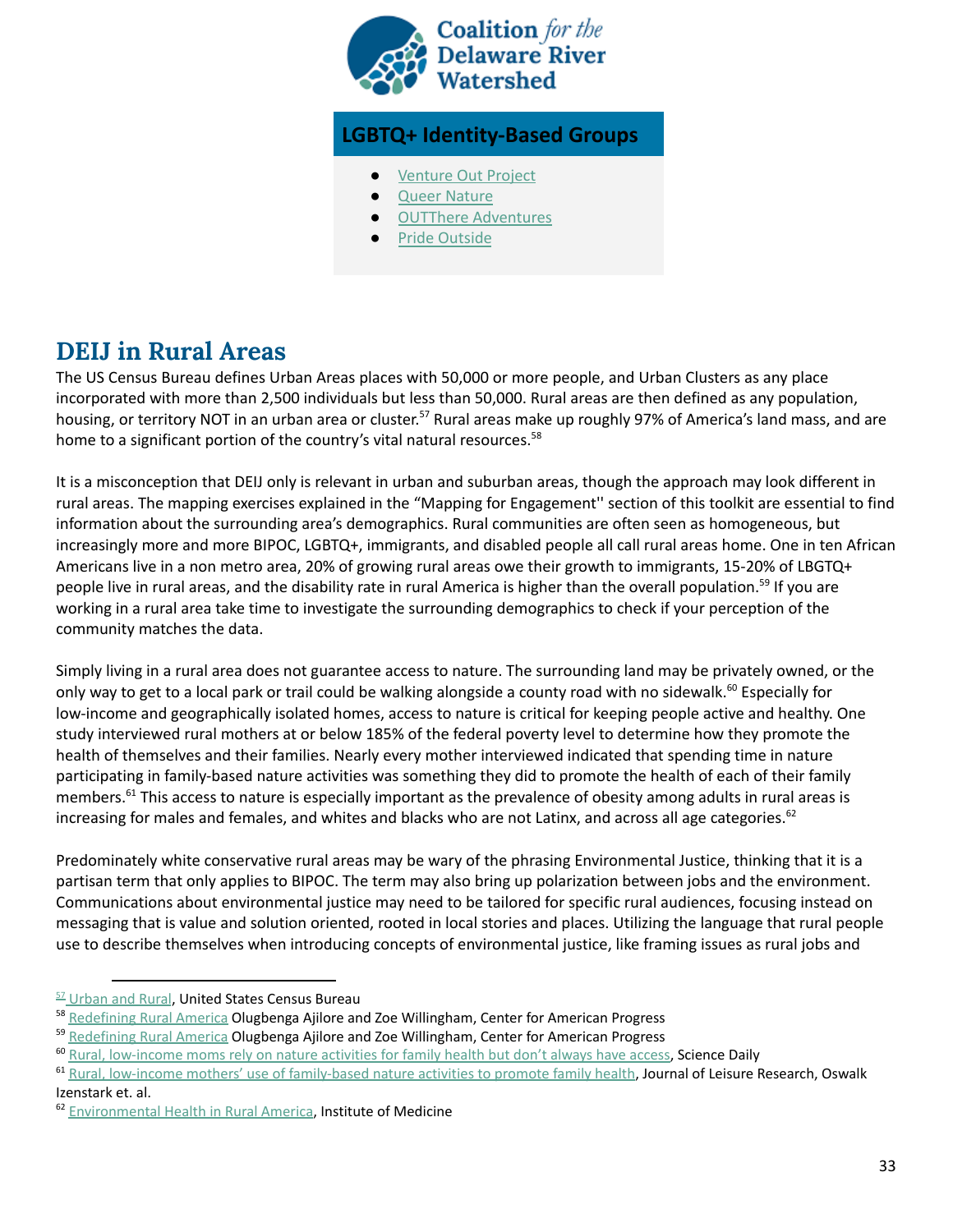

connections to the land is recommended. Concentrating only on talking points about the issues with resource extraction can make the rural community defensive, as some may rely on resource extraction for their livelihoods.<sup>63</sup> Figuring out the best language to use when approaching issues of environmental justice and DEIJ are important for organizations who work with communities that may not be open to these ideas. It is entirely possible to implement the practices and values of DEIJ without expressly stating you are doing so, much in the same way many environmental organizations spoke about the impacts of climate change without using the phrase in communities closed off to the concept.

Environmental justice in rural areas is often messaged as economic justice. Isolated rural low-wealth communities, with limited organizational capacity and influence over factors that impact their well-being, often do not have the same political power as those living in more densely populated areas. All of the following are environmental justice challenges that rural communities face that allow for economic justice messaging:

- Environmental and health impacts from extraction and utilization of natural resources
- Climate change increasing flood, drought, and fire occurrences
- Rising costs of energy
- Lack of ownership (and thus benefits) from natural resources and land management decisions
- Access to sustainable natural resource based economic opportunities<sup>64</sup>

Transparency and accountability are important when engaging new communities. If there has been historic distrust with the local rural community and your environmental organization, acknowledging that when making connections is important to have the community feel heard. This process, again like all engagement processes, takes time and potential repetition to build meaningful relationships. Building trust is especially important when the primary economic driver of a community is extraction based. If this is the case for the community your organization is engaging, it is important to acknowledge that extraction of natural resources is critical to the local economy and to our everyday lives. You may instead choose issues that are not in direct opposition to the extraction industry, or may message your support of different industries as supporting the local economy rather than replacing the current system. When a community is in this position is it easy for members to become disenfranchised. Going against a company, even when it is causing harm to the environment or public health, can be seen as a betrayal to the community that relies on it for economic security.

One popular alternative to resource extraction is the outdoor recreation sector. In 2018 the US Department of Commerce Bureau of Economic Analysis released a report stating that outdoor recreation contributed 2.2% to the GDP in 2016, supporting 4.6 million jobs. The growth of the outdoor recreation sector was slightly greater than the US economy as a whole.<sup>65</sup> Outdoor recreation organizations and businesses can create local empowerment and employment opportunities, which can be attractive to communities that are reliant on non-local companies as the primary economic driver. Smaller, more locally-focused recreation businesses can lead to more direct benefits for the local community.

Estimated figures of the economic benefits of the Delaware River Basin can be found in the paper "Economic Value of Nature and Ecosystems in the Delaware River Basin"<sup>66</sup>. Some notable findings include the following:

● The Delaware Basin is estimated to support 600,000 jobs (both direct and indirect) with ~\$10 Billion in wages in the coastal, farm, ecotourism, water/wastewater, ports, and recreation industries.

<sup>&</sup>lt;sup>63</sup> Rural Environmental Justice: Health Environments, Shared [Decision-Making,](https://static1.squarespace.com/static/5134e05de4b060819b1457f8/t/51968bf2e4b0a695733a5bf1/1368820722252/EnviroJustice_Policy_Paper.pdf) and Sustainable Communities National Rural Assembly

<sup>&</sup>lt;sup>64</sup> Rural Environmental Justice: Health Environments, Shared [Decision-Making,](https://static1.squarespace.com/static/5134e05de4b060819b1457f8/t/51968bf2e4b0a695733a5bf1/1368820722252/EnviroJustice_Policy_Paper.pdf) and Sustainable Communities National Rural Assembly

<sup>&</sup>lt;sup>65</sup> The Outdoor [Recreation](https://www.resources.org/archives/the-outdoor-recreation-economy-and-public-lands/) Economy and Public Lands, Resources, Margaret A. Walls

<sup>&</sup>lt;sup>66</sup> Economic Value of Nature and [Ecosystems](https://onlinelibrary.wiley.com/doi/full/10.1111/j.1936-704X.2016.03222.x) in the Delaware River Basin, Gerald J. Kauffman, University of Delaware Water Resources Center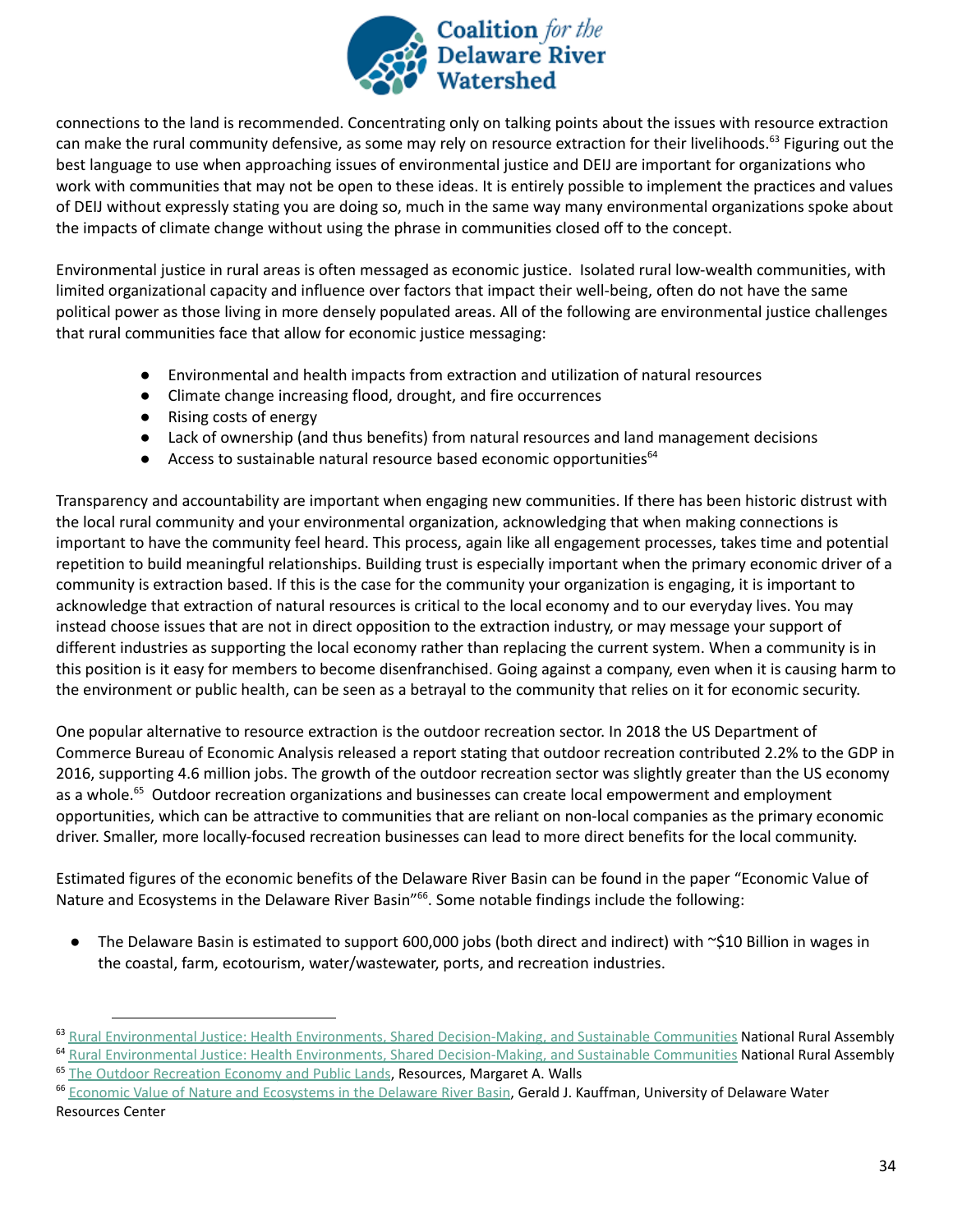

- Direct jobs account for 240,621 people, and \$4.9 billion in wages. Broken down for each state: Delaware, 15,737 jobs, \$340 million in wages; New Jersey, 62,349 jobs, \$1.3 billion in wages; New York, 32,171 jobs, \$550 million in wages; Pennsylvania, 130,364 jobs, 2.8 billion in wages.
- The annual economic value of recreation in the basin is 1.2 billion. Along the upper Delaware Riverand the Delaware Water Gap National Recreation Area river recreation output is ~\$41 million (in 2010 dollars).
- Total visitor spending in the Del. Water Gap NRA and Upper Delaware Wild and Scenic River is estimated to be \$160 million, providing \$61 million in wages for 2,198 jobs.
- The annual value of fishing, hunting, and wildlife viewing (\$1.5 billion) was scaled for each basin state to estimate \$134 million for Delaware, \$574 million for New Jersey, \$160 million in New York, and \$608 million in Pennsylvania.
- In the Upper Delaware Region (East and West branch, Catskills) wild trout fishing contributed over \$29 million, providing \$3.6 million dollars in wages for 350 jobs.
- In the Pocono Mountains in Pennsylvania, 9 ski resorts provide 1,753 direct jobs, aggregating annual revenues of \$87.7 million from 1.9 million skier visits.

In the Delaware Basin many, but not all, of our rural areas are in close proximity to major urban centers. If your organization engages tourists or visitors from outside your immediate community, take time to determine where your visitors are coming from and how you can work to make spaces inclusive for those who are traveling to your location. Finding the balance between supporting your local community and visitors may be difficult at first. Make sure to have multiple avenues for feedback available for the various groups and to prioritize solutions that are built upon compromise and consensus, even if it is more time intensive to do so.

# <span id="page-36-0"></span>**Community-Centric Fundraising**

Much of this toolkit is focused on implementing the values of DEIJ in programming and engagement, especially in regards to working with marginalized communities. This work is often what comes up first in peoples' minds as they think about how to integrate DEIJ into their organization's practices. While a more holistic approach to integrating DEIJ appears when this toolkit is read in tandem with the First [Volume](https://docs.google.com/document/u/0/d/118PUoiKwt1VT6XPf8LhN6B7ZydM8MiR1jjOz2g-2PwQ/edit), which focuses on internal practices, this work is incomplete without evaluating how organizations are financially able to function, and reflecting on the implications of where our money comes from. Financial and budgetary constraints are ever-present for nonprofit organizations, that is something that is widely agreed upon. As your organization works to increase aspects of DEIJ in its work, fundraising is within the intersection of internal and external work. Organizations can often be hesitant when it comes to changing their fundraising model, as it has kept the organization functioning for as many years as it has existed. If fundraising is evaluated with a DEIJ lens, it often asks the questions, "What strategies can be used to get diverse communities to donate?", "How can we get a more diverse development staff?", etc. These questions rarely take into account the presence of the wealth gap in this country, impacts of systemic oppression, and how fundraising principles can build the power and voice of marginalized communities. These ideals are lauded when thinking about cultural competency and programmatic offerings, but seem harder to discuss when financial health comes into play. As with the rest of this toolkit, making changes to become more equitable takes time and is an evolutionary process rather than flipping a switch. Many of the issues and solutions with donor-centric fundraising outlined below are not something that can be addressed immediately. Instead, this section can provide a space to reflect upon the impact of donor-centric practices and provide alternative approaches that can be utilized concurrently, especially as your organization works with a more diverse (and often underserved) constituency.

Donor-centric fundraising is the practice of focusing on delivering donors' needs, making them feel good about their giving, under the assumption that doing so will lead them to give more over a longer period of time. This focus on the donor is an evolution from past practices that focused heavily on statistics or organizational objectives, and many found that that approach failed to inspire donors. Oftentimes this approach felt transactional, moving from single gift to single gift without building relationships with donors. Thus, the focus shifted to how the donor's contribution made identifiable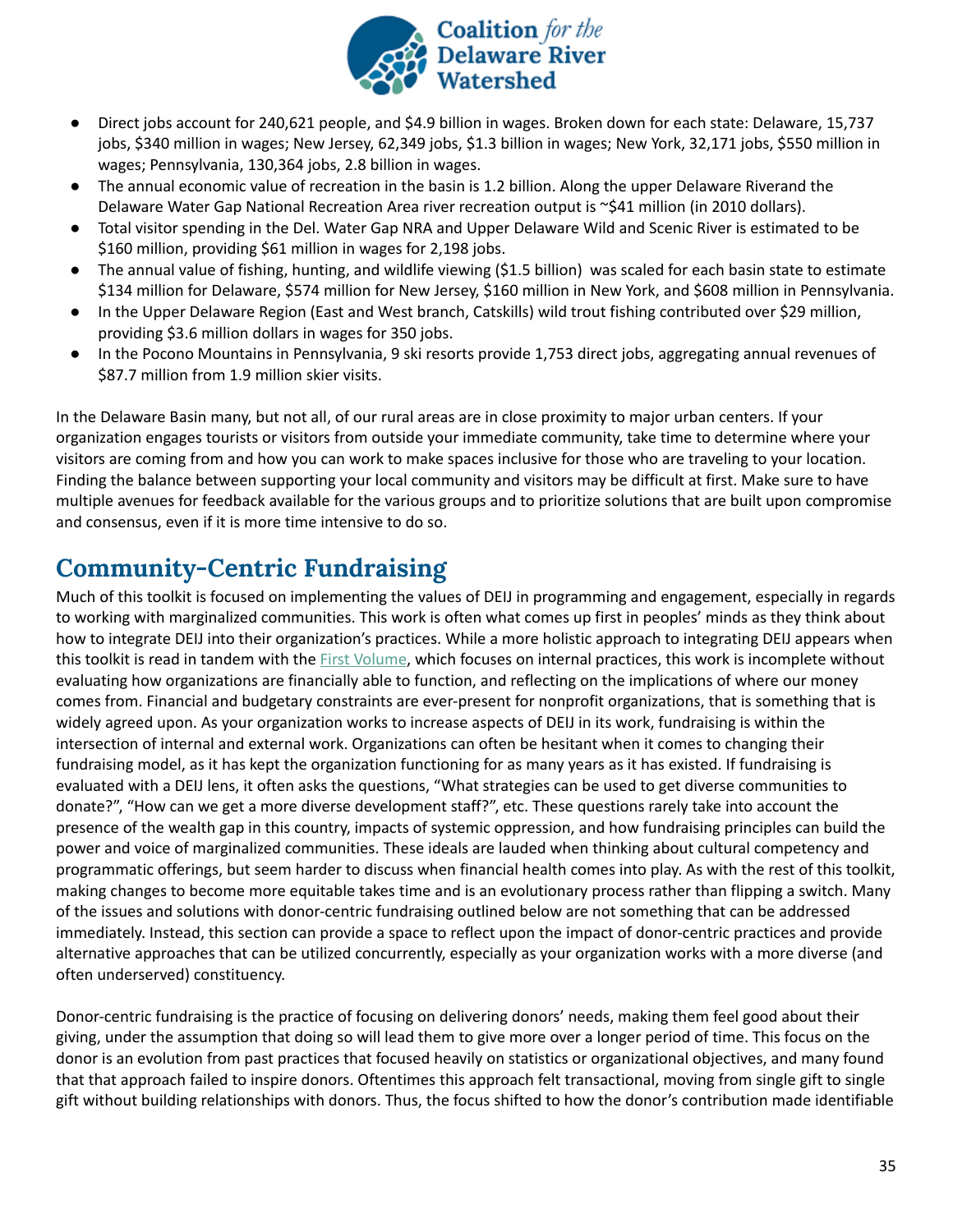

benefits, and prioritized long-standing relationships rather than one-off gifts. Currently, donor-centric fundraising often prioritizes major donors, and in an effort to maintain relationships can lead to donors directing how services should be used as is best for them but may not be best for the beneficiaries of the funding. This is not true in every organization's case, but the model can allow for it to happen.

Community-centric fundraising, coming out of the Pacific Northwest in the last few years, has a handful of critiques for the donor-centered model. It claims that the practice of donor-centric fundraising:

- Perpetuates white saviorism. Due to the economic wealth gap in our country most major donors are white, highly educated, and of retirement age. By focusing on the donor and what their contribution allowed the organization to achieve, the donors oftentimes do not have to reckon with the role that systemic inequality has played in their life. Major donors are not benefiting from their donations simply because it feels good, or because they are saviors to groups that have no impacts on their lives. Rather, donors benefit from creating a stronger community around them.
- Prohibits honest conversations with donors and short-changes donors out of having authentic relationships with nonprofits and those they serve. If donor's wishes are being prioritized due to their wealth, that can feed into the assumption that those experiencing challenges in marginalized communities do not know what solutions would benefit them most, simply on the basis that they do not have enough wealth to dictate how funds should be used. When donors are treated as outside experts the voices of those most impacted by injustice are diminished. Those impacted by injustice are "others to be helped", rather than agents of change in and of themselves. It also alienates donors from the communities they are funding, that those they are helping are drastically different from themselves rather than being united and each person's empowerment is intertwined.
- Fuels systemic injustices. By prioritizing major donors, their desires are often those that are met, on the virtue that they are funding the work. Putting donors in the center and appealing to their emotions can leave less time and energy to develop an understanding of systemic injustice that they may be contributing to. This understanding is critical, especially when your organization is working with communities that are negatively impacted by these injustices, and that your organization is attempting to address.
- Encourages inter-competitiveness between non-profits. With only so many high-level donors to contribute to organizations, nonprofits can be pitted against one another to secure these major donors. Organizations have to spend more time courting donors with more and more elaborate engagement techniques, rather than focusing on the work of the organization's mission. This issue is exacerbated when it comes to competing with non-profits of vastly different resources than your own. A larger nonprofit can have the dedicated staff following principles of donor-centrism such as hand-written thank you cards shortly after a donation, while a smaller organization without a dedicated staff member or department may not have the capacity for a follow up for weeks. This is not because the smaller organizations do not care about their donors, but because their limited staff capacity is prioritized to furthering their core operational functions.
- Reinforces money as the default measure of one's worth. Even when organizations espouse that they value every contribution equally, it is easy to fall into the trap of valuing the most money. Think about how many organizations define major donors as those who give above a certain level, rather than what a donor's personal context is when donating. This perpetuates the notion that those who have more money deserve special treatment, getting their name written on program agendas, individualized thank yous, etc. when proportionally someone donating \$25 may have been a larger gift than a person donating thousands.  $67/68$

<sup>&</sup>lt;sup>67</sup> How donor-centrism perpetuates inequity, and why we must move toward [community-centric](https://nonprofitaf.com/2017/05/how-donor-centrism-perpetuates-inequity-and-why-we-must-move-toward-community-centric-fundraising/) fundraising Vu Le, NonprofitAF

<sup>&</sup>lt;sup>68</sup> The donor-centred baby and the [community-centric](https://df618d67-1d77-4718-ac14-01d78db8f9d0.filesusr.com/ugd/8bc141_6f4d7881b4564223b9c373b8f0692604.pdf) bathwater Ian MacQuillin, Rogare The Fundraising Think Tank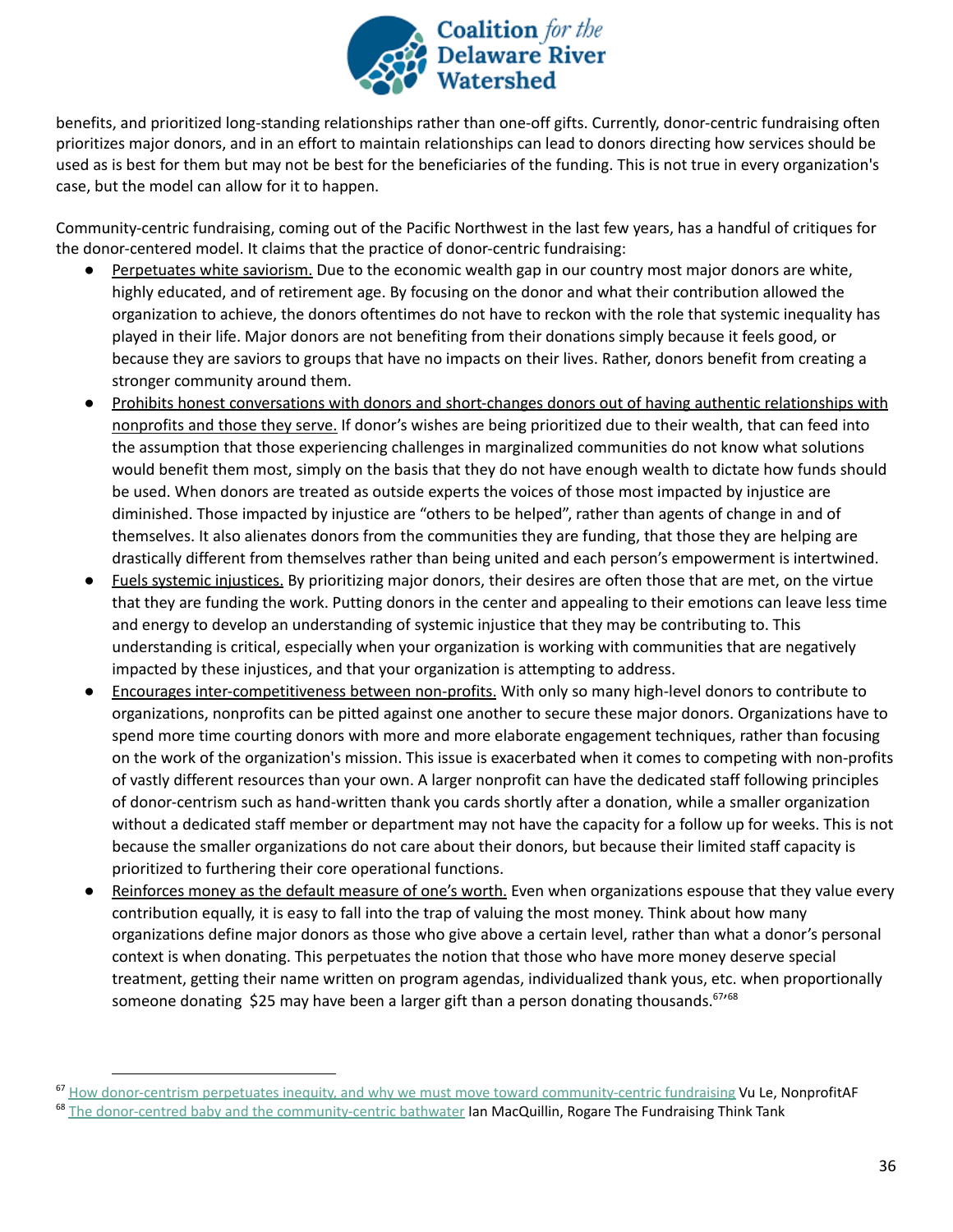

Community Centric Fundraising provides alternative approaches that can be used within a donor-centric framework to address some of their criticisms. They are as follows:

- Developing a more collaborative nonprofit sector. This principle does not allow a scarcity mindset to drive decisions relating to other organizations. Collaboration with other nonprofits is strongly encouraged, and this can come in the form of partnerships, introducing donors to other nonprofits, sharing grant opportunities and funder relationships, crediting other nonprofits publicly, support one another during fundraising events, and sharing resources, ideas, and approaches to fundraising and other mission areas. Fundraising practices that perpetuate the "tragedy of the commons" in which one organization benefits while negatively affecting others in the sector are to be avoided. Organizations should be thoughtful about what grants they apply for, and may instead choose to pass on grant opportunities to smaller organizations that do critical work while being under-funded. Reflection on the organization's work in a particular community is performed regularly, to ensure that it is still relevant and responsive to community needs. If it is not, the work must be adjusted, or even step away in order to not create a negative presence.
- Ground fundraising in Racial Equity and Social Justice. Fundraising professionals should be educated on aspects of DEIJ, and how those ideas impact the work that they do. Donors should also be encouraged to think about their roles and privileges with these topics. Larger organizations should consider their roles in perpetuating inequality, especially those made up of dominant groups, especially when they absorb the majority of funding and then filter that money through their organization to reach smaller nonprofits.
- Elements other than financial donation are valued and appreciated. Staff, board, volunteers, and the communities served are just as important and impactful as donors in many ways, and the same work being done to show appreciation to donors must be done to thank these groups. Those who can contribute time, talent, or connections to communities are just as appreciated as monetary donors.
- Donors are treated as partners in the work. Donors should be encouraged to understand the complexity of the work being done by organizations. This means that organizations should push back if donors recommend things that go against the needs of the community. When communicating with donors, organizations need to be clear about the resource needs that it takes to comply with donors' wants, and push back when their asks become excessive. If donors wishes are diametrically opposed to the needs of the community being served, their wishes should not be adhered to.
- Fostering a sense of belonging in the work, and that all parties benefit from it. When members of a community are being asked to share their stories for fundraising campaigns we should be aware of the impact that can have on them, especially if their stories can lead into feelings of tokenizing. If community members are being involved in fundraising efforts the partnership should be authentic and the community's wishes respected. The donor is part of the community that does the work, not simply someone who funds it. The donor is not put on a pedestal for their contributions, thus othering them from the community being served. Rather donors are encouraged to see how they benefit from the work they are donating towards. This can look like moving away from "Your \$1,000 paid for 5 children to attend summer camp", but towards "Your \$1,000 combined with the funding from grants and other donors, along with support from volunteers and staff, helped us serve 500 children this summer". This also assists donors in seeing the work being done holistically, as well as incorporating the importance of donations on overhead and indirect expenses. 69

As stated in the opening of this section, this is not a denunciation of donor-centric fundraising, rather an outline of ways to increase equity and focus the needs of communities served while interacting with donors. Especially as this is a rather new approach to fundraising, if you are interested in learning more we recommend you look through the cited articles

<sup>&</sup>lt;sup>69</sup> 9 Principles of [Community-Centric](https://nonprofitaf.com/2017/05/9-principles-of-community-centric-fundraising/) Fundraising Vu Le, NonprofitAF